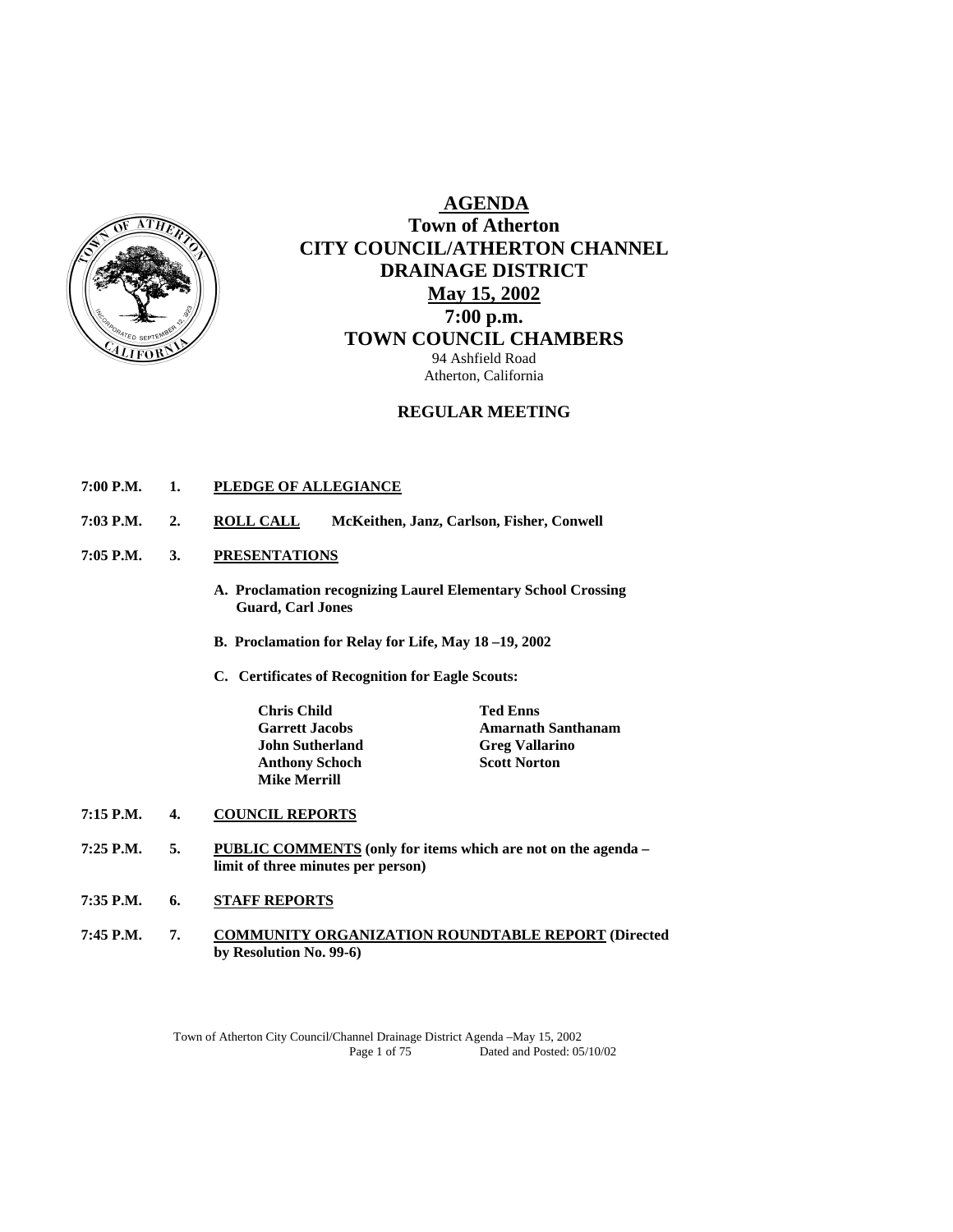#### **8:00 P.M. CONSENT CALENDAR (Items 8 - 11)**

- **8. APPROVAL OF MINUTES OF SPECIAL AND REGULAR MEETINGS OF APRIL 17, 2002, AND SPECIAL MEETING OF MAY 1, 2002**
- **9. APPROVAL OF BILLS AND CLAIMS FOR APRIL, 2002 IN THE AMOUNT OF \$520,403**
- **10. ACCEPTANCE OF MONTHLY FINANCIAL REPORT FOR APRIL 2002**
- **11. RESOLUTION APPROVING THE CHANGE OF THE FISCAL YEAR DATE AND AMENDING THE JOINT POWERS AUTHORITY FOR THE SOUTH BAYSIDE WASTE MANAGEMENT AUTHORITY**

 **Recommendation: Approve Resolution No. 02-\_\_\_ agreeing to change the fiscal year to the period commencing each July 1 and ending the following June 30, and amend the Joint Powers Authority for the South Bayside Waste Management Authority.** 

#### **REGULAR AGENDA (Items 12 - 22)**

#### **8:05 P.M. 12. CONSIDERATION OF RECOMMENDATION OF PARK AND RECREATION COMMISSION TO PROCEED WITH SCULPTURE PROJECT IN LIBRARY READING PARK**

 **Recommendation: Consider and possibly approve recommendation of the Arts Committee and Park and Recreation Commission to place a sculpture within the Library Reading Park.** 

**8:20 P.M. 13. CONSIDER APPROVAL OF CONSTRUCTION OF POLICE STORAGE BUILDING** 

> **Recommendation: Consider giving direction to staff to prepare bid specifications plans for the construction of a new police storage building behind the Town Administrative Office Building.**

### **8:40 P.M. 14. REACT TASK FORCE – SIX MONTH REPORT**

 **Recommendation: Review and accept the six-month report on the participation of an Atherton Police Officer on the San Mateo County REACT Task Force.**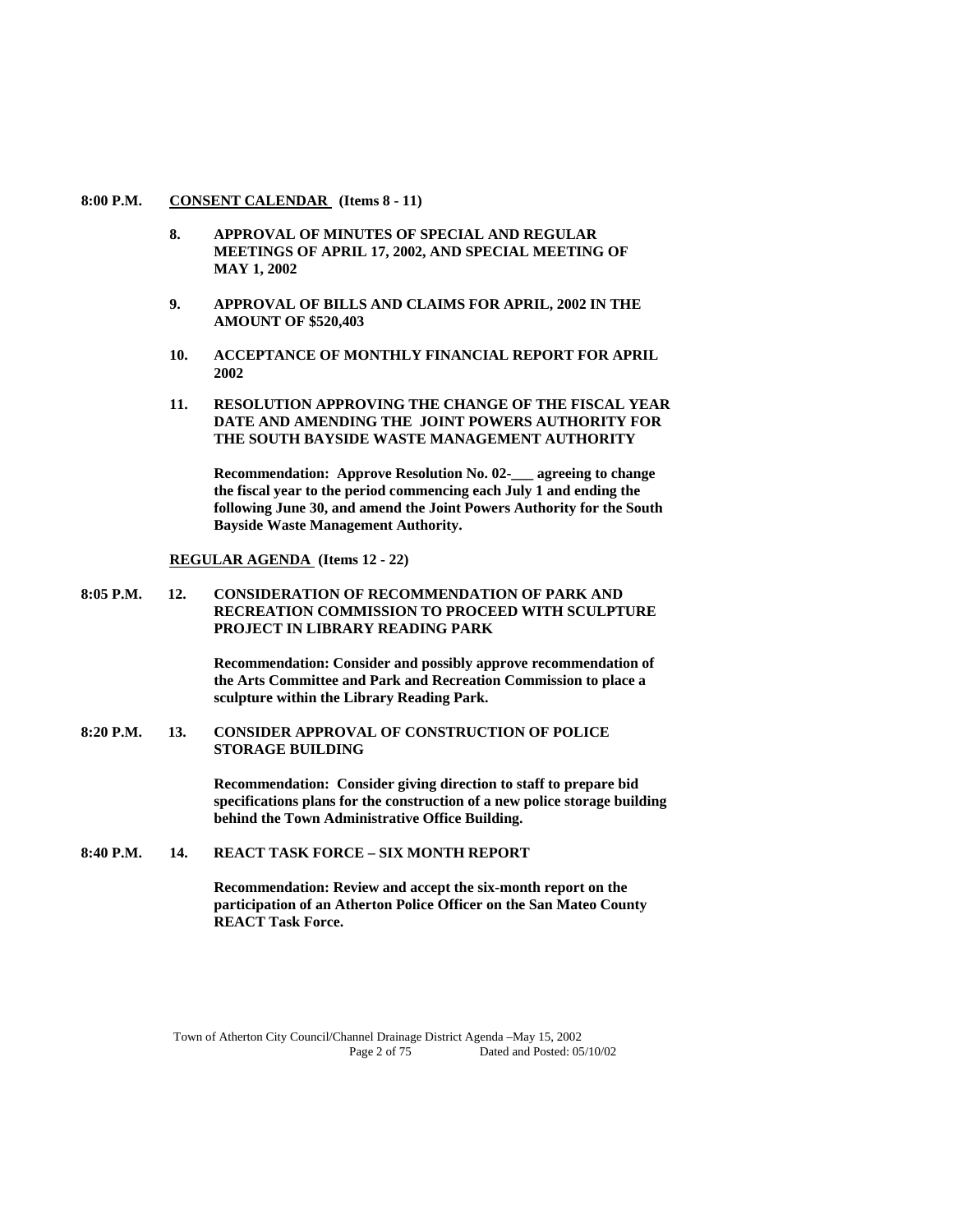#### **8:50 P.M. 15. INTRODUCTION AND FIRST READING OF AN ORDINANCE AMENDING ATHERTON MUNICIPAL CODE REGARDING HERITAGE TREES**

 **Recommendation: Introduce and hold first reading of an ordinance amending Atherton Municipal Code Section 8.10 regarding Heritage Trees and Section 1.16, General Provisions, and waive further reading. 15. ADOPTION OF RESOLUTION NO. 01-\_\_\_, INTENT TO ABANDON PORTION OF McCORMICK LANE 16. ADOPTION OF RESOLUTION NO. 01-\_\_\_, INTENT TO ABANDON PORTION OF FAXON ROAD 9:10 P.M. 16. RESOLUTION APPROVING THE FIRST AMENDMENT TO THE FRANCHISE AGREEMENT BETWEEN THE TOWN OF ATHERTON AND BFI WASTE SYSTEMS OF NORTH AMERICA Recommendation: Approve Resolution No. 02-\_\_ approving the First Amendment to the Franchise Agreement between the Town of Atherton and BFI Waste Systems of North America to reflect the change of designated clean-up days to on-call clean-ups. 9:20 P.M. 17. APPROVAL OF THE PURCHASE OF AN UNMARKED POLICE VEHICLE AND AUTHORIZATION TO SURPLUS FLEET VEHICLES Recommendation: Approve the purchase of a police vehicle within the current 2001/02 budget from Serramonte Ford for an amount not to exceed \$25,617, and authorize the Police Department to surplus five vehicles in the police fleet. 9:30 P.M. 18. DISCUSSION AND POSSIBLE ACTION - REVIEW OF UPDATED CITY COUNCIL RULES OF PROCEDURE Recommendation: Review City Council Rules of Procedure as revised by the City Attorney, and consider adoption. 9:45 P.M. 19. SET DATE FOR CONSIDERATION OF TOWN OF ATHERTON OPERATING AND CAPITAL BUDGET FOR FISCAL YEAR 2002/03 Recommendation: Select a date(s) for consideration of the Draft Operating and Capital Budget for Fiscal Year 2002-2003. 9:50 P.M. 20. SET DATE FOR COMMUNITY ROUNDTABLE MEETING Recommendation: Set a date for an annual meeting of the Community Organization Roundtable as set forth in Resolution No. 99-6.**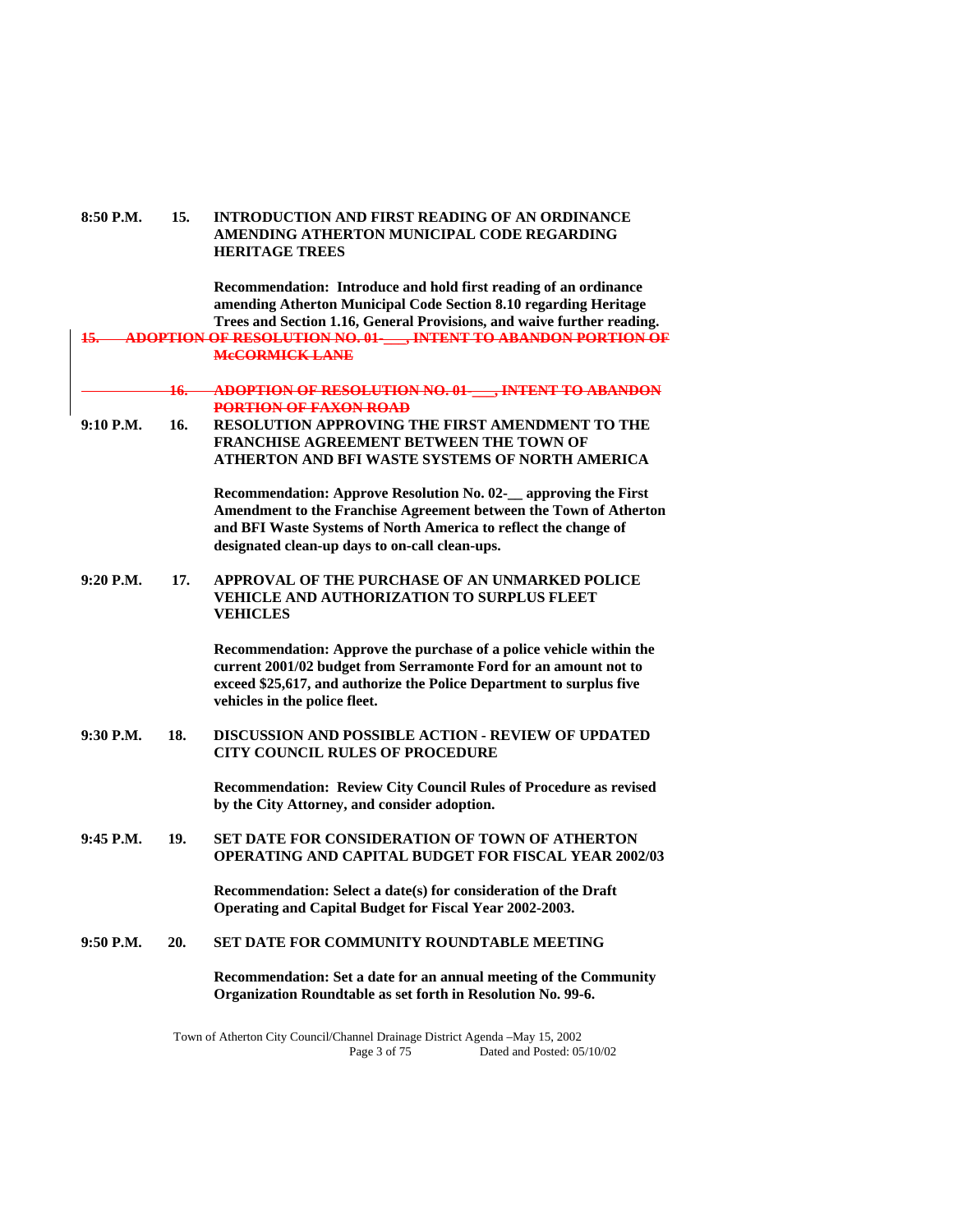#### **10:00 P.M. 21. APPOINTMENT OF A REPRESENTATIVE FROM THE CITY COUNCIL TO ATTEND AND VOTE AT A CITY SELECTION COMMITTEE SPECIAL MEETING TO BE HELD MAY 17, 2002**

 **Recommendation: Appoint a City Council Member to attend the San Mateo County City Selection Committee meeting and authorize said Council Member to vote for city representatives to certain County commissions.** 

**10:05 P.M. 22. DISCUSSION OF PROPOSED SKATE PARK IN FLOOD PARK, MENLO PARK** 

> **Recommendation: Discussion of the issue of the possible construction of a skate park within Flood Park in the City of Menlo Park.**

- **10:15 P.M. 23. PUBLIC COMMENTS**
- **10:25 P.M. 24. ADJOURN**

*Agendas and staff reports may be accessed on the Town website at: www.ci.atherton.ca.us Please contact the City Clerk's Office at 650.752.0529 with any questions*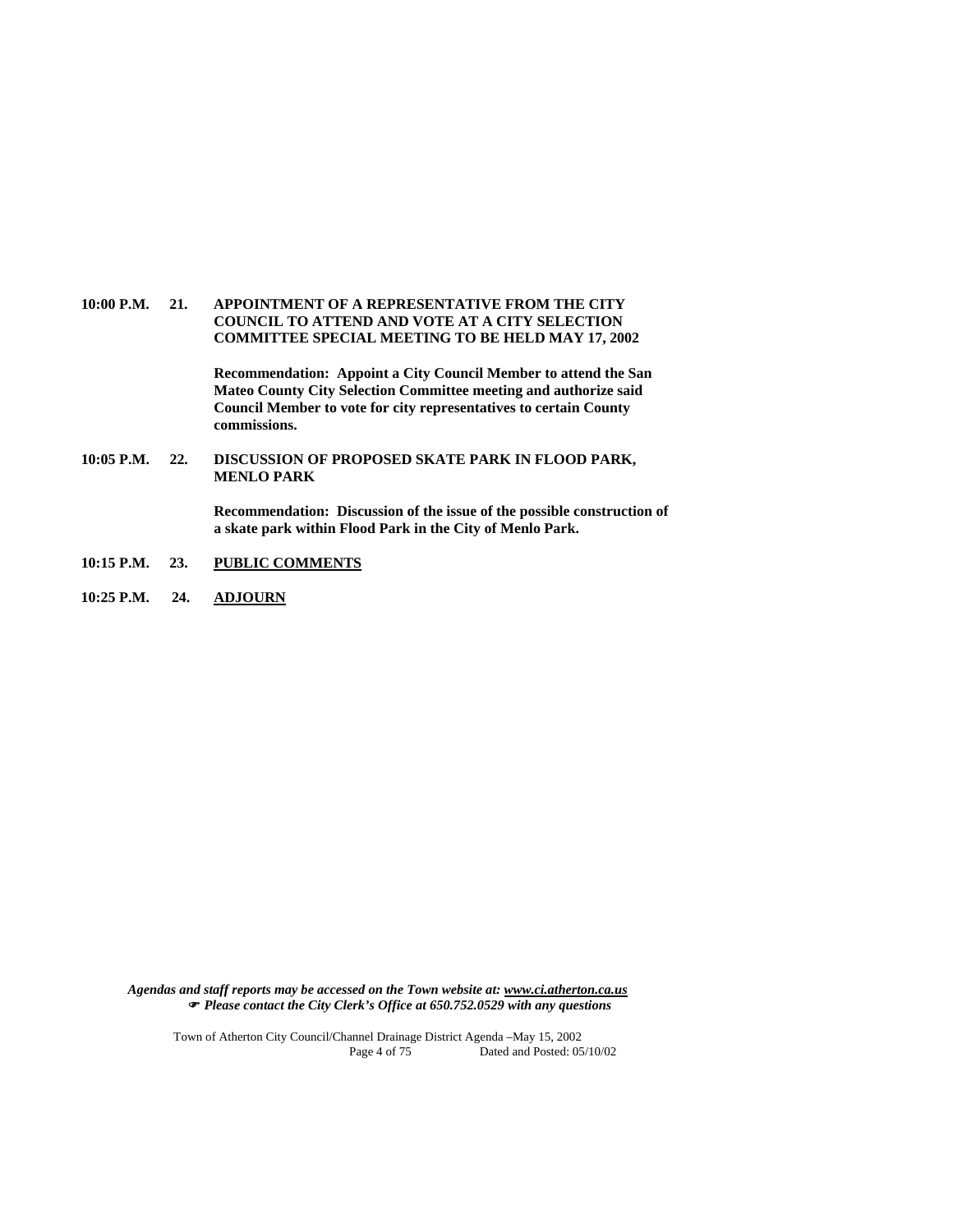Pursuant to the Americans with Disabilities Act, if you need special assistance in this meeting, please contact the City Clerk's Office at (650) 752-0529. Notification of 48 hours prior to the meeting will enable the City to make reasonable arrangements to ensure accessibility to this meeting. (29 CRF 35.104 ADA Title II)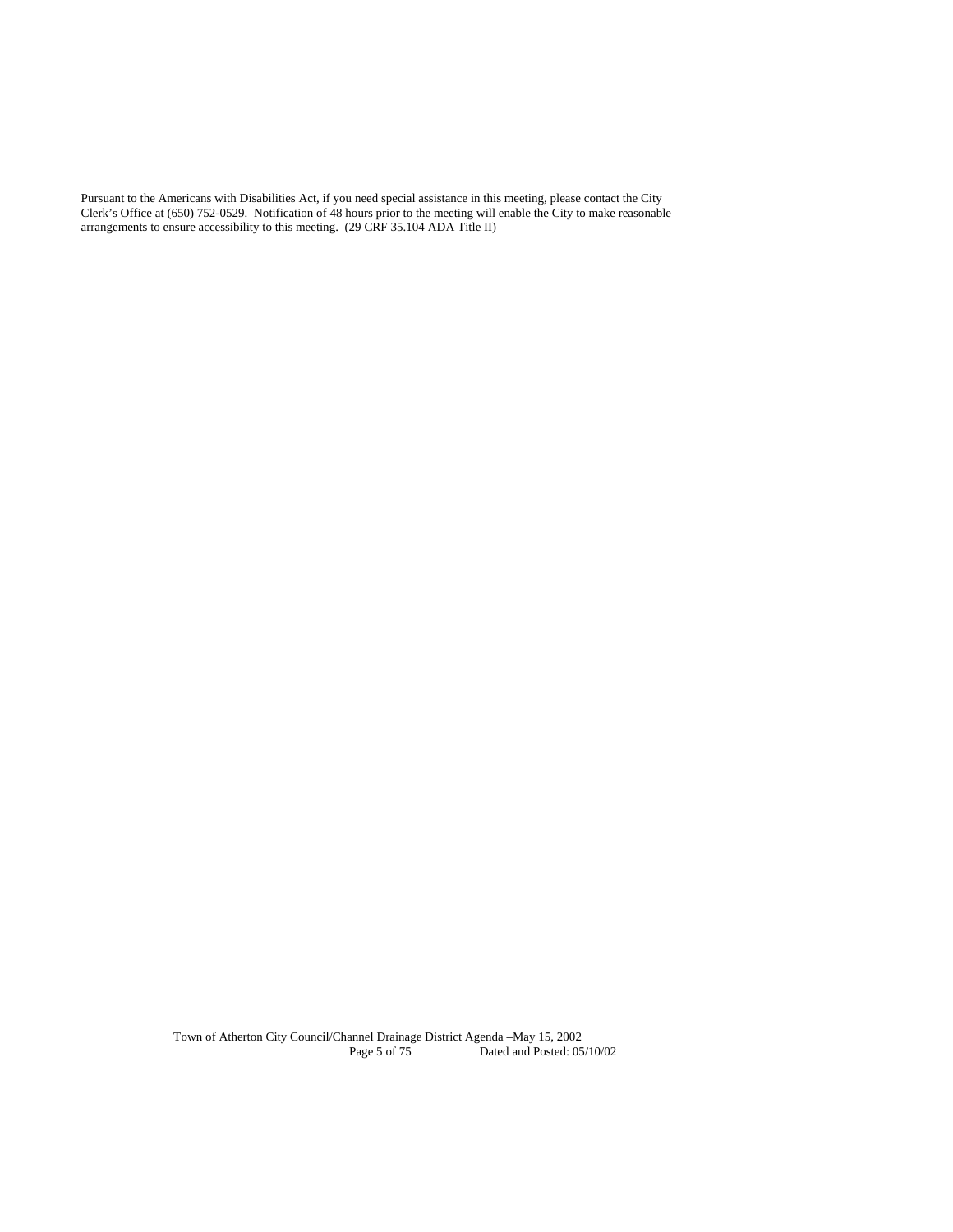# **PROCLAMATION**

#### **IN RECOGNITION OF**

# **CARL JONES Laurel Elementary School Crossing Guard**

**WHEREAS,** the Town of Atherton wishes to recognize the efforts of Laurel Elementary School Crossing Guard and Head Custodian Carl Jones; and

**WHEREAS,** Carl has found a unique way of protecting school children while they cross the busy intersection on their way to Laurel Elementary School; and

**WHEREAS**, with humor and innovation, Carl has become a veritable institution at the school, entertaining parents, children, and motorists alike with his collection of over 65 zany hats; and

**WHEREAS,** Carl brings smiles to the faces of everyone he encounters by donning perhaps a cowboy hat one day, a wizard hat the next, and a Daniel Boone hat the next; and

**WHEREAS,** in addition to finding a solution to calming school zone traffic, Carl has put his whole personality into his job, and found many ways to help teachers and others in a most cheerful manner.

**NOW, THEREFORE,** as Mayor of the Town of Atherton, and on behalf of the community, I hereby recognize Carl Jones for his dedication to the safety of Atherton's schoolchildren and for his incomparable sense of humor and outlook on life.

 $\_$ 

IN WITNESS WHEREOF, I have hereunto set my hand and caused the seal of the Town of Atherton to be affixed this 15th day of May, 2002.

> Alan B. Carlson, Mayor  **Town of Atherton**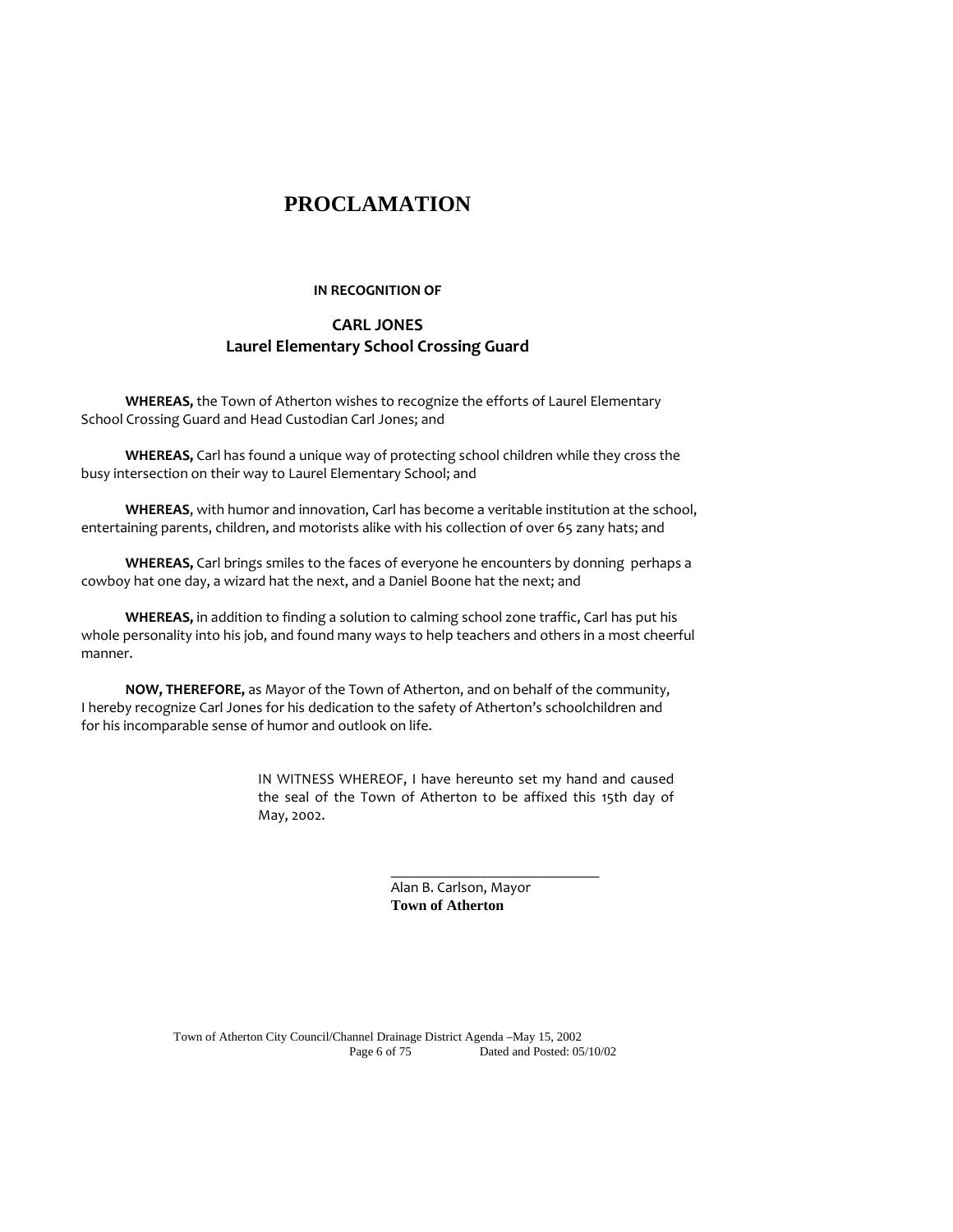# **PROCLAMATION**

#### **OF THE CITY COUNCIL OF THE TOWN OF ATHERTON DECLARING THE TOWN OF ATHERTON AS A RELAY FOR LIFE COMMUNITY**

Whereas, cancer is the second leading cause of death in the United States; and

Whereas, one in four deaths in the United States is from cancer; and

Whereas, in 2002, an estimated 555,500 Americans are expected to die from cancer, more than 1,500 per day; and

Whereas, a projected 15 million Californians who are currently living, will develop cancer during their lifetime; and

Whereas, an estimated 3,455 new cases of cancer will be diagnosed in San Mateo County alone this year; and

Whereas, the American Cancer Society is the nationwide community-based health organization dedicated to eliminating cancer as a major health problem;l and

Whereas, the Relay For Life is the American Cancer Society's signature event and means by which the organization accomplishes its' mission; and

Whereas, the City of Atherton has the pleasure of participating in the Redwood City/Menlo Park American Cancer Society Relay For Life, of which there are over 3,000 events nationwide, to honor cancer survivors, educate the general public about the importance of early detection and prevention of cancer, and raise funds in the fight against cancer.

Therefore, the Atherton City Council hereby proclaims the City of Atherton to be a Relay For Life community, and urges our citizens to participate in this effort to eradicate cancer as a major health problem by preventing cancer, saving lives and diminishing suffering from cancer, through research, education, advocacy and service.

Adopted this day of May, 2002.

**\_\_\_\_\_\_\_\_\_\_\_\_\_\_\_\_\_\_\_\_\_\_\_\_\_\_\_\_\_\_\_ Mayor, City of Atherton**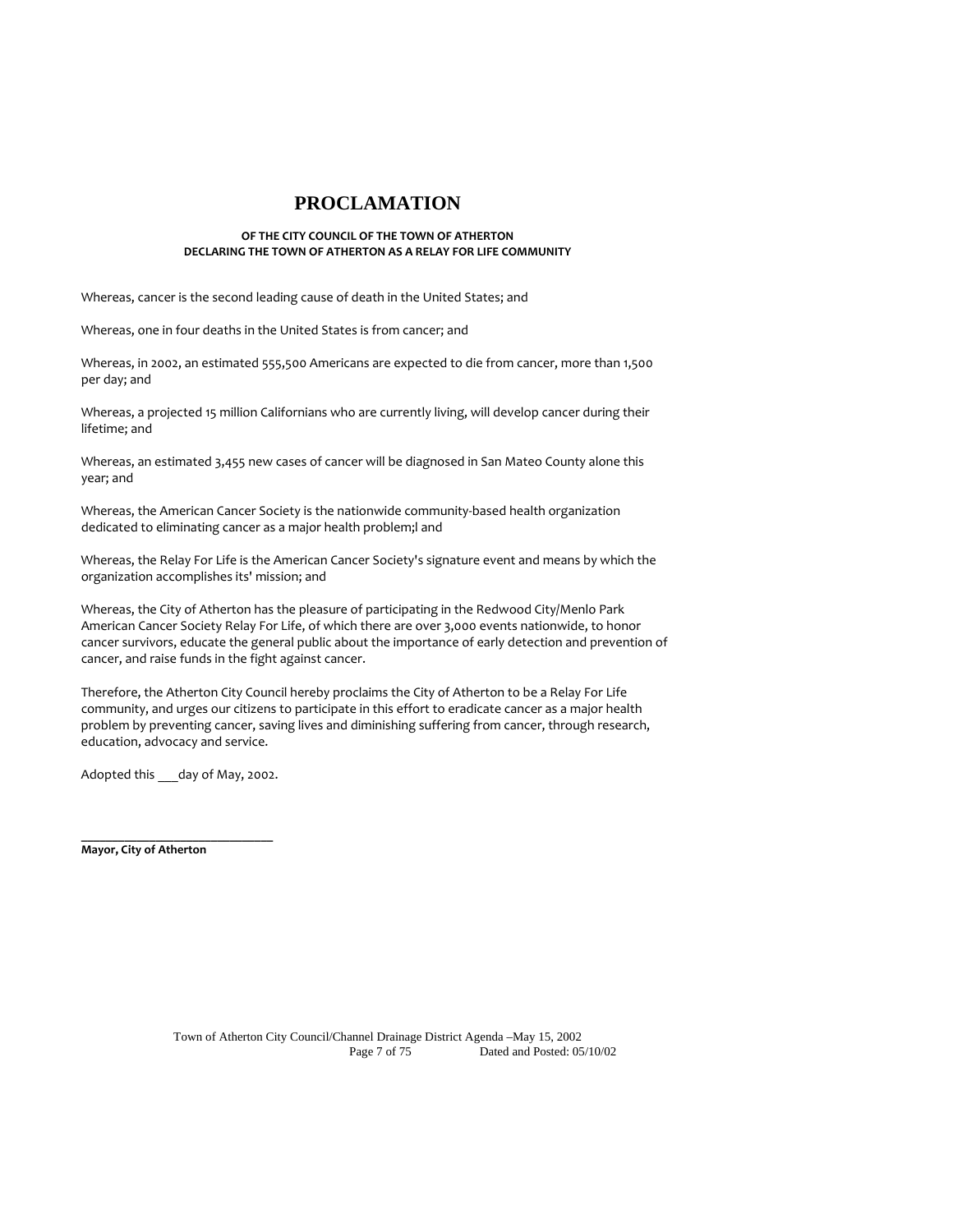

**Town of Atherton Minutes CITY COUNCIL/ATHERTON CHANNEL DRAINAGE DISTRICT May 1, 2002 8:00 A.M. City Council Chambers**  94 Ashfield Road Atherton, California **Special Meeting** 

**Mayor Carlson called the meeting to order at 8:00 a.m.** 

- **1. ROLL CALL** 
	- **PRESENT: Kathy McKeithen James R. Janz Alan B. Carlson Dianne M. Fisher William R. Conwell**
- **2. PUBLIC COMMENTS There were no comments from the public.**

#### **3. AWARD OF CONTRACT FOR MIDDLEFIELD ROAD REPAIR WORK**

 **City Manager Jim Robinson presented this item. The Council requested that if possible, the Town complete more projects with funds budgeted this fiscal year to take advantage of current low prices.** 

 **MOTION – to award a construction contract to G. Bortollo & Company in the amount of \$43,116.40 plus a 10% contingency for Middlefield Road Repair Work, and authorize the Mayor to execute the contract.** 

 **M/S McKeithen/Fisher Ayes: 5 Noes: 0 Absent: 0 Abstain: 0** 

**4. ADJOURN** 

 **The meeting adjourned at 8:13 a.m.** 

**Respectfully submitted,** 

**Sharon Barker, City Clerk**

**\_\_\_\_\_\_\_\_\_\_\_\_\_\_\_\_\_\_\_\_\_\_\_\_\_\_\_\_**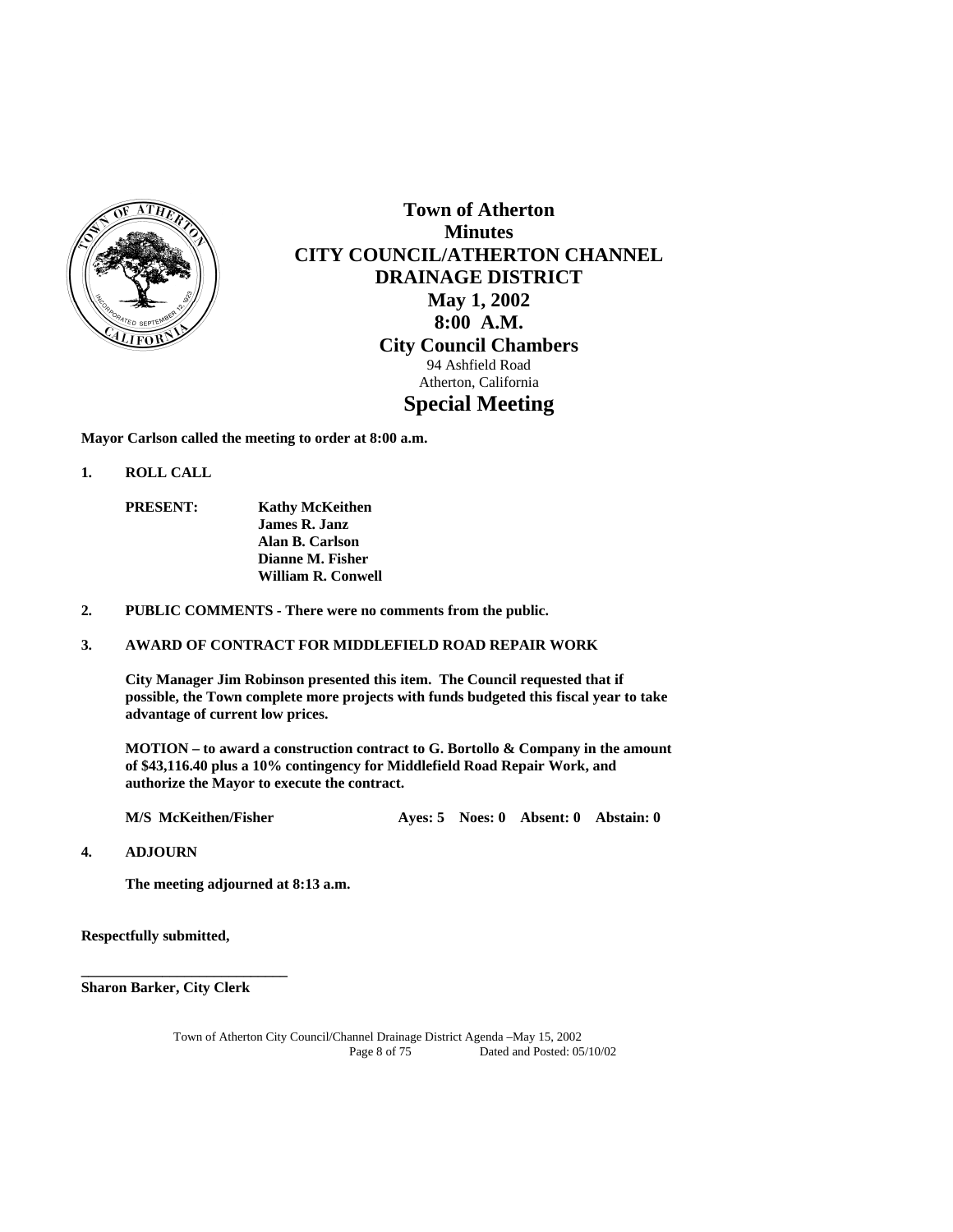

# **Draft Minutes Town of Atherton CITY COUNCIL/ATHERTON CHANNEL DRAINAGE DISTRICT April 17, 2002 7:00 p.m. TOWN COUNCIL CHAMBERS** 94 Ashfield Road

Atherton, California

# **REGULAR MEETING**

**Mayor Carlson called the meeting to order at 7:06 p.m.** 

#### **1. PLEDGE OF ALLEGIANCE**

- **2. ROLL CALL** 
	- **PRESENT: Kathy McKeithen James R. Janz (arrived at 8:20 p.m.) Alan B. Carlson Dianne M. Fisher William R. Conwell**

#### **3. PRESENTATIONS**

 **A. Certificates of Appreciation were awarded to the following outgoing Commission and Committee members:** 

| <b>Shirley Carlson</b> | <b>General Plan Committee</b> |
|------------------------|-------------------------------|
| <b>Ron Fick</b>        | <b>Audit Committee</b>        |
| Kathleen Balestra      | <b>Arts Committee</b>         |
| <b>Joanne Baciocco</b> | <b>Arts Committee</b>         |

**B. Mayor Carlson presented a proclamation to Howard (Sandy) Crittenden recognizing his participation in the AIDS/LifeCycle bicycle ride.** 

### **4. COUNCIL REPORTS**

**Council Member McKeithen reported on the April 9<sup>th</sup> Transportation Committee Meeting. The Committee decided not to restore reflective markers on Oak Grove Avenue. Other issues addressed were the status of double yellow line replacement, the striping plan for Middlefield Road, and an analysis of the Middlefield Road/Oak Grove Avenue intersection. A second Valparaiso Corridor Study public**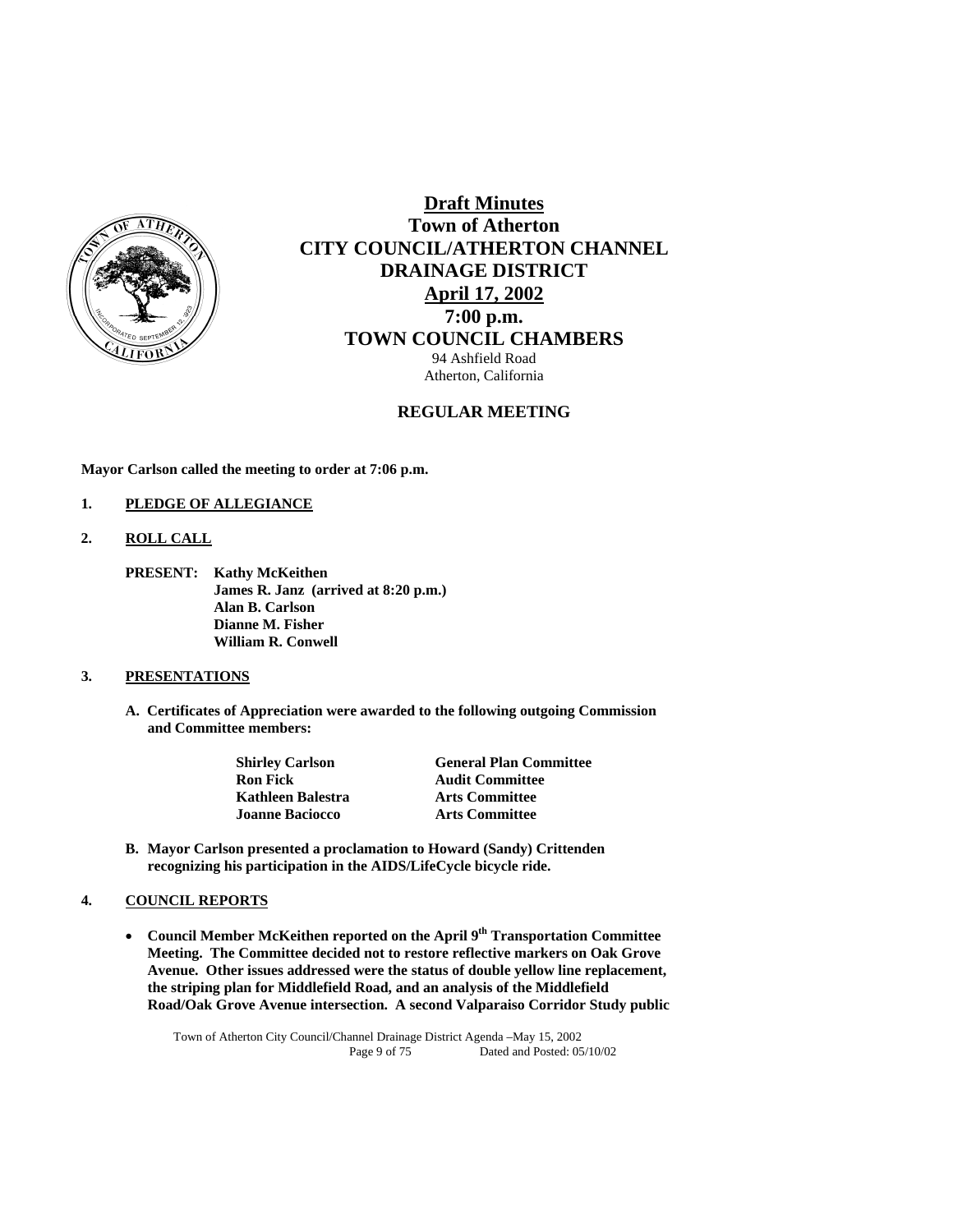meeting was held on April 10<sup>th</sup>. The General Plan Committee met Monday, April **15th and reviewed revisions to the Heritage tree ordinance. Council Member McKeithen will serve on a subcommittee which was formed to work on tree preservation guidelines. The Atherton Channel Drainage District Committee met April 15th. Summaries of minutes of the Atherton Channel Drainage District going back to its formation are now available. Finance Director John Johns presented a financial analysis of District revenues to the Committee. The next meeting will be held Monday, May 20 at 8:00 a.m. The County Office of Emergency Services meets April 18th at 5:00 p.m. in the County Center, Redwood City.** 

 **Council Member Fisher reported that the Screening Committee met and the resulting recommendations for committee appointments are on this agenda. The Transportation Committee considered a policy for street center line striping, and bus stop changes at Menlo Atherton High School. Enforcement of encroachment permits was discussed at the General Plan Committee meeting. The Library JPA addressed the budget at their last meeting. A Library subcommittee will meet with the County to address issues prior to recruitment of a new Library Director.** 

 **Council Member Conwell reported that the City/County Association of Governments (CCAG) was originally formed to address overlapping problems of the San Mateo County cities and the county. CCAG is currently reviewing traffic issues on Highway 101, and working on a successor to Measure A to provide transportation funds. He reported on the San Francisco Airport Roundtable's efforts to mitigate airplane noise. The County Criminal Justice Commission met today. The Commission works with formal policing groups of the County and each year budgets \$190,000 for youth and other programs.** 

 **Mayor Carlson reported on the April 9th Finance and Building Facilities Committee meeting. The Finance Committee will work with staff on three-year revenue projections and projections for capital improvements which will be used in the budget process. Police Lieutenant Glenn Nielsen will provide an analysis of costs of personnel turnover in the Police Department. Use of private funding for building improvements was discussed. Mayor Carlson asked City Attorney Marc Hynes if the Atherton Channel Drainage District meetings should continue to be combined with City Council meetings. The City Attorney stated that the City Council sits as the Board of the Drainage District and that the combined meeting practice is appropriate. The Council, however, could choose to formally separate the meetings if desired. The Council concurred that the agendas should stay combined for the time being. The Mayor addressed a letter from Marion Oster regarding Underground Service Alert markings on the Lindenwood gates. City Manager Jim Robinson responded that Public Works has determined that Pacific Bell is responsible and they have been asked to remove the paint marks on the gates.** 

#### **5. PUBLIC COMMENTS**

 **John Sisson, 26 Belleau, on a procedure for reporting out closed session items. The City Attorney and City Manager will explore a mechanism for reporting out of closed session.**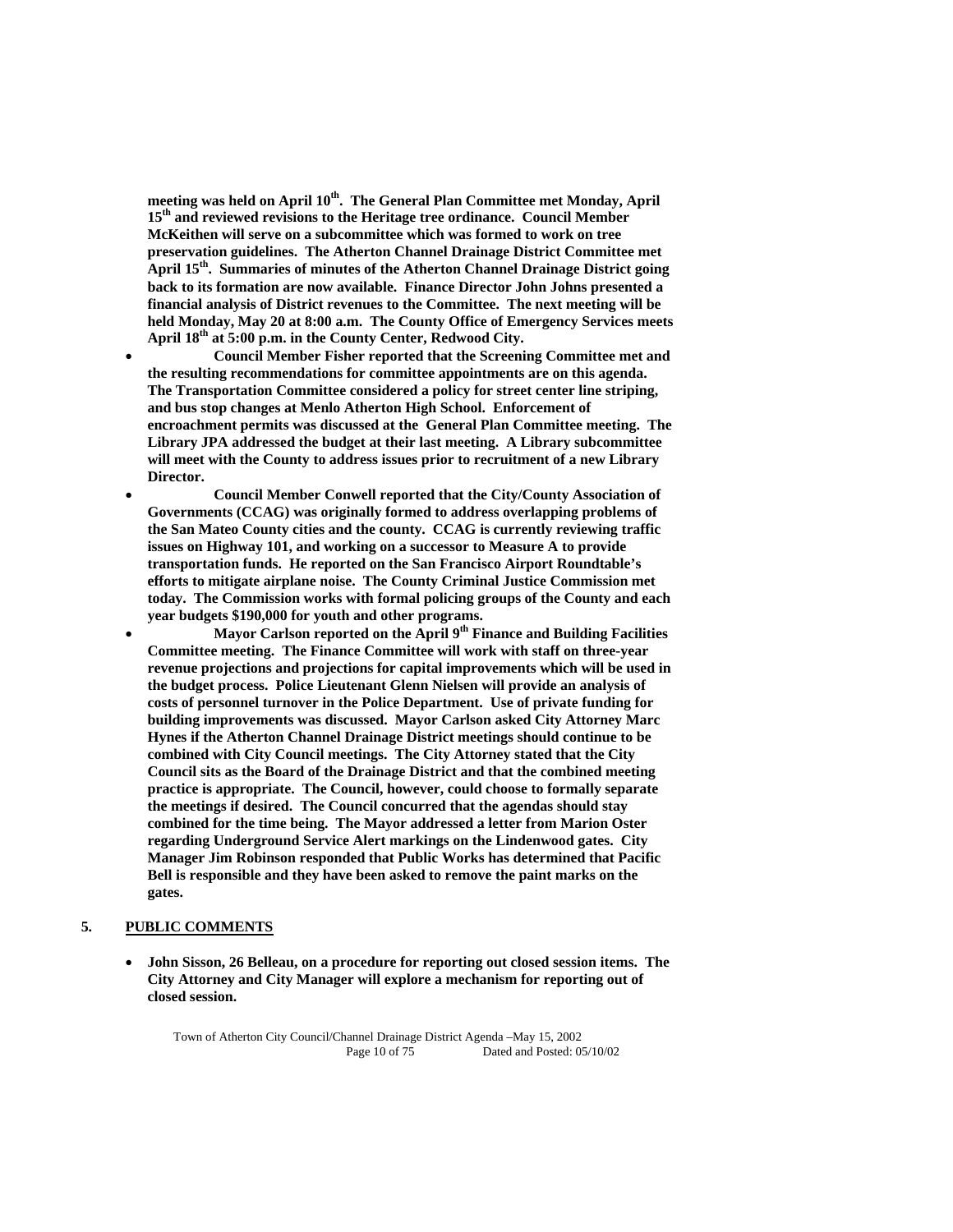**John Ruggeiro, 10 Stockbridge Avenue** 

#### **6. STAFF REPORTS**

- **City Manager Jim Robinson thanked Linda Kelly, Assistant to the City Manager, for her editorial work on the Athertonian. Copies of the Holbrook-Palmer Park survey are available in the Town offices. The Park and Recreation Commission will review the survey again at their next meeting. The Town will hold an Arbor Day celebration Saturday, May 4th at Holbrook-Palmer Park. Warrants on the agenda were explained. The Town received a letter from resident Margaret Winters requesting that the City Council take some action regarding the building of a new school in Atherton. The Council directed the City Manager to respond to Mrs. Winters informing her that the Council reviewed the matter, determined that the Council does not have jurisdiction, and to refer her to the proper school boards.**
- **City Attorney Marc Hynes reported out on the closed session. Discussion was held in the following matter with no action taken:**

**CONFERENCE WITH LEGAL COUNSEL – Existing Litigation pursuant to Government Code Section 54956.9 (a) Stephen Chaput v. Town of Atherton Patrick McTaggart v. Town of Atherton** 

**Vice Mayor Janz arrived at 8:20 p.m.** 

### **7. COMMUNITY ORGANIZATION ROUNDTABLE REPORT**

**Joan Sanders, representing the Friends of the Atherton Library, reported on Library activities and gave an overview of children and adult library programs.** 

#### **CONSENT CALENDAR**

**Council Member McKeithen asked that future contracts, resolutions, and ordinances be approved as to form by the City Attorney. City Attorney Marc Hynes stated that it would be appropriate to include such language in the signature block.** 

**MOTION - to approve the consent agenda as presented.** 

**M/S McKeithen/Fisher Ayes: 5 Noes: 0 Absent: 0 Abstain: 0** 

- **8. APPROVED MINUTES OF SPECIAL AND REGULAR MEETINGS OF MARCH 20, 2002**
- **11. APPROVED BILLS AND CLAIMS FOR MARCH 1, 2002 THROUGH MARCH 25, 2002 IN THE AMOUNT OF \$629,258**
- **10. ACCEPTED MONTHLY FINANCIAL REPORT FOR MARCH 2002**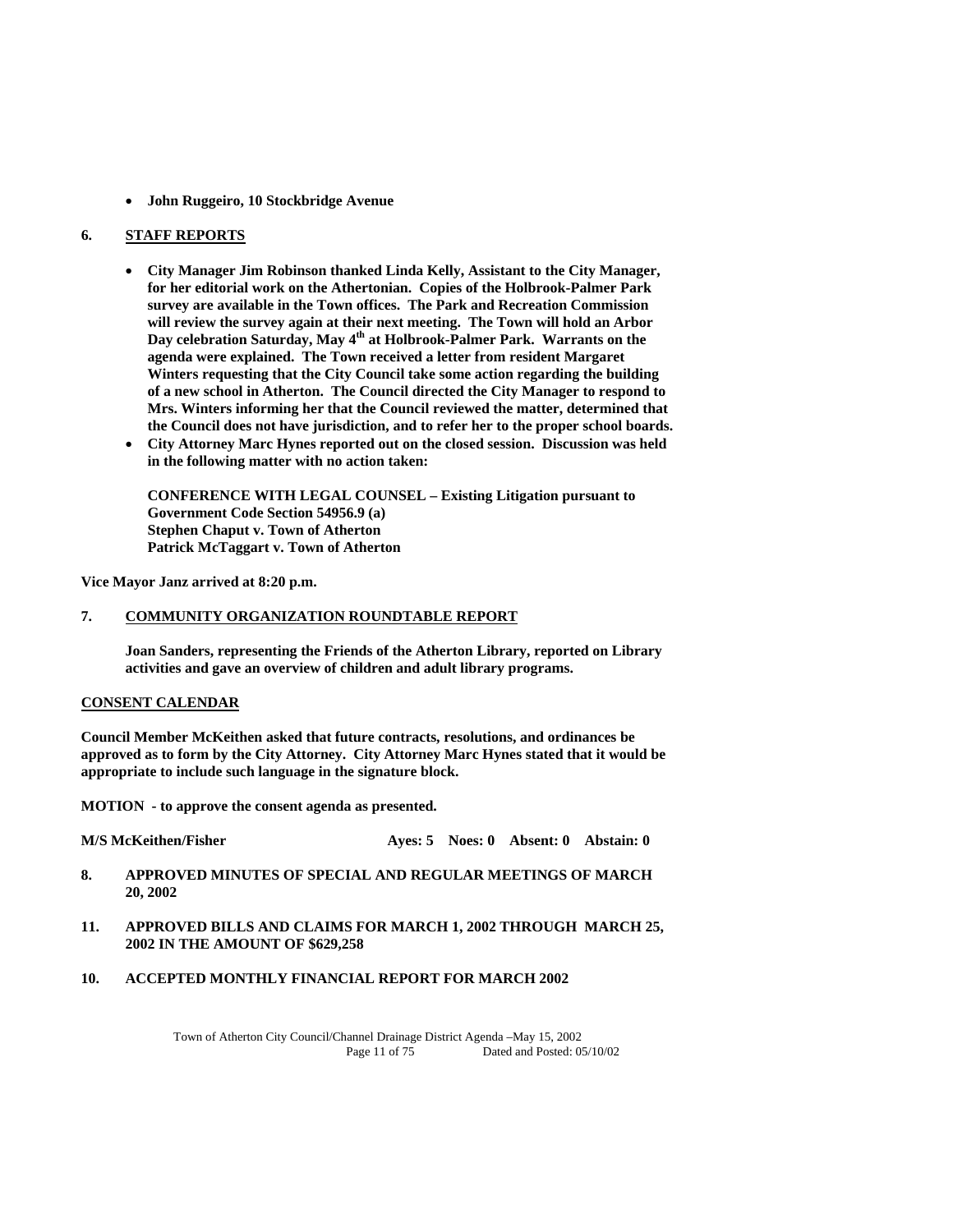- **11. AGREEMENT FOR STORMWATER POLLUTION PREVENTION PROGRAM SERVICES - Approved an agreement between the Town of Atherton and County of San Mateo for Stormwater Pollution Prevention Services.**
- **12. ADOPTED ORDINANCE NO. 531 AUTHORIZING AN AMENDMENT TO THE CONTRACT BETWEEN THE BOARD OF ADMINISTRATION OF THE CALIFORNIA PUBLIC EMPLOYEES' RETIREMENT SYSTEM AND THE TOWN OF ATHERTON**
- **13. ADOPTED ORDINANCE NO. 532 AMENDING ATHERTON MUNICIPAL CODE SECTION 6.04.040 TO PROVIDE FOR THREE YEAR LICENSES FOR DOGS**
- **14. APPROVED AN AGREEMENT BETWEEN THE TOWN OF ATHERTON AND WEST BAY SANITARY DISTRICT FOR MIDDLEFIELD ROAD PAVEMENT AND STORM DRAINAGE IMPROVEMENTS RAISING THE SANITARY MANHOLE COVERS TO GRADE**
- **15. APPROVED PLANS AND SPECIFICATIONS FOR REPAIR OF THE WATER TOWER STRUCTURE IN HOLBROOK-PALMER PARK**

#### **PUBLIC HEARING**

**16. TENTATIVE PARCEL MAP – 291 STOCKBRIDGE AVENUE** 

 **Senior Planner Lisa Costa Sanders presented the Tentative Parcel Map for 291 Stockbridge Avenue for the division of one parcel into two one-acre parcels. The Planning Commission, at their March 27, 2002 meeting, approved the Tentative Parcel Map and designated the west property line of Parcel A as the front property line. The Planning Staff recommended approval based on the findings outlined in the staff report.** 

 **Mayor Carlson opened the public hearing at 8:46 p.m. The property owner, Mr. Amadei, spoke. The public hearing was closed.** 

 **MOTION – to approve the tentative parcel map for 291 Stockbridge Avenue allowing the subdivision of one parcel into two parcels and designating the west property line as the front property line for Parcel A, based on the findings and for the reasons incorporated in the Staff Report.** 

| Aves: 5 Noes: 0 Absent: 0 Abstain: 0 |  | <b>M/S McKeithen/Janz</b> |  |  |  |  |
|--------------------------------------|--|---------------------------|--|--|--|--|
|--------------------------------------|--|---------------------------|--|--|--|--|

#### **REGULAR AGENDA (Items 17 - 23) 15. ADOPTION OF RESOLUTION NO. 01-\_\_\_, INTENT TO ABANDON PORTION OF McCORMICK LANE**

#### **16. ADOPTION OF RESOLUTION NO. 01-\_\_\_, INTENT TO ABANDON PORTION OF FAXON ROAD**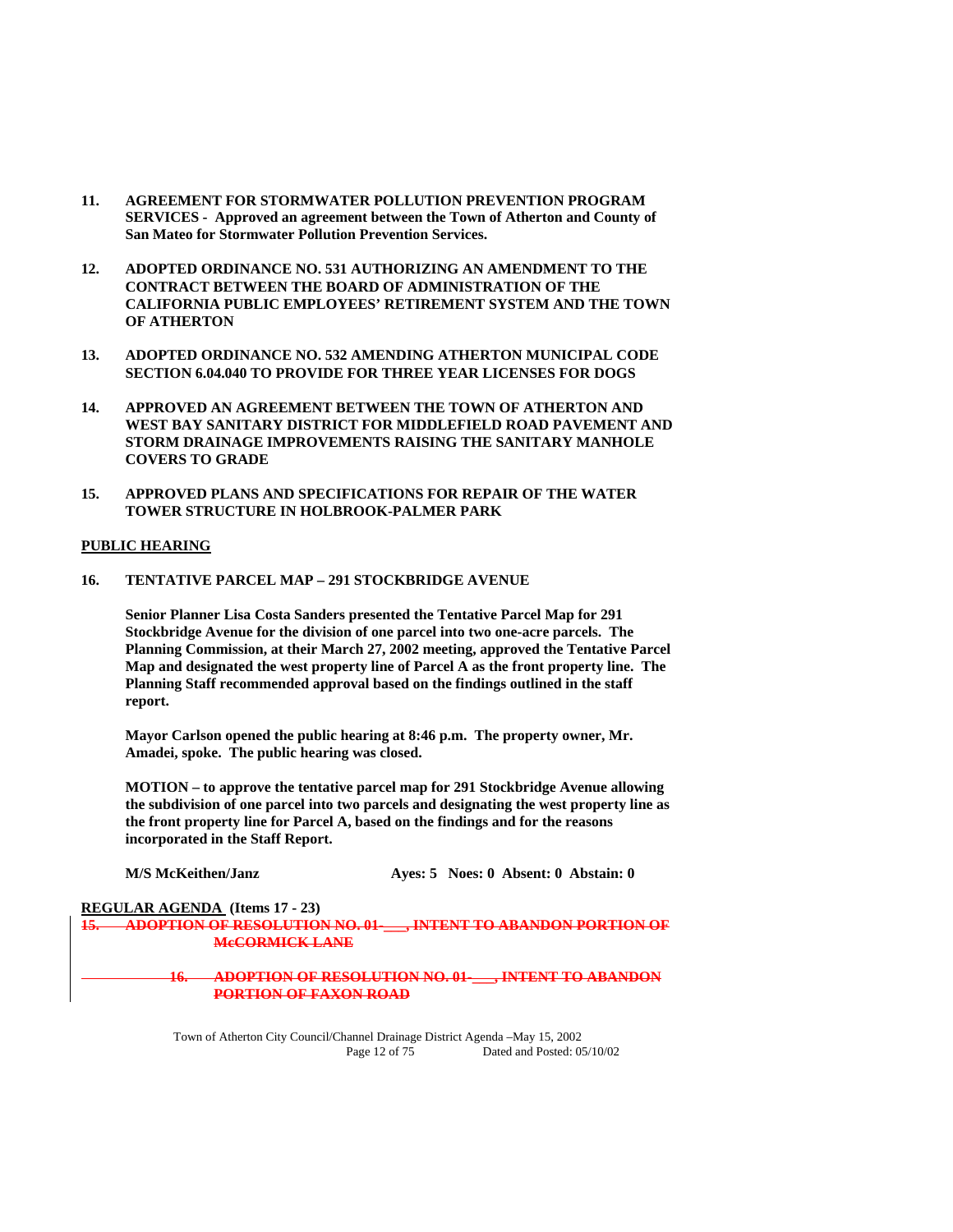#### **17. APPOINTMENT OF GENERAL PLAN COMMITTEE AND AUDIT COMMITTEE MEMBERS**

 **The City Council Screening Committee, consisting of Vice Mayor Janz and Council Member Fisher, conducted interviews of applicants to the General Plan Committee and the Audit Committee. One application was received for each the General Plan Committee and the Audit Committee. No applications were received for the Arts Committee. Council Member Fisher reported that the Screening Committee recommended the appointment of Vivian Kral to the General Plan Committee and the reappointment of Robert Jenkins to the Audit Committee.** 

 **MOTION – to approve the appointment of resident Vivian Kral to a two-year term on the General Plan Committee, and the reappointment of Robert Jenkins to a three-year term on the Audit Committee.** 

**M/S Fisher/Janz Ayes: 5 Noes: 0 Absent: 0 Abstain: 0** 

**18. RESOLUTION OF INTENTION TO CONSIDER VACATING A PORTION OF MCCORMICK LANE RIGHT-OF-WAY, WITH RESERVATIONS OF EASEMENTS FOR BICYCLES, PEDESTRIANS, PUBLIC UTILITIES AND SANITARY SEWER, AND SETTING A PUBLIC HEARING FOR JUNE 19, 2002** 

 **City Manager Jim Robinson presented this item which requests approval of a resolution of intention to consider vacating a portion of McCormick Lane right-of-way and set a public hearing for the June 19, 2002 City Council meeting. This item came before the Council at their December meeting at which time the Council declined to take action because of neighbors' concerns regarding loss of bicycle and pedestrian access. The Andersons, who are requesting vacation of the property, presented the Council with documentation that the neighbors' concerns have been alleviated.** 

 **MOTION – to adopt Resolution No. 02-11 stating the City Council's intention to consider the vacation of a portion of McCormick Lane right-of-way with reservation of easements for bicycles, pedestrians, public utilities and sanitary sewers, and setting a public hearing for the June 19, 2002 City Council meeting, at 7:00 p.m.** 

**M/S Fisher/Janz Ayes: 5 Noes: 0 Absent: 0 Abstain: 0** 

### **19. DISCUSSION AND POSSIBLE ACTION – RESIDENT PARTICIPATION/ADVISORY STATUS TO CITY COUNCIL COMMITTEES**

 **City Manager Jim Robinson stated that the current version of the City Council Rules of Procedure provides for Council subcommittees to be comprised of two Council Members appointed by the Mayor and staffed by appropriate staff members. There has been a request to have the Council consider having residents appointed to Council subcommittees. Discussion ensued regarding the benefits of having citizen members who could provide expert knowledge on certain issues. John Ruggeiro, 10 Stockbridge Avenue, and John Sisson, 26 Belleau Avenue, spoke from the audience.**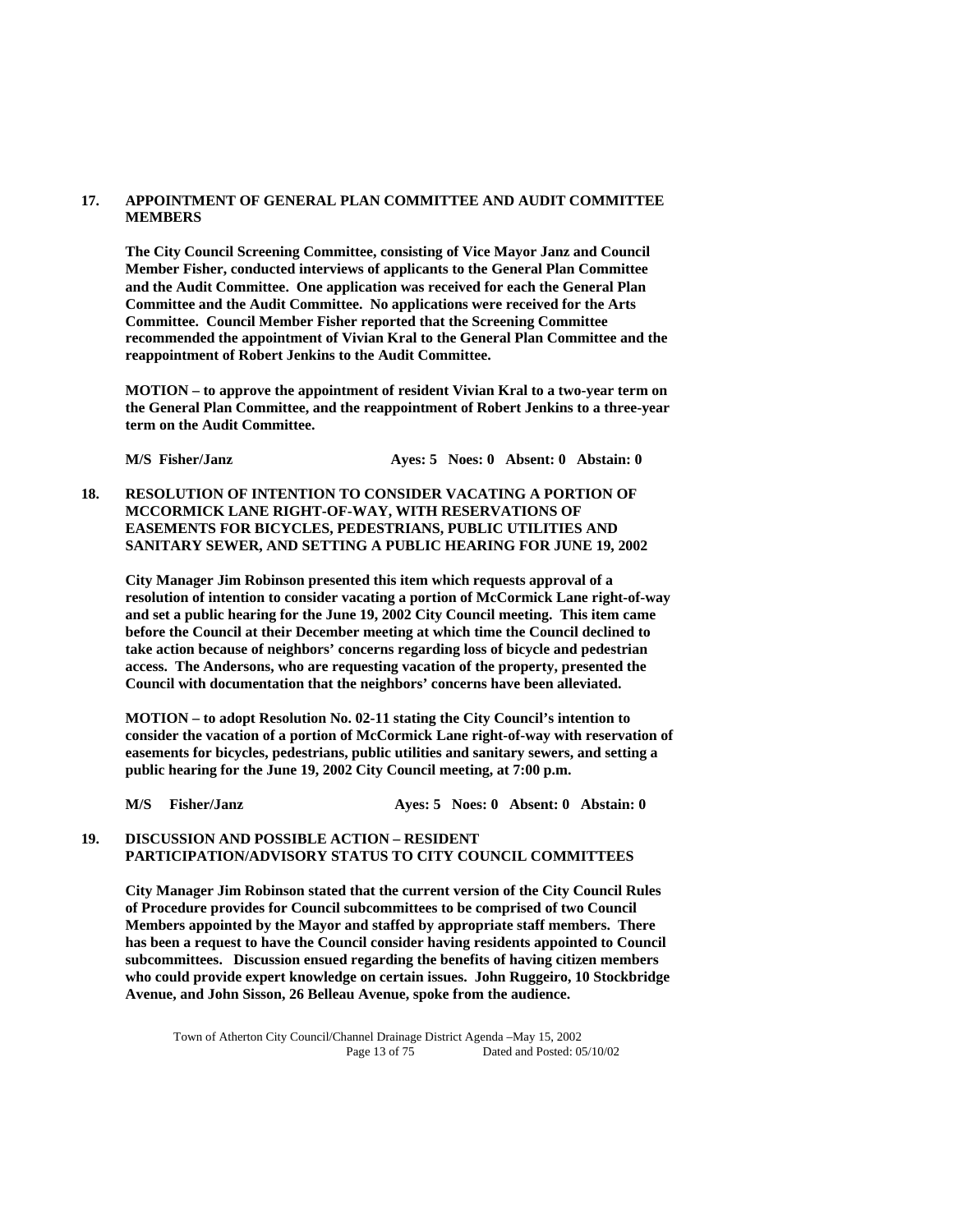**MOTION – that City Council Members on City Council appointed committees be empowered to appoint non-voting resident advisors, without getting approval of the whole City Council, or going through the Screening Committee, whose terms would last for one year concurrent with Council Members' terms on the committee.** 

**M/S Carlson/McKeithen Ayes: 4 Noes: 1(Conwell) Absent: 0 Abstain: 0** 

**20. DISCUSSION AND POSSIBLE ACTION – SCOPE OF THE ATHERTON CHANNEL DRAINAGE DISTRICT COMMITTEE AND MEMBERSHIP OF THE CHANNEL DRAINAGE DISTRICT COMMITTEE AND THE TRANSPORTATION COMMITTEE** 

 **City Manager Jim Robinson presented the staff report on this item. The issue of membership on these committees was determined to have been addressed under the previous agenda item. Discussion was held regarding the focus of the Atherton Channel Drainage District Committee and whether to include Town-wide drainage issues in the scope of items to be considered by the Committee. The Council agreed to retain the current scope of the Committee, and to have staff continue to work on broader drainage issues including coordinating with other agencies such as Caltrans.** 

 **The Mayor clarified the issue of resident advisors serving on subcommittees. The number of resident advisors is not limited. If Council Members disagree as to the appointment of resident advisors, the appointment would be brought to the full Council. The advisors would serve a one-year term concurrent with the Council Member's term on the subcommittee.** 

**21. ACCEPT RECOMMENDATION OF THE TRANSPORTATION COMMITTEE TO EXPAND SCOPE OF THE MIDDLEFIELD ROAD IMPROVEMENTS AND SET A DATE FOR A SPECIAL MEETING OF THE CITY COUNCIL TO APPROVE BIDS AND SPECIFICATIONS FOR THE PROJECT EXTENSION** 

 **City Manager Jim Robinson stated that the Transportation Committee recommended extending the Middlefield Road project from Fair Oaks to the northern Town limits to provide for patching that is not within the current contract. The estimated cost is \$50,000 to \$60,000. Funding is recommended to come from the current year budget for patching. Bids are scheduled to be opened on April 30th. In order to approve award of the bids, Council would need to schedule a special meeting.** 

 **MOTION – to accept the recommendation of the Transportation Committee to expand the Middlefield Road project to include patching from Fair Oaks to the northern Town limits, and to set a date of Wednesday, May 1st at 8:00 a.m. for approval of bids.** 

**M/S Conwell/McKeithen Ayes: 5 Noes: 0 Absent: 0 Abstain: 0**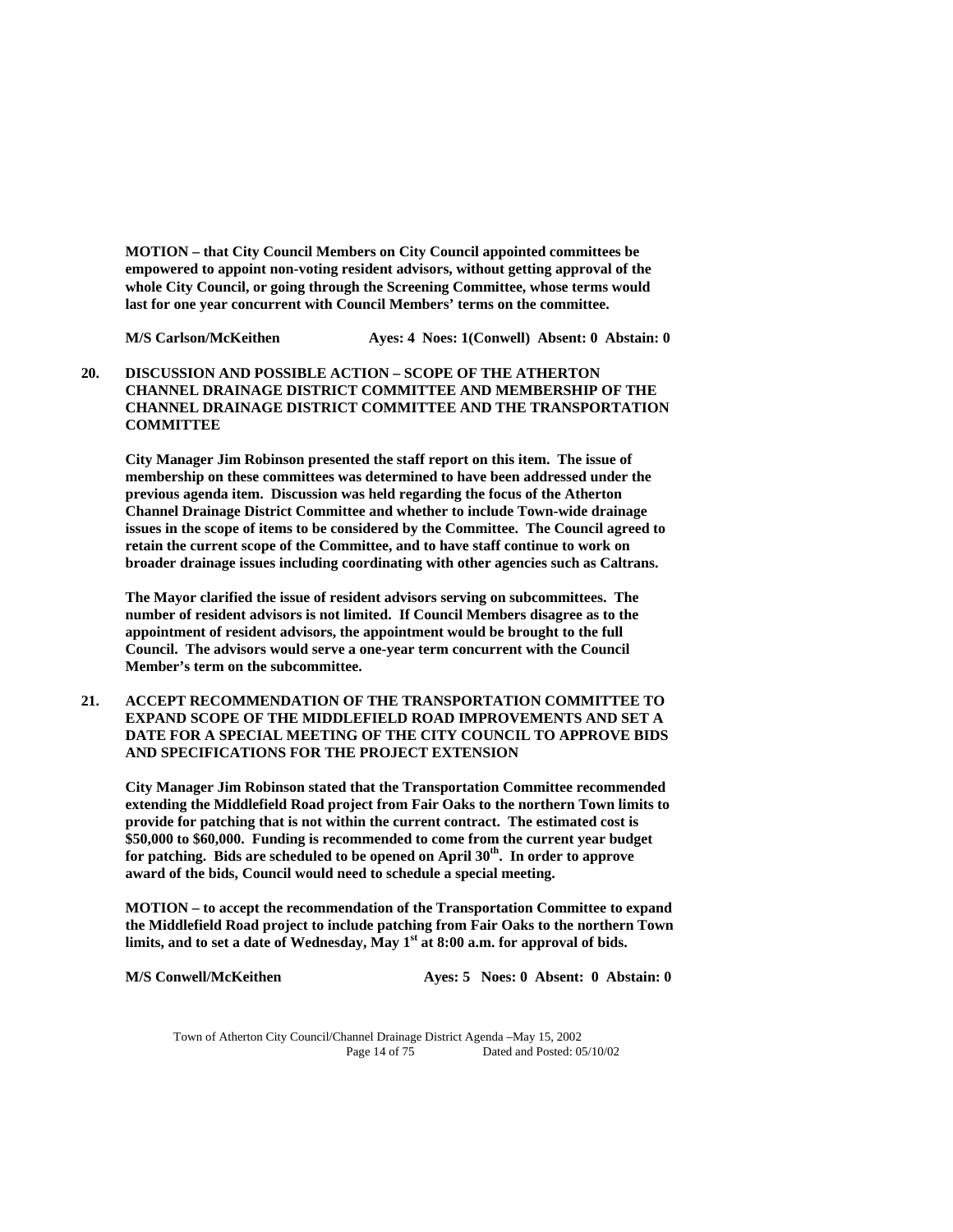#### **22. DISCUSSION AND POSSIBLE ACTION – REVIEW OF CITY COUNCIL RULES OF PROCEDURE**

City Manager Jim Robinson stated that this item came up at the March 20<sup>th</sup> meeting **when the City Council addressed goals and objectives. Staff was directed to meet with Council Member Fisher to review and make proposed changes to update the Council Rules of Procedure. Council Member McKeithen suggested that there are further corrections and updates to be addressed, and recommended that the City Attorney review the Rules and Procedures and make such changes as he deems necessary. The Council requested that the City Attorney return a redlined copy to the Council for their comments before the agenda packet goes out.** 

 **MOTION - to continue this item of reviewing the City Council Rules of Procedure to the next regular meeting on May 15, 2002.** 

**M/S Fisher/McKeithen Ayes: 5 Noes: 0 Absent: 0 Abstain: 0** 

**23. APPOINTMENT OF A REPRESENTATIVE FROM THE CITY COUNCIL TO ATTEND AND VOTE AT A CITY SELECTION COMMITTEE SPECIAL MEETING TO BE HELD APRIL 26, 2002** 

 **MOTION – to appoint Vice Mayor Janz to attend the San Mateo County City Selection Committee meeting on April 26, 2002, and authorize him to vote for city representatives to certain County commissions.** 

M/S Conwell/McKeithen **Ayes: 5 Noes: 0 Absent: 0 Abstain: 0** 

#### **24. PUBLIC COMMENTS**

 **Vice Mayor Janz reported on a memo provided by Town Planner Neal Martin regarding the population and jobs projections made by ABAG. The Council directed the Planner to send the letter to ABAG that he had proposed in an effort to obtain greater accuracy in ABAG's future projections.** 

#### **25. ADJOURN**

**The meeting adjourned at 9:44 p.m.** 

**\_\_\_\_\_\_\_\_\_\_\_\_\_\_\_\_\_\_\_\_\_\_\_\_\_\_\_\_\_\_\_\_\_\_\_** 

**Respectfully submitted,** 

**Sharon Barker, City Clerk**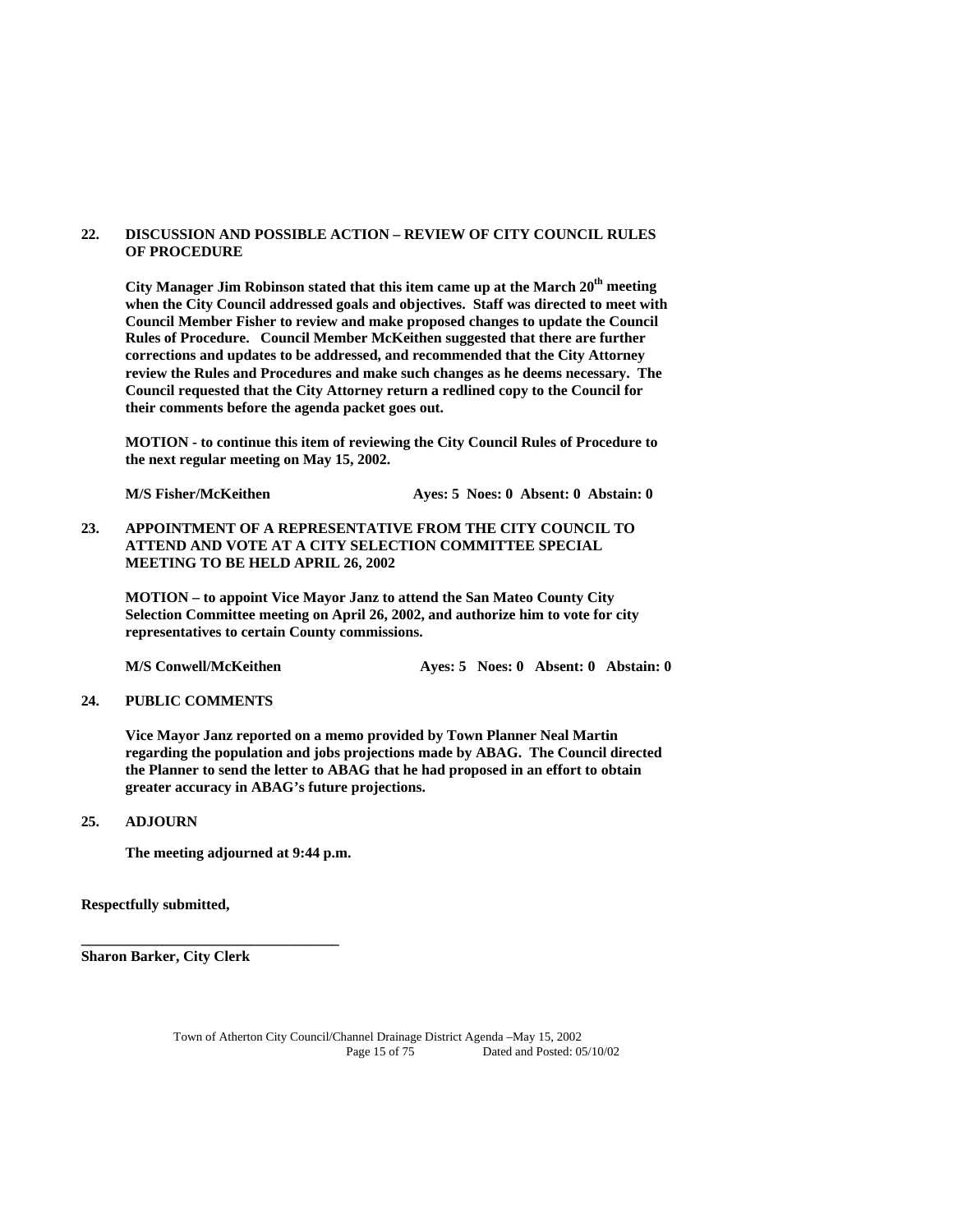

# **Minutes Town of Atherton CITY COUNCIL/ATHERTON CHANNEL DRAINAGE DISTRICT April 17, 2002 6:00 P.M. Meeting Room Town Administrative Offices 91 Ashfield Road, Atherton Special Meeting**

**Mayor Carlson called the meeting to order at 6:00 p.m.** 

**1. ROLL CALL** 

| <b>PRESENT:</b> | Alan B. Carlson        |
|-----------------|------------------------|
|                 | Dianne M. Fisher       |
|                 | William R. Conwell     |
|                 | <b>Kathy McKeithen</b> |

**ABSENT: James R. Janz** 

**2. PUBLIC COMMENTS** 

 **There were no public comments.** 

- **3. CLOSED SESSION The Council adjourned to closed session at 6:05 p.m.** 
	- **A. CONFERENCE WITH LEGAL COUNSEL Existing Litigation pursuant to Government Code Section 54956.9 (a)**

**Stephen Chaput v. Town of Atherton Patrick McTaggart v. Town of Atherton** 

- **4. RECONVENE TO OPEN SESSION Status report only, no action was taken.**
- **5. ADJOURN The meeting adjourned at 6:55 p.m.**

**Respectfully submitted,** 

**Alan B. Carlson, Mayor** 

**\_\_\_\_\_\_\_\_\_\_\_\_\_\_\_\_\_\_\_\_\_\_\_\_\_\_** 

Item No. 9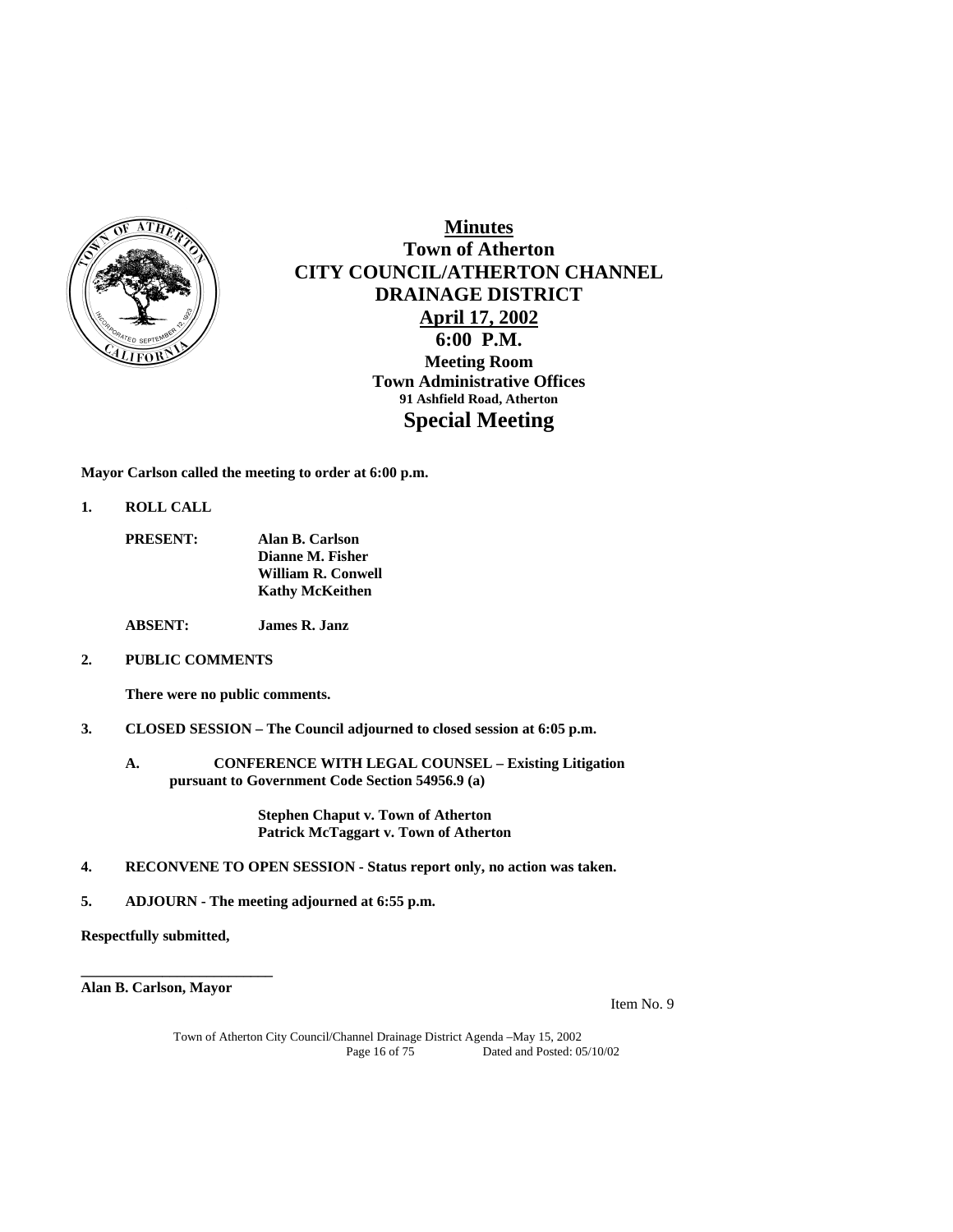# **TOWN OF ATHERTON**

CLAIMS LIST

April, 2002

| Payroll Checks       | 474-551         | 57.490  |
|----------------------|-----------------|---------|
| Electronic Transfers |                 | 229,257 |
| $AP$ Checks          | $12518 - 12649$ | 233.656 |
|                      |                 |         |

TOTAL \$ 520,403

I, James H. Robinson, City Manager of the Town of Atherton, do hereby certify under penalty of perjury that the demands listed above, check numbers 474 through 551 (Payroll) 12518 through 12649 (Accounts Payable), and Electronic Transfers for Employees Federal Payroll Taxes and fees, inclusive, amount to \$520,403 are true and correct, and that there are funds for payment.

> James H. Robinson City Manager

\_\_\_\_\_\_\_\_\_\_\_\_\_\_\_\_\_\_\_\_\_\_\_\_\_\_\_\_\_\_\_

The above claims, Payroll check numbers 474 through 551, Accounts Payable check numbers 12518 through 12649 and Electronic Transfers for employees federal payroll taxes and fees, amount to \$520,403; and are hereby approved for payment.

> \_\_\_\_\_\_\_\_\_\_\_\_\_\_\_\_\_\_\_\_\_\_\_\_\_\_\_\_\_\_\_ Alan Carlson Mayor, Town of Atherton

#### SOURCE OF FUNDS

| 101 | General Fund                     |              | \$491,823 |
|-----|----------------------------------|--------------|-----------|
| 105 | Tennis Fund                      |              | 88        |
| 202 | Transportation                   |              | 5,616     |
| 402 | <b>Storm Drainage</b>            |              | 1,584     |
| 403 | <b>Atherton Channel District</b> |              | 32        |
| 404 | Park Playground Improvement      |              | 16,086    |
| 405 | Middlefield Road Grants          |              | 173       |
| 611 | Computer Maint. & Replacement    |              | 600       |
| 612 | <b>Administrative Services</b>   |              | 272       |
| 715 | Evans Estate                     |              | 3,827     |
| 741 | Tree Committee                   |              | 302       |
|     |                                  | <b>TOTAL</b> | \$520,403 |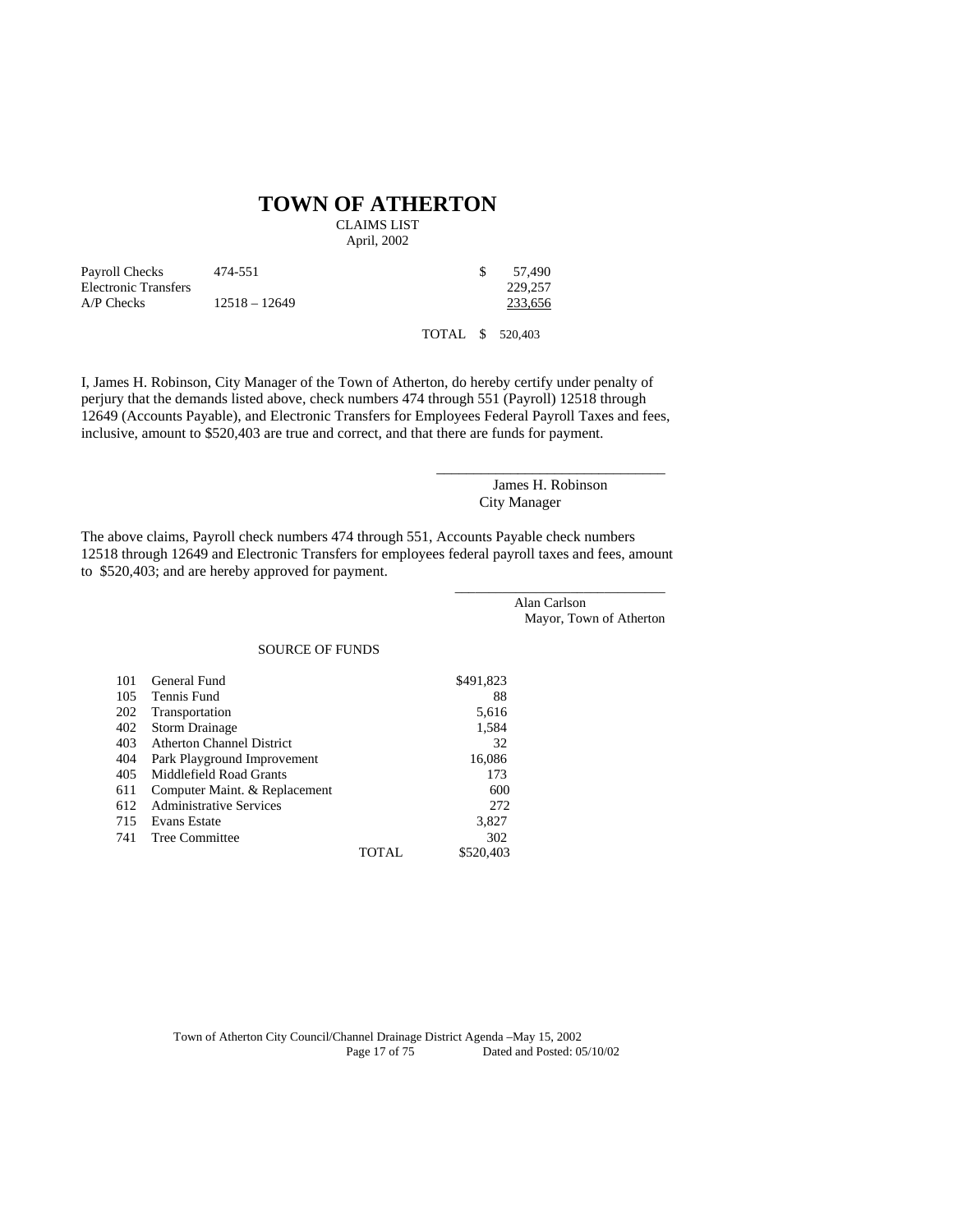**Item No. 10** 



**Town of Atherton** 

#### **CITY COUNCIL STAFF REPORT**

## **TO: HONORABLE MAYOR AND CITY COUNCIL JAMES H. ROBINSON, CITY MANAGER**

**FROM: JOHN P. JOHNS, FINANCE DIRECTOR** 

**DATE: FOR THE CITY COUNCIL MEETING OF MAY 15, 2002** 

**SUBJECT: MONTHLY FINANCIAL REPORT, APRIL 2002** 

#### **RECOMMENDATION:**

Receive and file Monthly Financial Report for April, 2002.

#### **INTRODUCTION:**

The attached schedules show revenues and expenditures and fund balance for all funds as of April 30, 2002.

#### **HIGHLIGHTS**

In April the Town received the second installment of FY 2001-02 secured property taxes. The amount of the apportionment was \$1,109,313, of which \$769,538 was deposited in the General Fund and the balance was deposited into the Special Municipal Tax Fund.

Despite unfavorable variances in sales tax revenues and revenue from other governmental agencies, we continue to project General Fund revenues to be slightly higher than budgeted. This due to a very strong performance in the property tax and licenses and permit revenue categories.

General Fund expenditures are also tracking favorably with budgetary estimates prepared at the beginning of FY 2001-02 and at mid-year.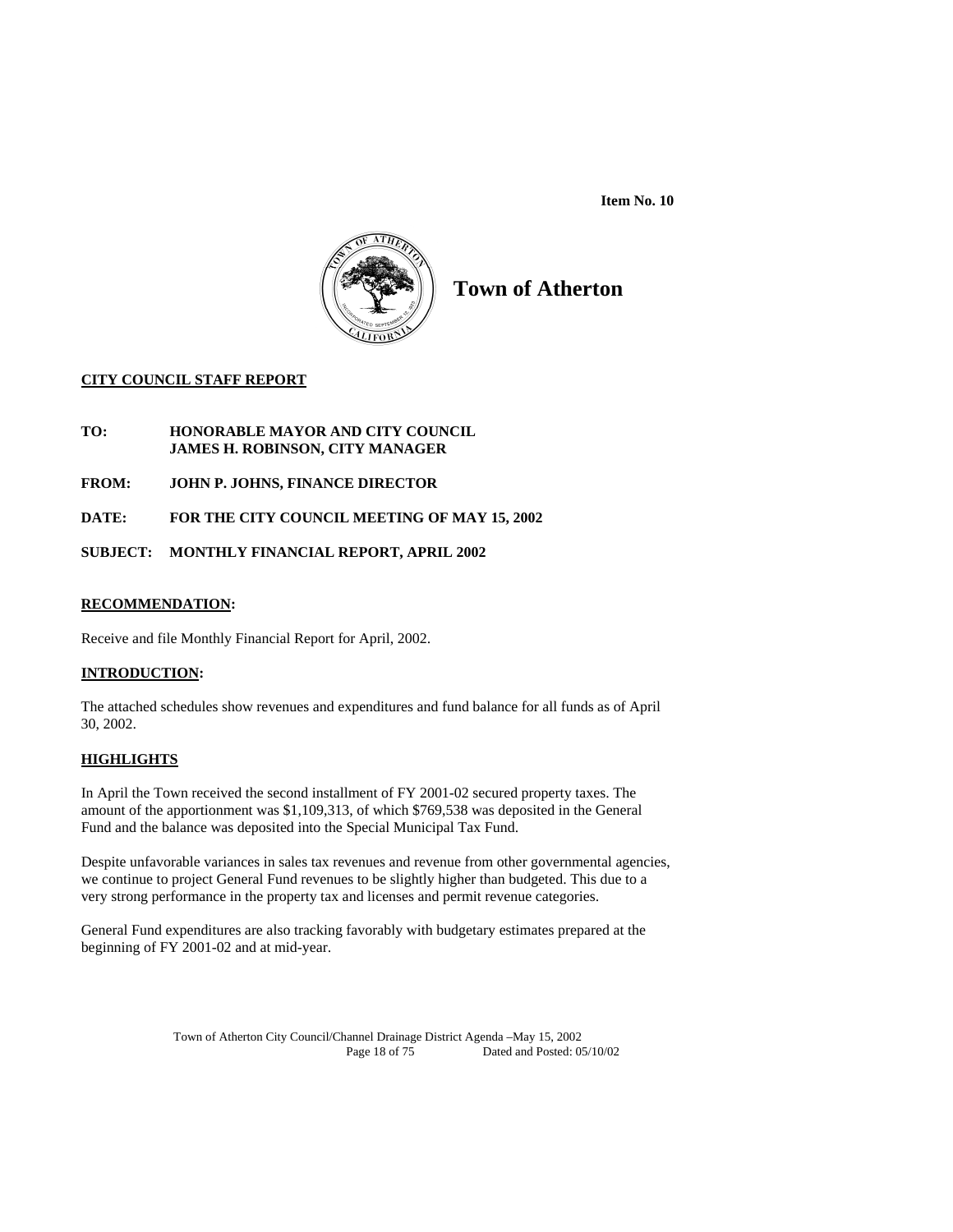In our mid-year budget report, we reduced our revenue estimate for Road Impact Fees from \$450,000 to \$300,000 (a reduction of \$150,000). However, due to significant development activity in the last several months we have received a total of \$359,000 year to date.

\_\_\_\_\_\_\_\_\_\_\_\_\_\_\_\_\_\_\_\_\_\_\_\_ \_\_\_\_\_\_\_\_\_\_\_\_\_\_\_\_\_\_\_\_\_\_\_\_\_

# **FISCAL IMPACT:**

Informational only.

Prepared by: Approved by:

Finance Director City Manager

John P. Johns James H. Robinson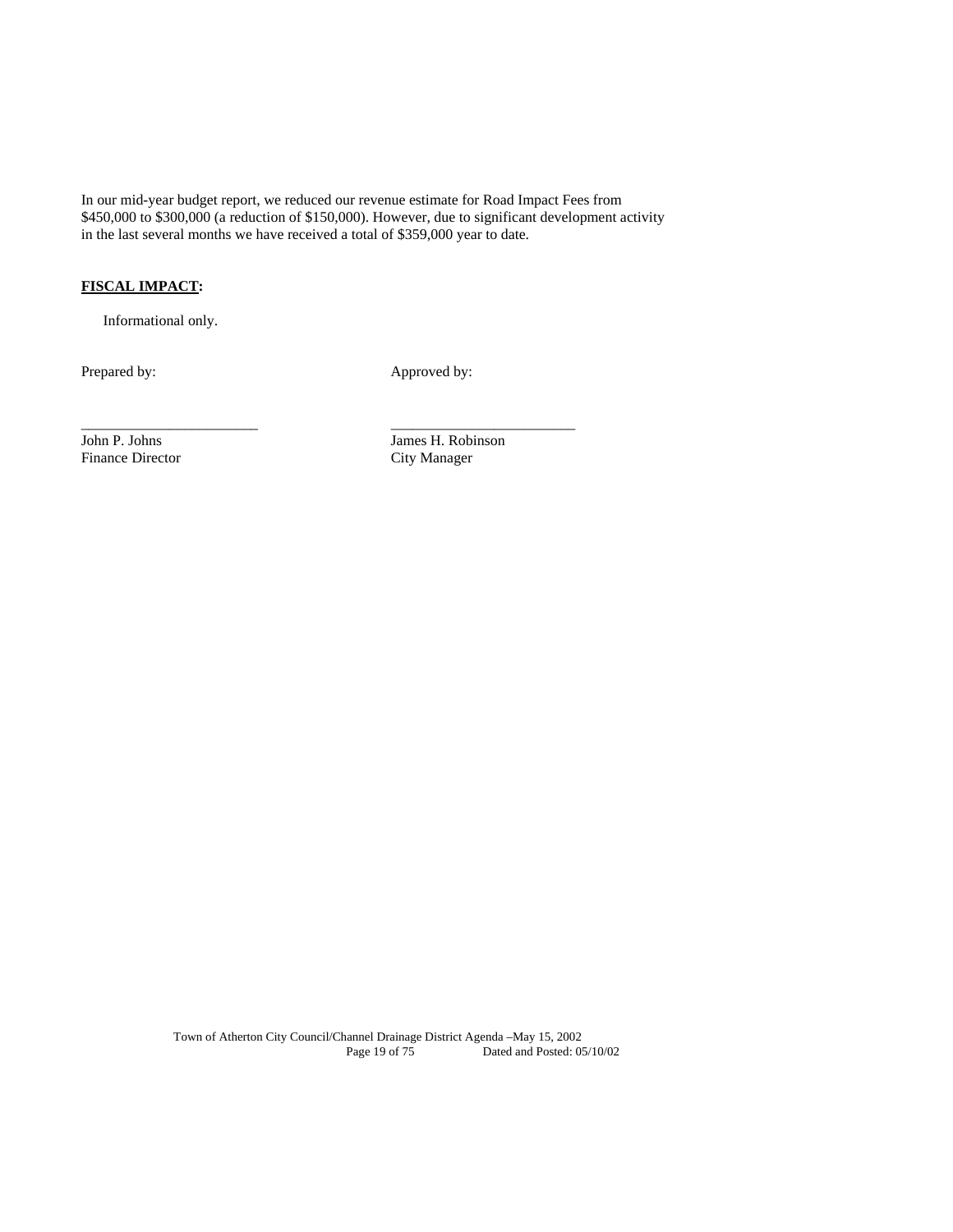# **TOWN OF ATHERTON Revenue Summary For the Ten Months Ended April 30th, 2002**

| Fund | <b>Revenue Source</b>                        | 2001-02<br><b>Estimate</b> | <b>Current Period</b><br><b>Revenues</b> | <b>Year to Date</b><br><b>Revenues</b> | $\frac{0}{0}$<br><b>Received</b> |
|------|----------------------------------------------|----------------------------|------------------------------------------|----------------------------------------|----------------------------------|
|      | Property Tax                                 | \$<br>2,624,563            | 769,538                                  | \$<br>2,772,549                        | 106%                             |
|      | Sales and Use Tax                            | 306,000                    | 10,959                                   | 112,833                                | 37%                              |
|      | <b>Other Taxes</b>                           | 481,133                    | 220,682                                  | 434,259                                | 90%                              |
|      | Licenses & Permits                           | 1,316,200                  | 225,749                                  | 1,199,986                              | 91%                              |
|      | Fines & Forfeitures                          | 110,000                    | 13,281                                   | 77,659                                 | 71%                              |
|      | Investment & Rental Income                   | 358,200                    | 39,957                                   | 281,469                                | 79%                              |
|      | Revenue from Other Agencies                  | 484,124                    | 35,499                                   | 338,058                                | 70%                              |
|      | <b>Charges for Services</b>                  | 502,700                    | 78,074                                   | 368,207                                | 73%                              |
|      | Other Revenues                               | 12,150                     | 183                                      | 1,977                                  | 16%                              |
|      | <b>Total General Fund Revenues</b>           | 6,195,070                  | 1,393,922                                | 5,586,997                              | 90%                              |
|      | Interfund (Operating) Transfers In           | 450,000                    |                                          |                                        | $0\%$                            |
|      | 101 General Fund Total                       | 6,645,070                  | 1,393,922                                | 5,586,997                              | 84%                              |
|      | <b>Special Revenue Funds:</b>                |                            |                                          |                                        |                                  |
| 105  | Tennis                                       | 9,000                      | 2,210                                    | 9,124                                  | 101%                             |
| 201  | Special Parcel Tax                           | 1,600,000                  | 355,677                                  | 1,358,609                              | 85%                              |
| 202  | Transportation                               | 270,000                    | 14,889                                   | 166,424                                | 62%                              |
| 203  | Street Improvement (Gas Tax)                 | 200,000                    | 16,485                                   | 114,465                                | 57%                              |
| 206  | <b>SLESF</b>                                 |                            |                                          |                                        |                                  |
| 208  | Police on the Street                         |                            |                                          | 23,500                                 | 100%                             |
| 209  | Law Enforcement                              | 100,000                    |                                          | 100,000                                | 100%                             |
| 210  | Road Construction Impact Fees                | 450,000                    | 101,852                                  | 358,872                                | 80%                              |
| 211  | <b>State Park Grants Fund</b>                | 89,910                     |                                          |                                        | 0%                               |
|      | Total                                        | 2,718,910                  | 491,113                                  | 2,130,994                              | 78%                              |
|      | <b>Capital Project Funds:</b>                |                            |                                          |                                        |                                  |
| 401  | Capital Improvement                          | 10,000                     |                                          |                                        | 0%                               |
| 402  | <b>Storm Drainage</b>                        | 10,000                     |                                          | 230                                    | 2%                               |
| 403  | Channel Drainage District                    | 38,000                     | 10,873                                   | 38,655                                 | 102%                             |
| 404  | Park Playground Improvement                  | 325,000                    |                                          | 29,292                                 | 9%                               |
| 405  | Middlefield Road Grants                      | 600,000                    | ä,                                       | ä,                                     | 0%                               |
| 406  | <b>Facilities Construction</b>               | 220,000                    | ä,                                       | ä,                                     | 0%                               |
|      | Total                                        | 1,203,000                  | 10,873                                   | 68,177                                 | 6%                               |
|      | <b>Internal Service Funds:</b>               |                            |                                          |                                        |                                  |
| 610  | Vehicle Replacement                          | 243,020                    |                                          | 143,020                                | 59%                              |
| 611  | <b>Information Technology</b>                | 77,610                     |                                          | 77,837                                 | 100%                             |
| 612  | <b>Administrative Services</b>               | 213,300                    |                                          | 213,097                                | 100%                             |
| 614  | Workers Compensation Insurance               | 170,000                    | ä,                                       | 35,056                                 | 21%                              |
|      | Total                                        | 703,930                    | ÷,                                       | 469,010                                | 67%                              |
|      |                                              |                            |                                          |                                        |                                  |
|      | Total Revenues and Transfers -- All Fund: \$ | 11,270,910                 | 1,895,908                                | \$<br>8,255,178                        | 73%                              |
|      | <b>Trust and Agency Funds:</b>               |                            |                                          |                                        |                                  |
| 715  | <b>Evans Creative Design</b>                 | 53,040                     | 10,915                                   | 81,214                                 | 21%                              |
| 720  | Library Extension                            |                            |                                          |                                        | 0%                               |
| 727  | Colley Trust Fund                            |                            |                                          | 1,000                                  | 100%                             |
| 730  | H-P Park Improvement                         |                            |                                          |                                        | 0%                               |
| 731  | MA Little League                             |                            |                                          |                                        | 0%                               |
| 740  | <b>Tree Committee</b>                        |                            |                                          |                                        | 0%                               |
|      |                                              |                            |                                          |                                        |                                  |
|      | Total                                        | 53,040                     | 10,915                                   | 82,214                                 | 155%                             |
|      | <b>Total Revenues</b>                        | 11,323,950                 | 1,906,823                                | 8,337,392                              | 74%                              |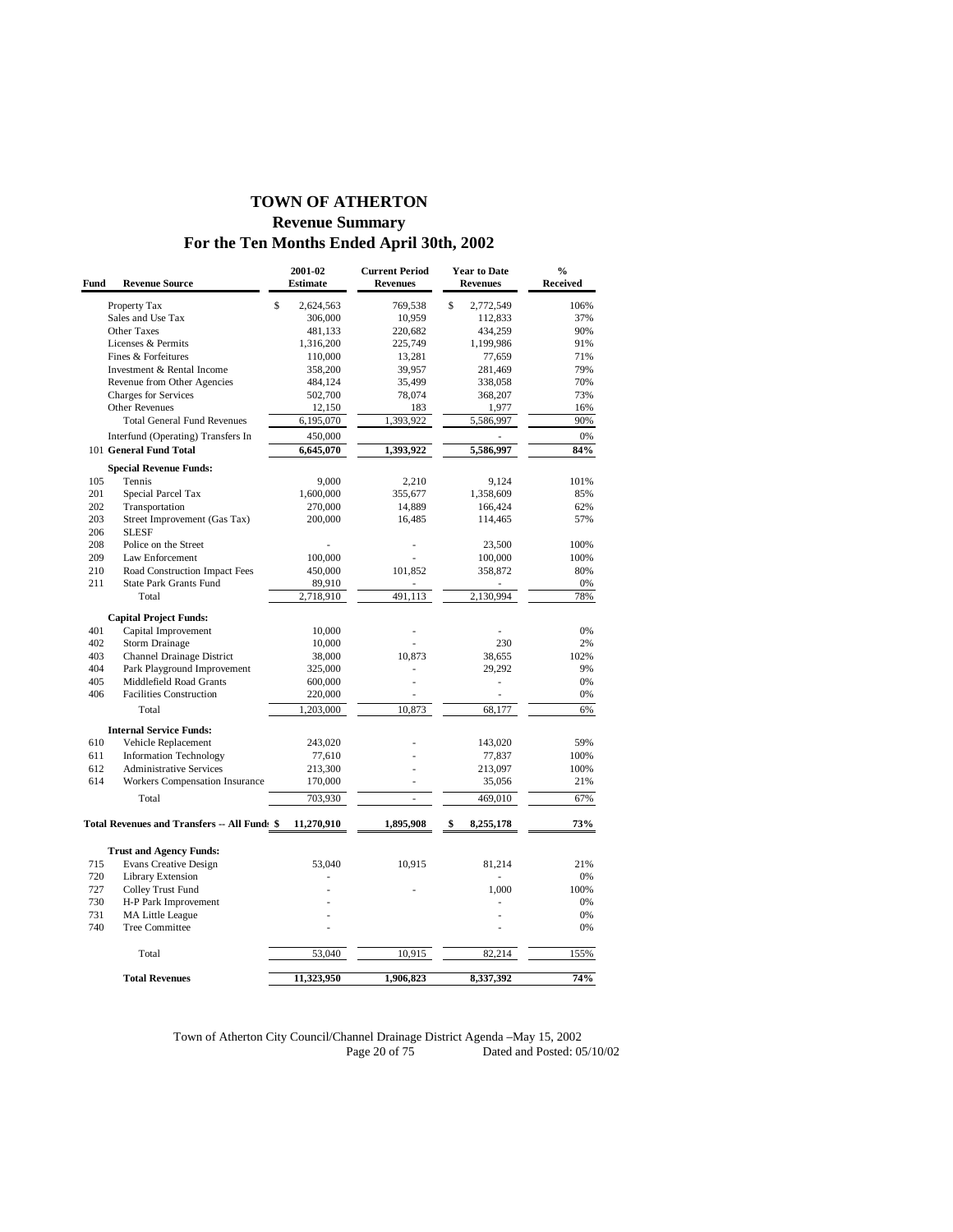# **TOWN OF ATHERTON Expenditure Summary**

# **For the Ten Months Ended April 30th, 2002**

| Fund | <b>Description</b><br><b>Department</b>                        | 2001-02<br><b>Budget</b> |              | <b>Current Period</b><br><b>Expenditures</b> |             | <b>Year to Date</b><br><b>Expenditures</b> | $\frac{0}{0}$<br>Spent |
|------|----------------------------------------------------------------|--------------------------|--------------|----------------------------------------------|-------------|--------------------------------------------|------------------------|
| 101  | General Fund                                                   |                          |              |                                              |             |                                            |                        |
|      | 11 City Council                                                | \$<br>21,739             | $\mathbb{S}$ | 1,175                                        | $\mathbf S$ | 19,788                                     | 91%                    |
|      | 12 City Manager                                                | 442,708                  |              | 28,640                                       |             | 346,307                                    | 78%                    |
|      | 16 City Attorney                                               | 196,199                  |              | 14,149                                       |             | 115,081                                    | 59%                    |
|      | 18 Finance                                                     | 362,598                  |              | 33,523                                       |             | 397,677                                    | 110%                   |
|      | 25 Building                                                    | 713,814                  |              | 80,605                                       |             | 668,478                                    | 94%                    |
|      | 40 Police                                                      | 3,371,582                |              | 230,477                                      |             | 2,679,027                                  | 79%                    |
|      | 50 Public Works                                                | 1,632,102                |              | 108,428                                      |             | 1,232,237                                  | 75%                    |
|      | Contingency                                                    | 100,000                  |              | L.                                           |             |                                            | 0%                     |
|      | <b>Total General Fund Expenditures</b>                         | 6,840,742                |              | 496,997                                      |             | 5,458,595                                  | 80%                    |
|      | Interfund (Operating) Transfers Out                            | 320,000                  |              |                                              |             |                                            | 0%                     |
|      | 101 General Fund Total                                         | \$<br>7,160,742          | \$           | 496,997                                      |             | \$5,458,595                                | 76%                    |
|      | <b>Special Revenue Funds:</b>                                  |                          |              |                                              |             |                                            |                        |
| 105  | Tennis                                                         | 7,500                    |              | 88                                           |             | 5,026                                      | 67%                    |
| 201  | Special Parcel Tax                                             | 1,600,000                |              |                                              |             | 286,231                                    | 18%                    |
| 202  | Transportation                                                 | 267,950                  |              | 5,616                                        |             | 187,393                                    | 70%                    |
| 203  | Street Improvement (Gas Tax)                                   | 330,700                  |              |                                              |             | 233,997                                    | 71%                    |
| 208  | <b>SLESF</b>                                                   |                          |              | L,                                           |             |                                            |                        |
| 208  | Police on the Street                                           |                          |              |                                              |             |                                            |                        |
| 209  | Law Enforcement                                                | 199,424                  |              | 19,876                                       |             | 126,529                                    | 63%                    |
| 210  | Road Impact Fees                                               | 450,000                  |              | L,                                           |             | 2,845                                      | 1%                     |
| 211  | <b>State Park Grants</b>                                       | 89,910                   |              | ä,                                           |             |                                            | 0%                     |
|      | Total                                                          | 2,945,484                |              | 25,580                                       |             | 842,021                                    | 29%                    |
|      | <b>Capital Project Funds:</b>                                  |                          |              |                                              |             |                                            |                        |
| 401  | Capital Improvement                                            |                          |              |                                              |             | 472                                        |                        |
| 402  | <b>Storm Drainage</b>                                          | 162,409                  |              | 1,584                                        |             | 53,029                                     | 33%                    |
| 403  | <b>Channel Drainage District</b>                               | 251,000                  |              | 32                                           |             | 32                                         | 0%                     |
| 404  | Park Playground Fund                                           | 325,000                  |              | 16,086                                       |             | 154,685                                    | 48%                    |
| 405  | Middlefield Road Grants                                        | 600,000                  |              | 173                                          |             | 173                                        | 0%                     |
|      | Total                                                          | 1,338,409                |              | 17,875                                       |             | 208,391                                    | 16%                    |
|      | <b>Internal Service Funds:</b>                                 |                          |              |                                              |             |                                            |                        |
| 610  | Vehicle Replacement                                            | 106,041                  |              | í.                                           |             | 80,039                                     | 75%                    |
| 611  | <b>Information Technology</b>                                  | 90,166                   |              | 1.856                                        |             | 25,313                                     | 28%                    |
| 612  | <b>Administrative Services</b>                                 | 233,756                  |              | 2,315                                        |             | 221,448                                    | 95%                    |
| 614  | Workers Compensation Insurance                                 | 135,000                  |              | $\overline{\phantom{m}}$                     |             | 61,691                                     | 46%                    |
|      | Total                                                          | 564,963                  |              | 4,171                                        |             | 388,491                                    | 69%                    |
|      | <b>Total Expenditures and Transfers -- All Funds</b>           | \$12,009,598             | \$           | 544,623                                      |             | \$6,897,498                                | 57%                    |
|      |                                                                |                          |              |                                              |             |                                            |                        |
|      |                                                                |                          |              |                                              |             |                                            |                        |
| 715  | <b>Trust and Agency Funds:</b><br><b>Evans Creative Design</b> | 54,010                   |              | 3,827                                        |             | 65,193                                     | 121%                   |
| 727  | Colley Reward Fund                                             |                          |              |                                              |             |                                            |                        |
| 730  |                                                                |                          |              |                                              |             | 583                                        |                        |
| 731  | H-P Park Improvement                                           |                          |              |                                              |             | 480                                        |                        |
|      | MA Little League                                               |                          |              |                                              |             |                                            |                        |
| 740  | <b>Tree Committee</b><br>Total                                 | 54,010                   |              | 3,827                                        |             | 302<br>66,558                              |                        |
|      | <b>Total Expenditures</b>                                      | 12,063,608               |              | 548,450                                      |             | 6,964,056                                  | 58%                    |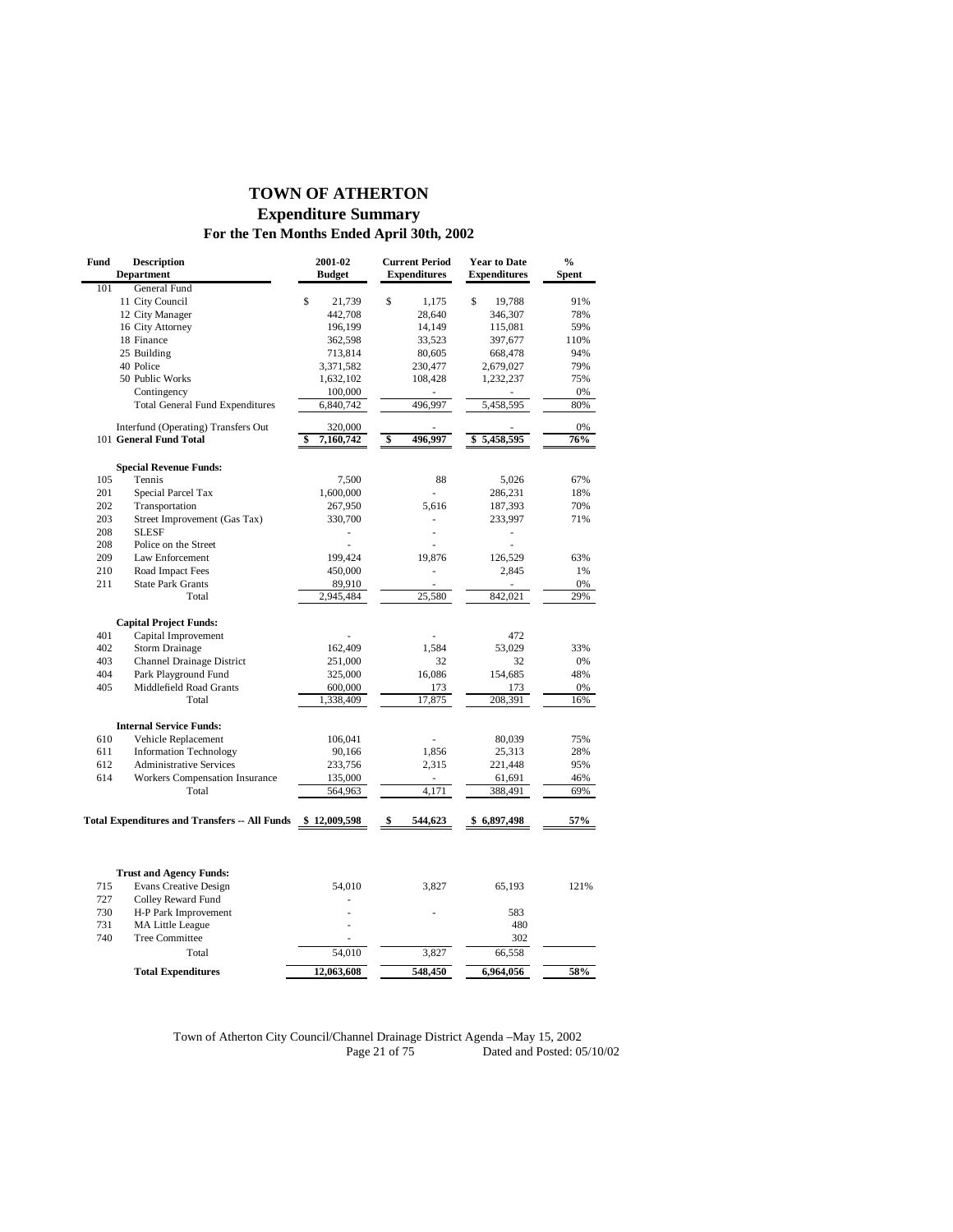#### **TOWN OF ATHERTON**

#### **As of April 30th, 2002 Budget Summary Fiscal Year 2001-02**

| Fund | <b>Description</b>             | <b>Beginning</b><br><b>Fund Balance</b><br><b>July 1, 2001</b> | <b>Revenues</b><br>to Date | <b>Transfers</b><br>to Date | <b>To Date</b>  | Ending<br><b>Expenditures</b> Fund Balance<br>to Date |
|------|--------------------------------|----------------------------------------------------------------|----------------------------|-----------------------------|-----------------|-------------------------------------------------------|
|      | 101 General Fund               | 5,070,783                                                      | 5,586,997                  |                             | 5,458,595       | 5,199,185                                             |
|      | <b>Special Revenue Funds:</b>  |                                                                |                            |                             |                 |                                                       |
| 105  | Tennis                         | 19,496                                                         | 9.124                      |                             | 5.026           | 23,594                                                |
| 201  | Special Municipal Tax          |                                                                | 1,358,609                  |                             | 286,231         | 1,072,378                                             |
| 202  | Transportation                 | 235,556                                                        | 166,424                    |                             | 187,393         | 214,587                                               |
| 203  | Street Improvement (Gas Tax)   | 257,225                                                        | 114,465                    |                             | 233,997         | 137,693                                               |
| 206  | <b>SLESF</b>                   | 10,956                                                         | ÷.                         |                             |                 |                                                       |
| 208  | Police on the Street           | 20,235                                                         | 23.500                     |                             | ä,              |                                                       |
| 209  | <b>Law Enforcement</b>         | 105,350                                                        | 100,000                    |                             | 126.529         | 78,821                                                |
| 210  | Road Construction Impact Fees  | 378,028                                                        | 358,872                    |                             | 2,845           | 734,055                                               |
| 211  | <b>State Park Grants Fund</b>  |                                                                |                            |                             |                 |                                                       |
|      | Sub Total                      | 1,026,846                                                      | 2,130,994                  | $\sim$                      | 842,021         | 2,261,128                                             |
|      | <b>Capital Projects Funds:</b> |                                                                |                            |                             |                 |                                                       |
| 401  | Capital Improvement            | 432.662                                                        |                            |                             | 472             | 432.190                                               |
| 402  | <b>Storm Drainage</b>          | 120,286                                                        | 230                        |                             | 53,029          | 67,487                                                |
| 403  | Channel Drainage District      | 377,396                                                        | 38.655                     |                             | 32              | 416,019                                               |
| 404  | Park Playground Improvement    | 305,774                                                        | 29,292                     |                             | 154,685         | 180,381                                               |
| 405  | Middlefield Road Grants        |                                                                |                            |                             | 173             | (173)                                                 |
| 406  | <b>Facilities Construction</b> | 220,000                                                        |                            |                             | ÷,              | 220,000                                               |
|      | Sub Total                      | 1,456,118                                                      | 68.177                     | ÷.                          | 208.391         | 1,315,904                                             |
|      | <b>Internal Service Fund</b>   |                                                                |                            |                             |                 |                                                       |
| 610  | Vehicle Replacement            | 147,415                                                        | 143,020                    |                             | 80,039          | 210,396                                               |
| 611  | <b>Information Technology</b>  | 19.890                                                         | 77,837                     |                             | 25.313          | 72.414                                                |
| 612  | <b>Administrative Services</b> | 9,125                                                          | 213,097                    |                             | 221,448         | 774                                                   |
| 614  | Workers Compensation Insurance | (31,794)                                                       | 35,056                     |                             | 61,691          | (58, 429)                                             |
|      | Sub Total                      | 144,636                                                        | 469,010                    | ä,                          | 388,491         | 225,155                                               |
|      | <b>Trust and Agency Funds</b>  |                                                                |                            |                             |                 |                                                       |
| 715  | <b>Evans Creative Design</b>   | 110,464                                                        | 10.915                     |                             | 54,010          | 67.369                                                |
| 727  | Colley Reward Fund             | 66,931                                                         | ۳                          |                             |                 | 66,931                                                |
| 730  | H-P Park Improvement           | 6,339                                                          |                            |                             |                 | 6,339                                                 |
| 731  | <b>MA Little League</b>        | (1,571)                                                        | ä,                         |                             |                 | (1,571)                                               |
| 740  | Tree Committee                 | 1,137                                                          |                            |                             |                 | 1,137                                                 |
|      | Sub Total                      | 183,300                                                        | 10,915                     | $\bar{a}$                   | 54,010          | 140,205                                               |
|      | <b>Grand Total</b>             | 7,881,683<br>\$                                                | 8,266,093<br>\$            | \$<br>÷                     | \$<br>6,951,508 | \$<br>9,141,577                                       |
|      |                                |                                                                |                            |                             |                 |                                                       |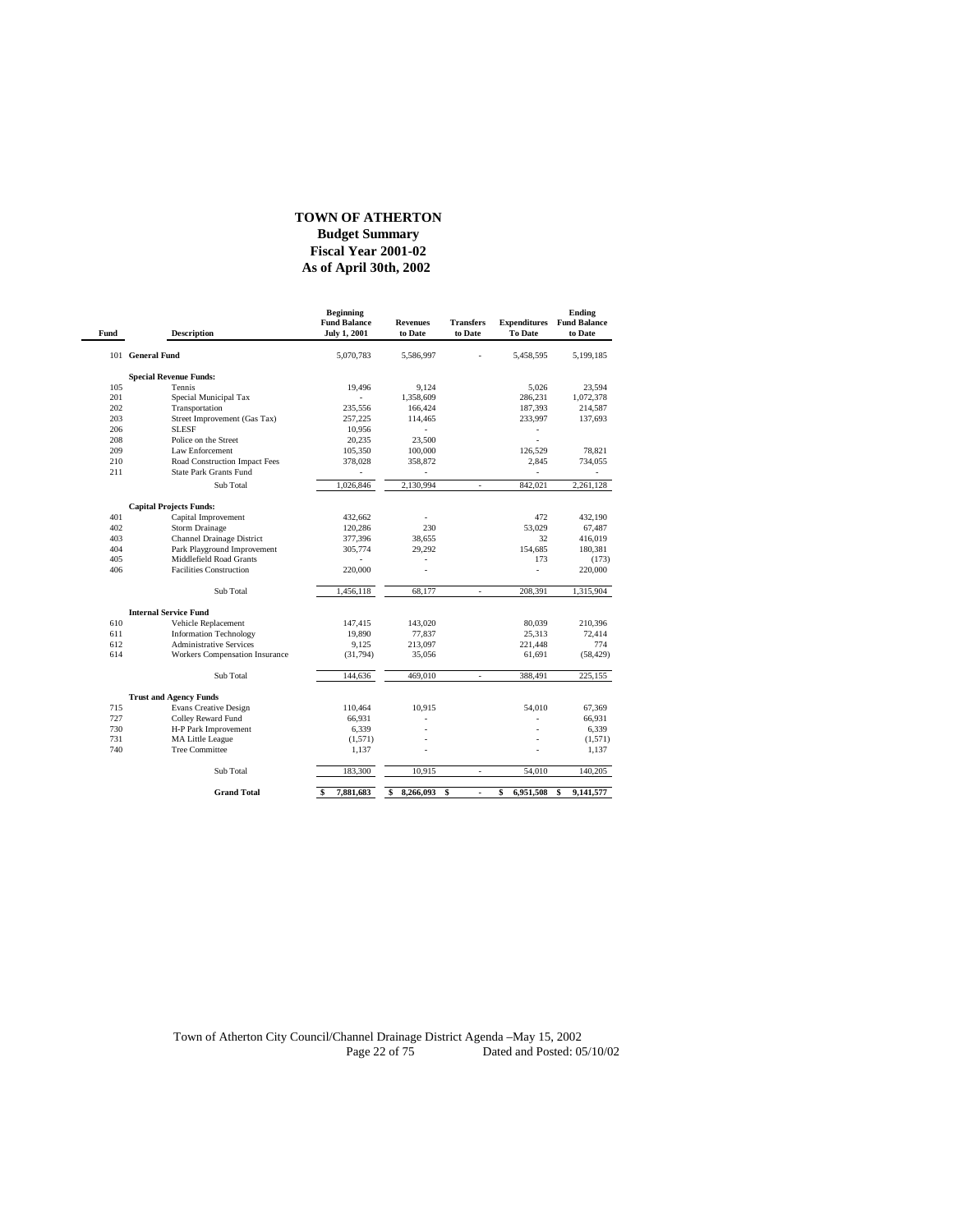**Item No. 11** 



**Town of Atherton** 

## **CITY COUNCIL STAFF REPORT**

#### **TO: HONORABLE MAYOR AND CITY COUNCIL JAMES H. ROBINSON, CITY MANAGER**

- **FROM: LISA COSTA SANDERS, SENIOR PLANNER**
- **DATE: FOR THE CITY COUNCIL MEETING OF MAY 15, 2002**

#### **SUBJECT: RESOLUTION AGREEING TO CHANGE THE FISCAL YEAR AND AMENDING THE JOINT POWERS AUTHORITY FOR THE SOUTH BAYSIDE WASTE MANAGEMENT AUTHORITY.**

### **RECOMMENDATION:**

The South Bayside Waste Management Authority (SBWMA) Board, at their April 25, 2002 meeting, voted to recommend jurisdictions approve the amendment to the Joint Powers Authority.

Staff recommends that the City Council approve the attached Resolution agreeing to change the fiscal year and amend the Joint Powers Authority for the South Bayside Waste Management Authority.

### **INTRODUCTION:**

The Joint Powers Agreement (JPA) for the South Bayside Waste Management Authority (SBWMA) was approved by jurisdictions in December, 1999. The JPA defines the "Fiscal Year" as "the period commencing on each October 1 and ending on the following September 30". The SBWMA Board of Directors discussed this item at their April 25, 2002 meeting and recommends that jurisdictions amend the JPA to reflect a fiscal year as "the period commencing on each July 1 and ending on the following June 30".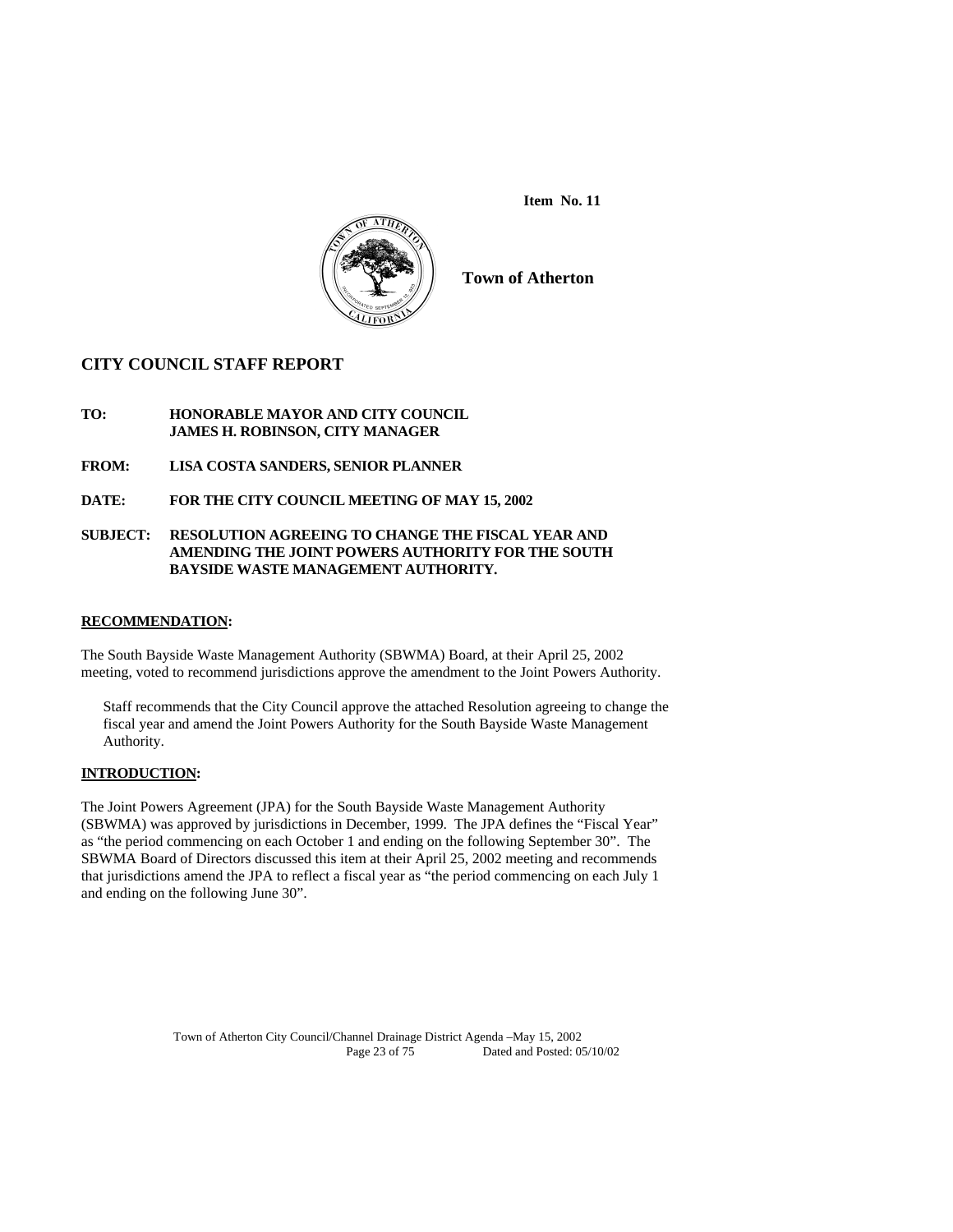#### **ANALYSIS:**

Reasons for changing the fiscal year for the SBWMA:

- The SBWMA and the City of San Carlos share finance staff services. Having the Authority's fiscal year coincide with the City of San Carlos fiscal year would be more efficient.
- The Authority will save money in auditing services because the Auditors can make an onsite visit for both the City of San Carlos and the Authority at the same time
- The Official Statement prepared with the Bond documents, incorrectly states that the JPA's fiscal year shall be July 1 to June 30. Making the change to the JPA would make the JPA in conformance with the Official Statement.

Amending the JPA requires an affirmative vote of two-thirds of the member agencies. SBWMA staff would like to implement the fiscal year change this year (July 1, 2002).

#### **CONCLUSION:**

It is Staff's professional opinion the changing the fiscal year is appropriate for the Authority.

#### **ALTERNATIVES:**

The fiscal year could remain unchanged.

#### **FISCAL IMPACT:**

There will be minor cost savings for the Authority.

#### **ENVIRONMENTAL IMPACT:**

None.

#### **FORMAL MOTION:**

I move that the City Council approve the Resolution amending the Joint Powers Authority.

*s/Lisa Costa Sanders* \_\_\_\_\_\_\_\_\_\_\_\_\_\_\_\_\_\_\_\_\_\_\_\_\_ Lisa Costa Sanders, Senior Planner James H. Robinson, City Manager

**Attachments:**  1. Resolution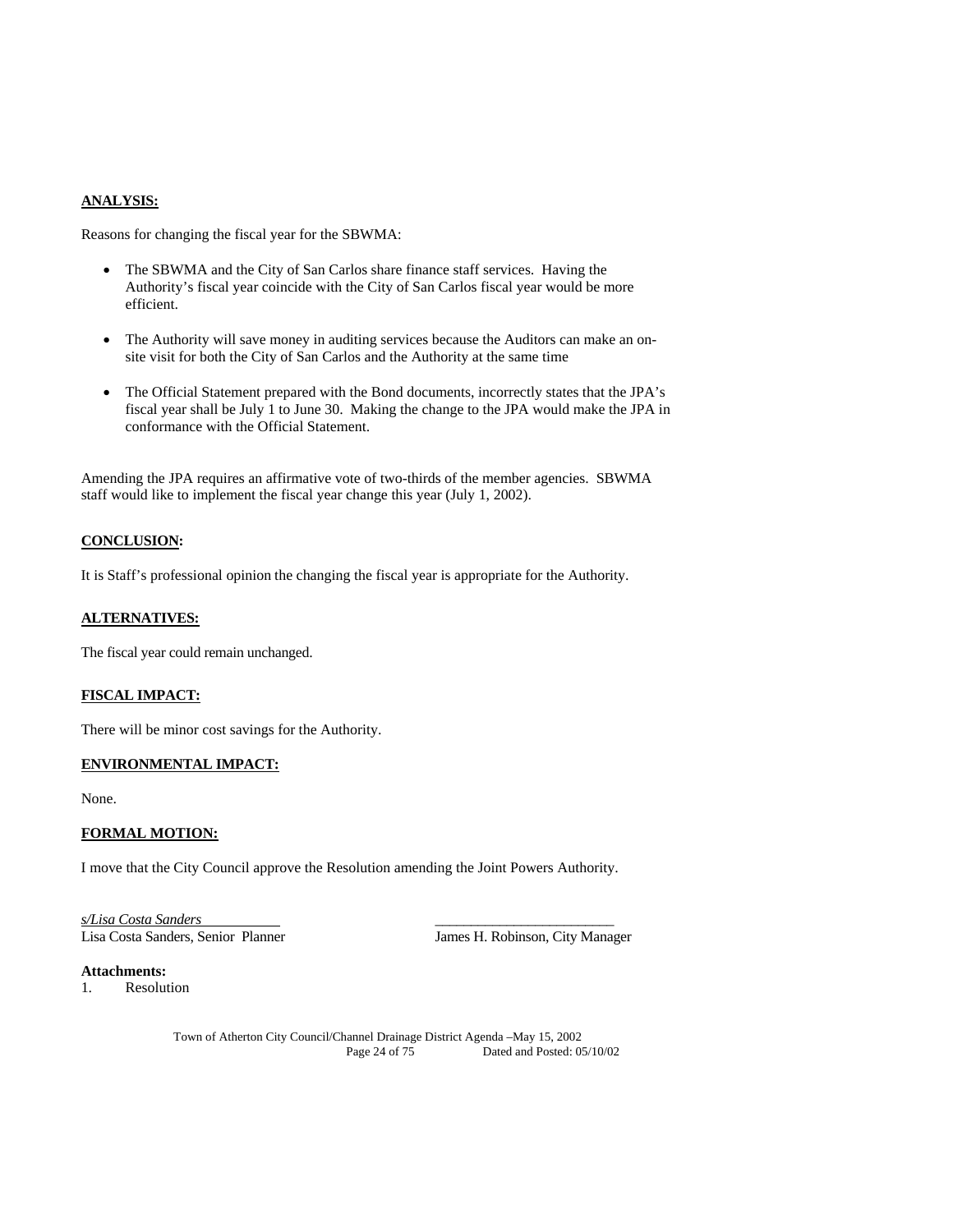#### **RESOLUTION NO. 02-\_\_**

#### **A RESOLUTION OF THE CITY COUNCIL OF THE TOWN OF ATHERTON AMENDING THE JOINT EXERCISE OF POWERS AGREEMENT FOR THE SOUTH BAYSIDE WASTE MANAGEMENT AUTHORITY**

WHEREAS, the Joint Exercise of Powers Agreement (JPA) for the South Bayside Waste Management Authority (SBWMA) was entered into on December 9, 1999; and

WHEREAS, the SBWMA recommends jurisdictions amend the JPA to change the definition of "Fiscal Year"; and

WHEREAS, the SBWMA recommends the definition of "Fiscal Year" be changed from "the period commencing on each October 1 and ending on the following September 30" to "the period commencing on each July 1 and ending on the following June 30"; and

NOW, THEREFORE, BE IT RESOLVED that the City Council of the Town of Atherton agrees to amend the JPA and change the definition of "Fiscal Year" to "the period commencing on each July 1 and ending on the following June 30" in the SBWMA JPA .

\* \* \* \* \* \* \* \* \* \* \* \* \*

 *I hereby certify that the foregoing Resolution was duly and regularly passed and adopted by the City Council of the Town of Atherton at a regular meeting thereof held on the 15th day of May, 2002, by the following vote:* 

AYES COUNCILMEMBERS: NOES COUNCILMEMBERS: ABSENT COUNCILMEMBERS:

ATTEST

Alan B. Carlson, Mayor

Sharon Barker, City Clerk

APPROVED AS TO FORM:

Marc Hynes, CITY ATTORNEY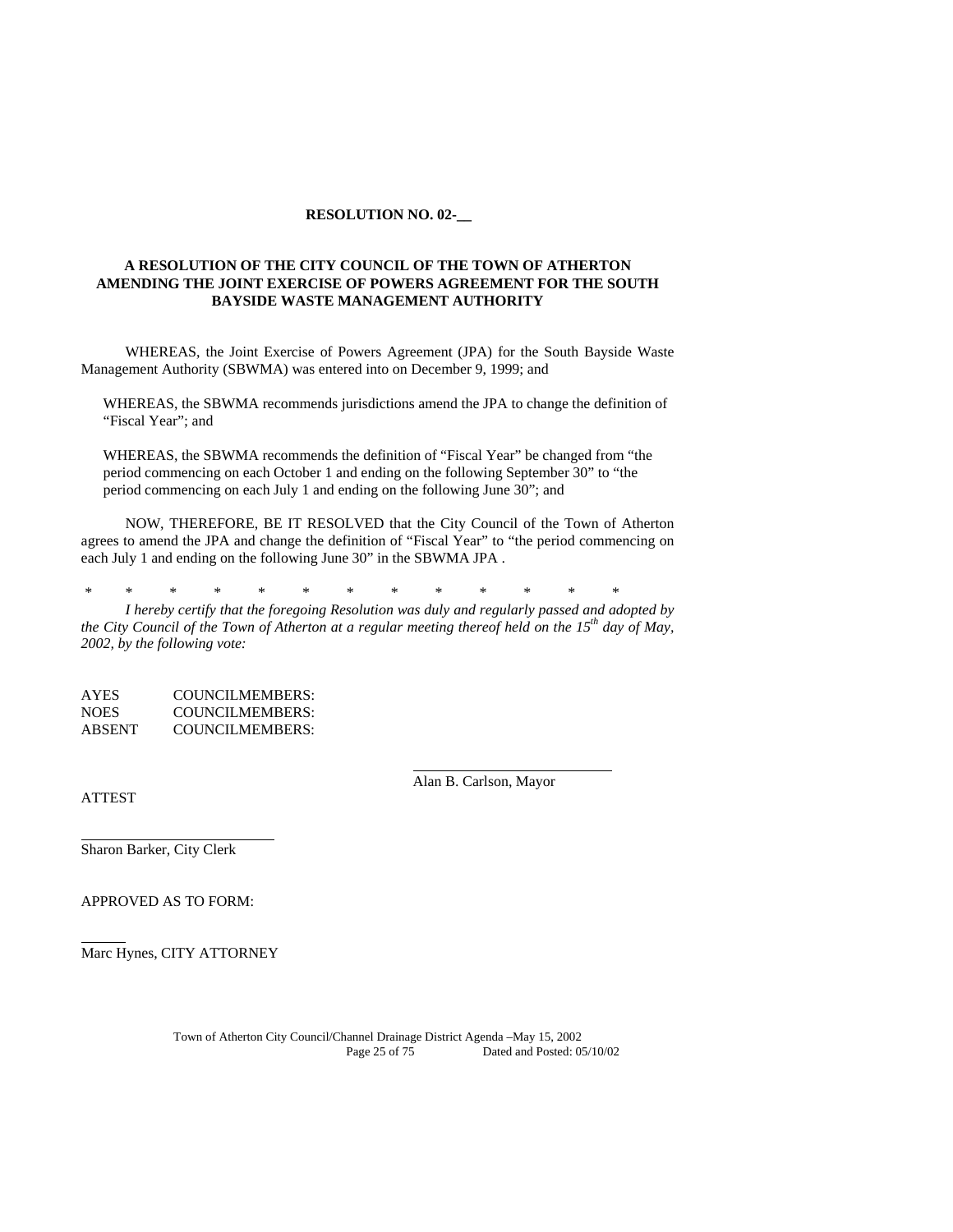**Item No. 12** 



**Town of Atherton**

## **CITY COUNCIL STAFF REPORT**

#### **TO: HONORABLE MAYOR AND CITY COUNCIL**

**FROM: JAMES H. ROBINSON, CITY MANAGER** 

**DATE: FOR THE MEETING OF MAY 15, 2002** 

#### **SUBJECT: CONSIDERATION OF PARK AND RECREATION COMMISSION AND ARTS COMMITTEE RECOMMENDATION TO PROCEED WITH THE SCULPTURE PROJECT WITHIN THE LIBRARY READING PARK**

#### **RECOMMENDATION**

It is recommended that the City Council consider the recommendation from the Park and Recreation Commission and Atherton Arts Committee to provide space within the Library Reading Park for the placement of a sculpture and give appropriate direction to staff.

#### **BACKGROUND**

The request of the Arts Committee to place a sculpture within the Town of Atherton was referred by the City Council to the Park and Recreation Commission for review and recommendation. The Park and Recreation Commission considered the proposal at two separate meetings, including a site visit to the Library Reading Park to determine the best location for the sculpture. The Commission recommended approval of the sculpture project to be placed in the Library Reading Park with the proviso that the cost be borne by the Arts Committee and that the sculpture comply with their adopted park plaque policy. Attached is a copy of the "draft" minutes of the May 1, 2002 Park and Recreation Commission meeting.

The Arts Committee has commissioned BJ Stevenson to create a Feather Rock stone sculpture approximately 5' by 4' (2000 lbs. ). The estimated cost for installation, materials and artist's fee is \$9,100. The sculpture is to be entirely funded by the Arts Committee. The sculpture project would include participation by volunteers to work with the artist to complete the project (see attached description of the project and estimated costs). It is proposed that the sculpture be placed in the Library Reading Park at a location determined by the Park and Recreation Commission.

**Item No. 13**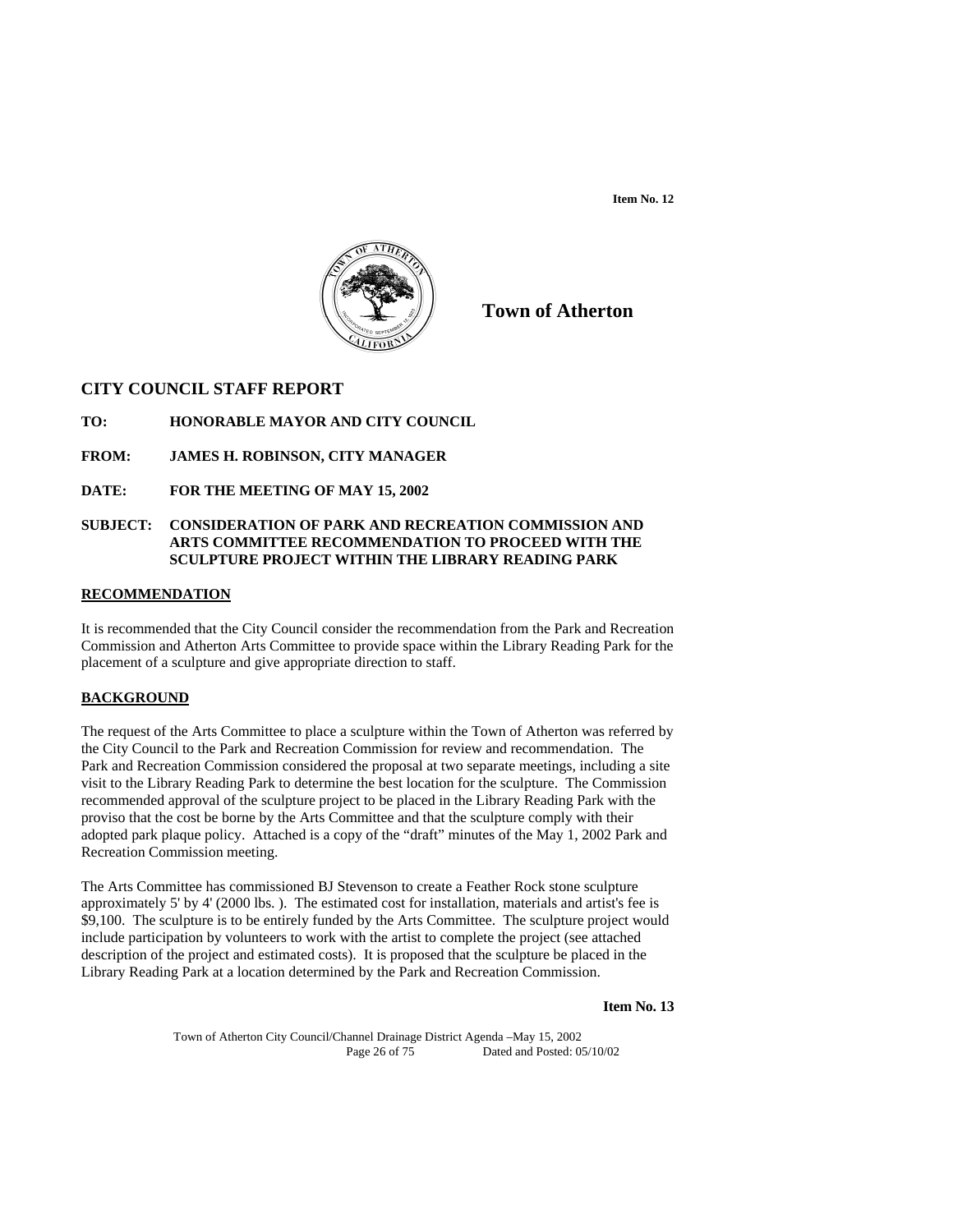

#### **CITY COUNCIL STAFF REPORT**

### **TO: HONORABLE MAYOR AND CITY COUNCIL JAMES H. ROBINSON, CITY MANAGER**

**FROM: LISA COSTA SANDERS, SENIOR PLANNER** 

**DATE: FOR THE CITY COUNCIL MEETING OF MAY 13, 2002** 

#### **SUBJECT: POLICE STORAGE BUILDING**

## **RECOMMENDATION:**

Staff recommends that the City Council direct staff to prepare bid specifications plans for the construction of a new police storage building behind the town administrative office building.

## **INTRODUCTION:**

Town staff is proposing to remove the existing storage containers and replace them with a new 40' by 36' building for police storage. A portion of the building (20' by 40') will be a garage to store policy motorcycles and the DARE car, with the remaining portion (16' by 40') for evidence storage.

This project is listed in the 2001/2002 through 2004/2005 Capital Improvement Program as reviewed by the Planning Commission for General Plan Consistency and as approved by the City Council.

### **ANALYSIS:**

The subject site is located in the Public Facilities and Schools zoning district (PFS). Town Hall and associated community uses, Town Corporation yard, public library and public schools are all considered permitted uses in this zoning district. Buildings, structures, or land used for governmental purposes by the Town of Atherton are exempt from the building and lot requirements per section 17.32.040 of the Atherton Municipal Code.

The new building is proposed to be located behind the existing Town Administrative building, at approximately the same location as the existing storage containers. As stated above, the existing storage containers will be removed upon completion of the new building. The new building is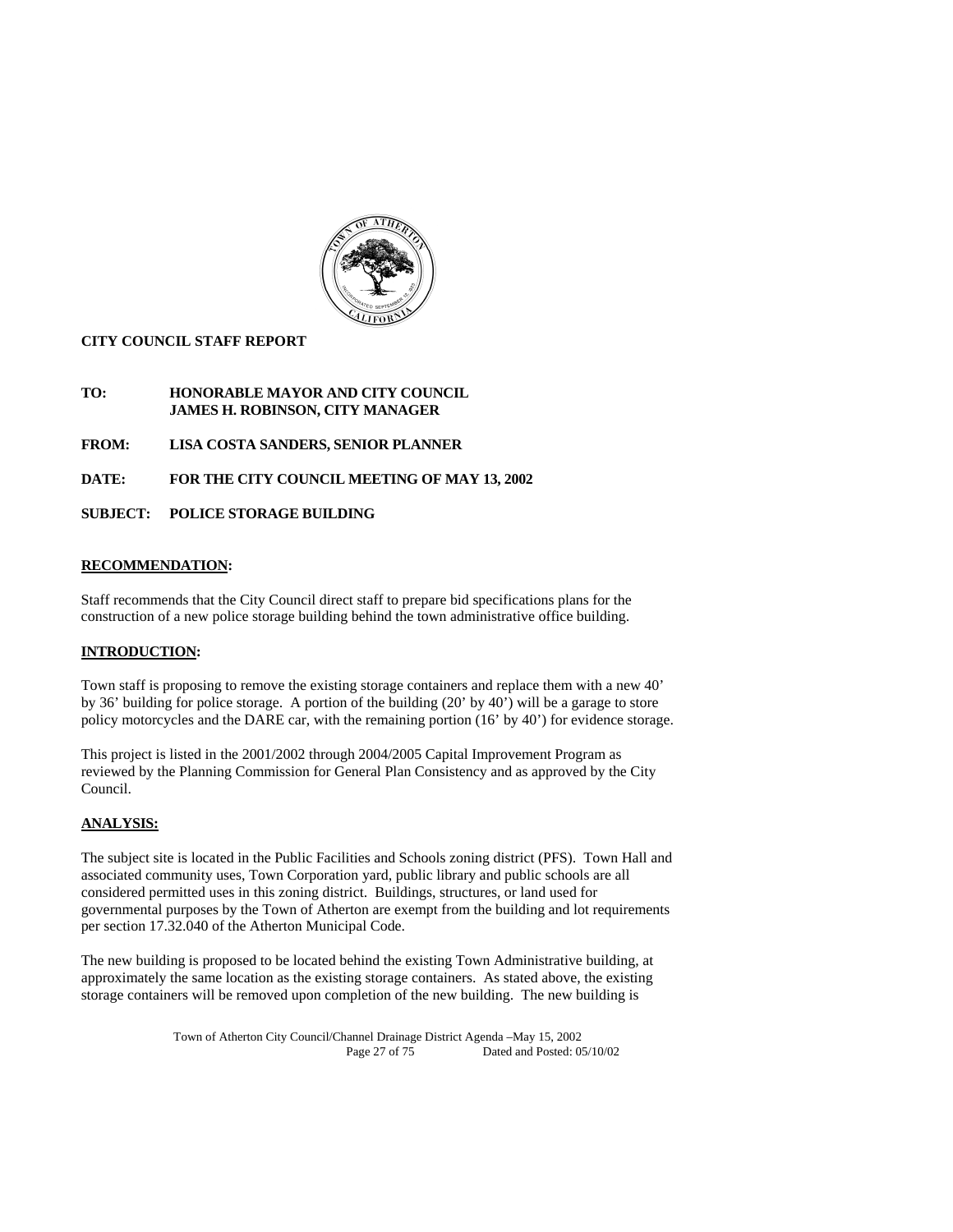proposed to be single story with exterior siding. The building is proposed to be located 15' from the west side property line. The placement of the new building will not require any modifications to existing mature landscaping along the west property line.

Staff believes that the new building will be an aesthetic improvement over the existing storage containers. Additionally, the building will be minimally visible from adjacent properties and the public right-of-way with existing landscaping and the fenced parking area behind Town Hall.

The Planning Commission, at their April 24, 2002 meeting, reviewed the proposed plans. Their recommended conditions for consideration are attached. The neighboring property owner, Mr. John Fennell of 76 Fair Oaks Lane submitted a letter (attached) and spoke at the Planning Commission meeting. As indicated in his letter, Mr. Fennell is interested in a sound barrier between the properties.

Staff anticipates the construction cost of the new building at approximately \$55,000-\$60,000. Staff would like authorization from the City Council to prepare detailed working drawings and specifications for bid package. Once the specifications are completed, Staff will request City Council approval of the specifications and authorization to solicit bids.

#### **CONCLUSION:**

It is Staff's professional opinion that the proposed project is consistent with the General plan policies noted above and is consistent with the character of the neighborhood.

#### **ALTERNATIVES:**

Other areas behind Town Hall were considered. Staff feels that this is the best location without impacting parking and other uses.

#### **FISCAL IMPACT:**

This project has been included in the approved Capital Improvement Program.

#### **ENVIRONMENTAL IMPACT:**

The proposal has been determined to be exempt from the provisions of the California Environmental Quality Act (CEQA) pursuant to CEQA 15303, Class 3c (Office, or similar structure, not exceeding 2,500 square feet in area).

*s/Lisa Costa Sanders* \_\_\_\_\_\_\_\_\_\_\_\_\_\_\_\_\_\_\_\_\_\_\_\_\_\_\_

Lisa Costa Sanders, Senior Planner James H. Robinson, City Manager

**Attachments:**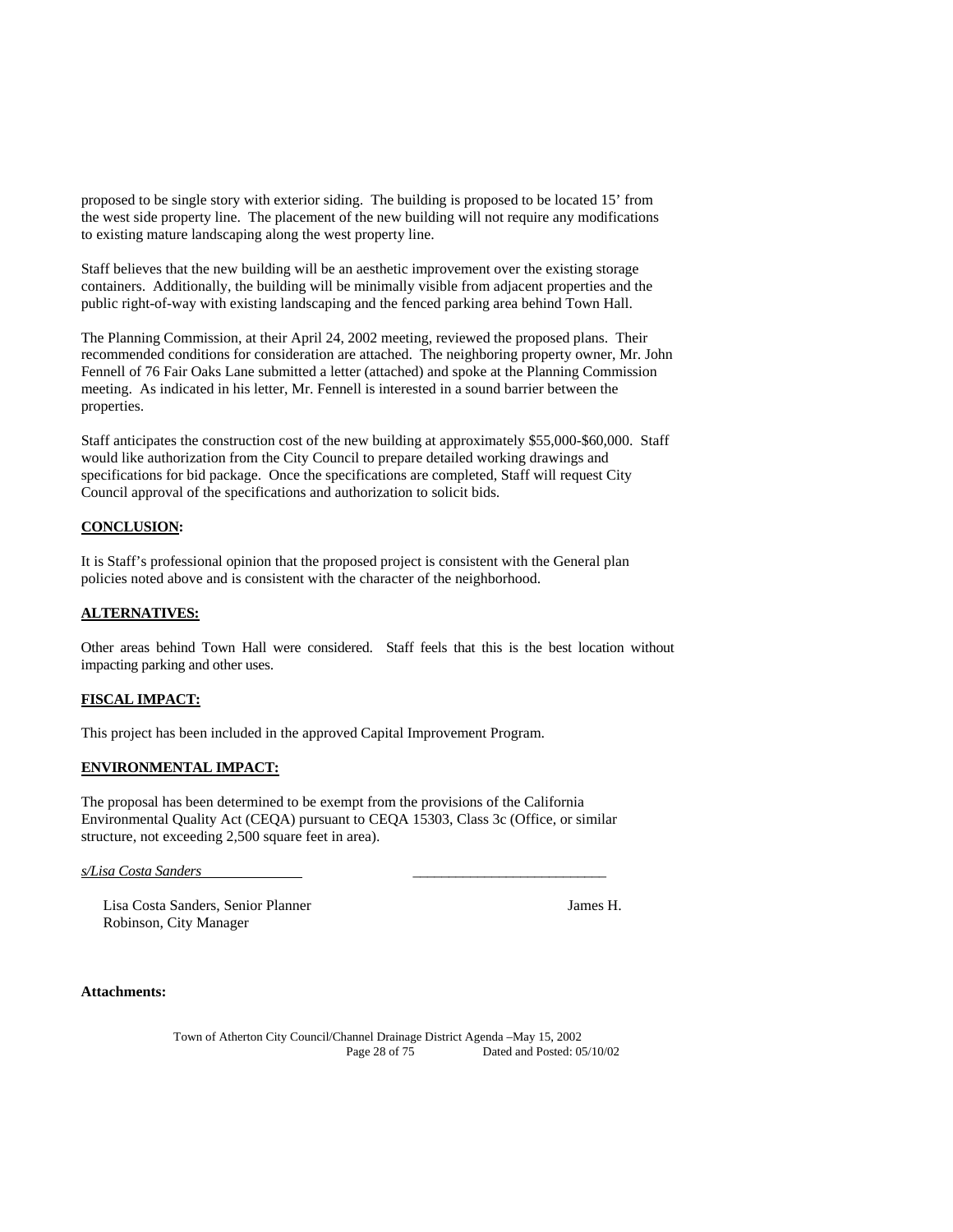1. Recommended Conditions of Review

.

- 2. Description of Police Storage building with site plan and floor plan
- 3. Letter from John Fennell, 76 Fair Oaks Lane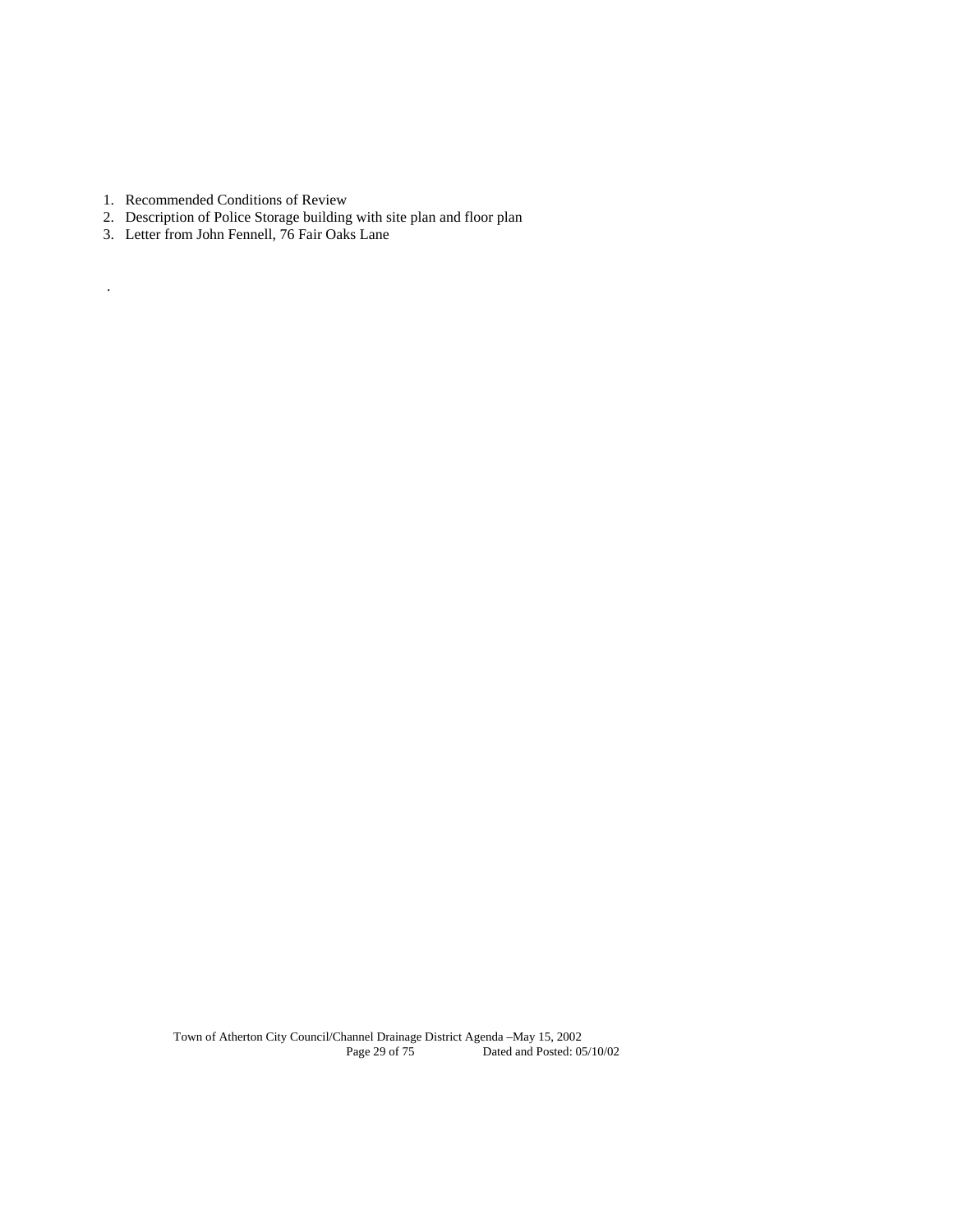

#### **TOWN OF ATHERTON PLANNING COMMISSION RECOMMENDED CONDITIONS OF REVIEW**

 The Atherton Planning Commission at a regular meeting thereof, held on Wednesday, April 24, 2002 reviewed plans for a new police storage building behind Town Hall. The Planning Commission recommends the following Conditions of Approval to the City Council:

- 1. The storage containers shall be completely removed at the completion of construction on the new police storage building.
- 2. The height of the new building shall not exceed 15' from natural grade.
- 3. The new building shall be setback at least 20' from the property line between Town property and 76 Fair Oak Lane.
- 4. The windows on the elevation adjacent to 76 Fair Oaks Lane shall be screened or louvered.
- 5. Any external lighting shall be shielded or downlit so as not to be visible from adjacent properties.
- 6. Any vehicle or equipment testing (noise generating) shall be done on the east side of the building (away from residential neighbors).
- 7. The building exterior shall be earth tones.
- 8. Recommend the Town work with the neighbor at 76 Fair Oaks Lane on a sound barrier between properties.
- 9. The police storage building shall contain internal sound proofing (insulation).

Philip D. Lively Planning Commission Chair

\_\_\_\_\_\_\_\_\_\_\_\_\_\_\_\_\_\_\_\_\_\_\_\_\_\_\_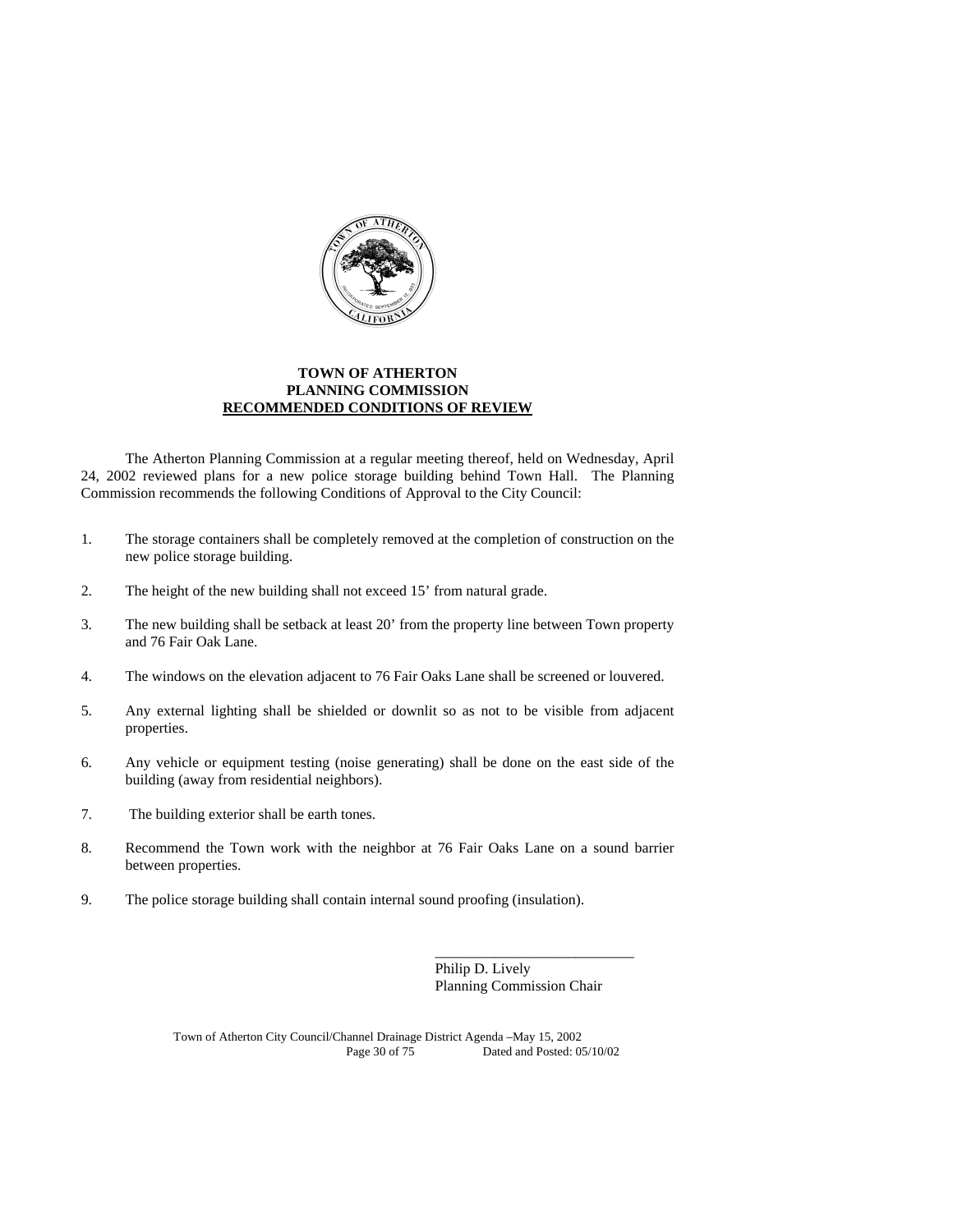**Item No. 14** 



**Town of Atherton** 

## **CITY COUNCIL STAFF REPORT**

#### **TO: HONORABLE MAYOR AND CITY COUNCIL JAMES H. ROBINSON, CITY MANAGER**

- **FROM: ROBERT J. BRENNAN, POLICE CHIEF**
- **DATE: FOR THE MEETING OF MAY 15, 2002**

### **SUBJECT: SIX-MONTH UPDATE FOR THE REACT TASK FORCE**

#### **RECOMMENDATION:**

No action to be taken. Staff report provided as an informational six-month report as requested by Council.

### **INTRODUCTION:**

During the November meeting of the City Council**,** a presentation was made by the Police Chief to contribute an officer to the San Mateo County REACT Task Force. Although the Chief recommended a two-year full time assignment, the Council agreed to a half-time two-year assignment with an initial six month report. No criterion was given by Council as to what should be contained in the report. Information provided in this report will cover **Education, Significant Contributions**, **Casework,** and **Costs** associated with this position.

 Education and Costs: The department selected Officer Jeff Hunter to fill the assignment. His knowledge of computer hardware and software was already at a range that he could contribute immediately to the workings of the Task Force. Although Officer Hunter's knowledge base of computer systems was broad, his police background was at the patrol level with not much investigative experience. Although the benefits of an assignment to a Task Force are numerous and can be explained in a quantitative method, many will be qualitative and cannot be directly measured. Working complex investigations, interview and interrogation, writing complex detailed reports, surveillance techniques, writing and serving search warrants, and networking are certainly skills that can only be developed over time.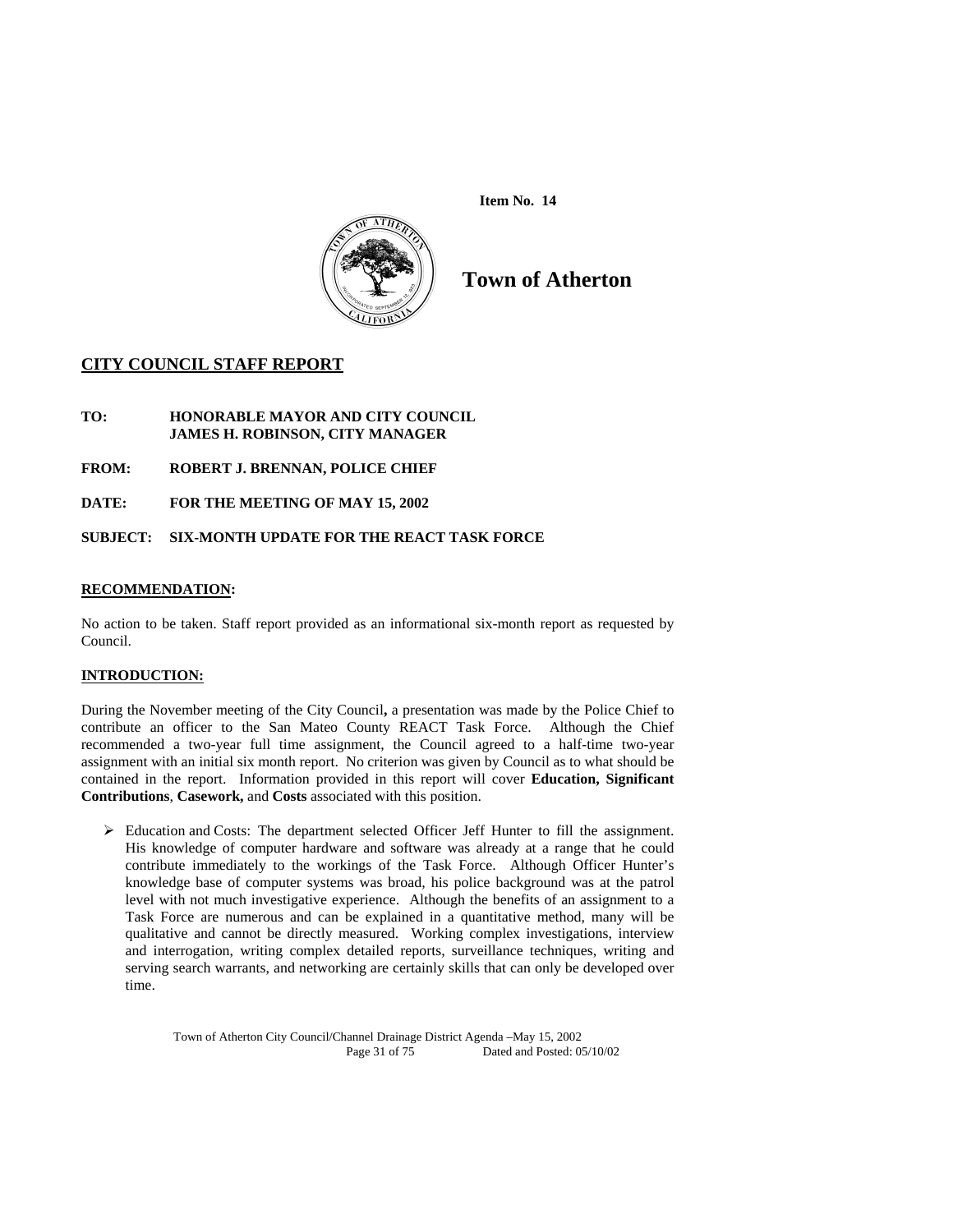Officer Hunter has also attended classroom instruction sponsored by the REACT Task Force, at no cost to the Town in the following areas and has obtained certificates of completion.

| <b>COURSE</b>                                      | <b>HOURS</b>         | COST     |
|----------------------------------------------------|----------------------|----------|
| Computer Investigation - Basic                     | (40 hours)           | \$1,500  |
| Computer Investigation-Advanced                    | (40 hours)           | \$1,500  |
| Computer Seizure and Examination                   | (40 hours)           | \$1,500  |
| On line Child Exploitation                         | (40 hours)           | \$1,500  |
| White Collar Crime Data Recovery and Investigation | (40 hours)           | \$1,500  |
| Core Investigations                                | $(80 \text{ hours})$ | \$3,000  |
| Total:                                             | 280 hours            | \$10,500 |

The Finance Department has recently invoiced the Task Force for \$12,000 salary reimbursement and \$4,500 for overtime during the last six months as agreed to under the grant.

- $\triangleright$  Significant Case Work
- 1. Possession of Stolen Property where the suspect is known to have stolen computers and related equipment from public and private schools.
- 2. Identity theft of an Atherton resident. The investigation led to an office in Oakland where additional 74 victim names were found.
- 3. Santa Clara County Rape case where several high school boys were molesting a 15-year-old, with the acts being videotaped.
- 4. Federal Bureau of Investigation sting that involved the manufacture and sale of counterfeit Microsoft software. The operation resulted in the serving of 30 search warrants and 27 arrests.
- 5. Arrest and recovery of nearly \$700,000 from an employee who embezzled the funds from her employer.
- 6. Investigation into an online auction fraud by a local student. Customers expecting delivery on products were defrauded by the suspect who cashed customer checks. but did not deliver the product.
- 7. Local student who made suicidal threats in an online chat room.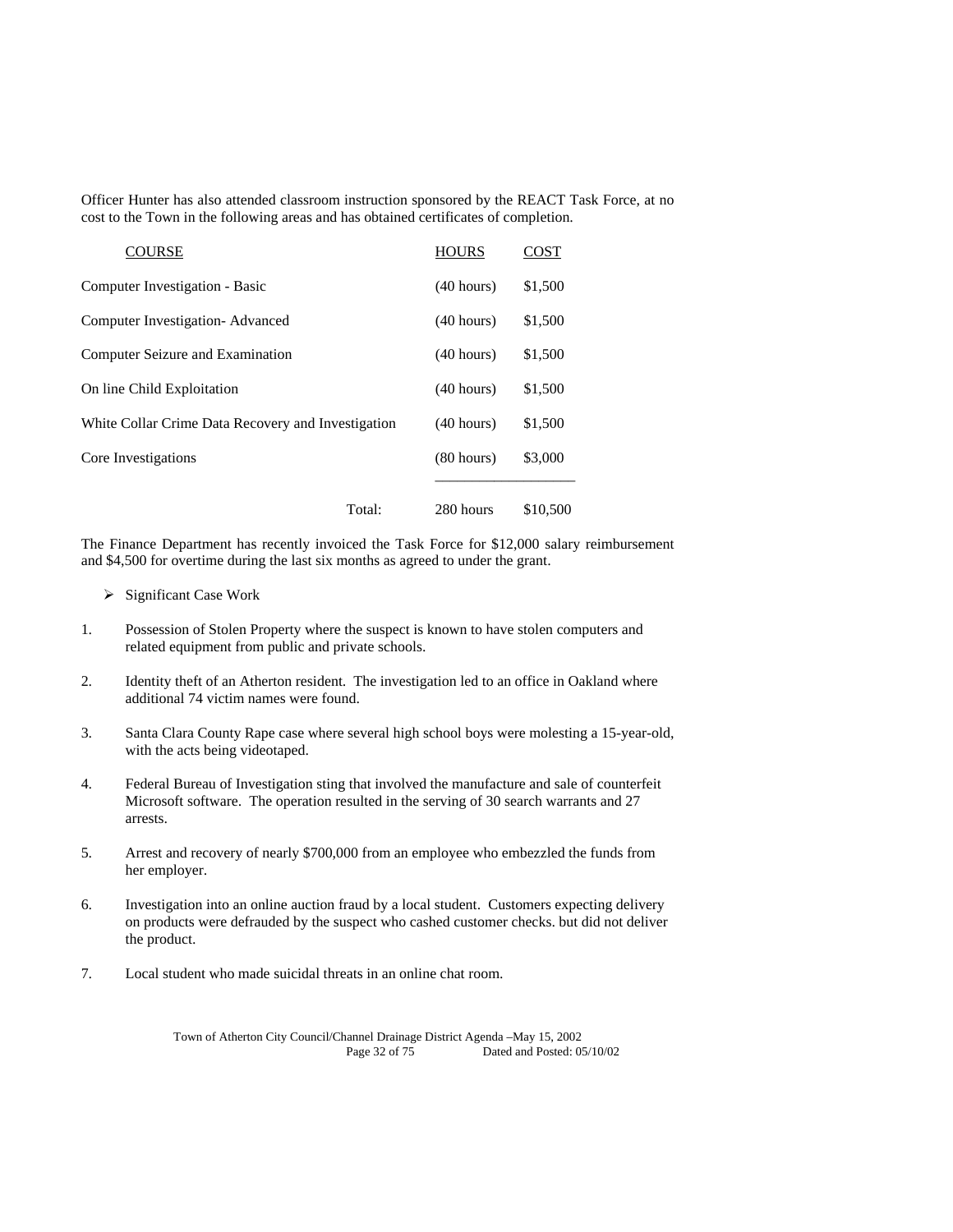- 8. A local case where students were manufacturing and distributing California Drivers licenses. This resulted in two arrests and identifying 200 high school age recipients of the identifications that made them legal drinking age although some where as young as 14 years old.
- 9. Investigation of a local company where \$200,000 was stolen in materials and equipment by a terminated employee for the purposes of operating his own business.
- 10. Sales and manufacture of counterfeit DVD's.
- 11. Identity thefts of 40 victims with a total loss of \$100,000.
- 12. Halloween detail with 7 arrests for driving while under the influence.

Officer Hunter also handles all the civil consumer complaints received by the District Attorney's Office that involve the residents of Atherton.

 $\triangleright$  Significant Contributions

Officer Hunter has been indispensable to the organization in regards to the increasing technology that the public sector is dependent upon. He has been administering the State Technology Grant where he has been coordinating the purchase of everything from digital cameras to computers. Officer Hunter completed the installation of 6 flat screen monitors, two computer stations in the report writing room, and a digital editing machine. Officer Hunter has been our back-up software troubleshooter. He is well versed in all the aspects of our Computer Aided Dispatch system that is the heart of our records system within the Police Department. Officer Hunter has been the point of contact for the Countywide Law Net system, an electronic highway for sharing information built on a Web format.

Additionally with Officer Hunter's alternate duty assignment being Traffic, he has earned a pin during the Avoid the 23 Campaign, arresting four drunk drivers. He also participated in a DUI checkpoint after the Cal-Stanford game netting several drunk drivers.

#### **ANALYSIS:**

Atherton's contribution to the San Mateo County R.E.A.C.T. Task Force has benefited our organization and the Town in many ways. Not only has the upper atmosphere of Cyber crime been explored and experienced by our officer, he has been able to involve himself in the types of crimes that have been traditionally committed at the street level. The crimes of fraud, forgery, sex crimes, and drugs have now moved to the computer where the are no witnesses, only victims, with the suspects being shrouded behind a computer terminal perhaps hundreds of miles away. During the last six months it has been proven that the interests of Atherton do lie outside the boundaries for we have become a victim to computer crime. The Town credit card information has been stolen and exploited on the Internet. Charges have been made in Europe and in the far reaches of the U.S. Although Atherton is not liable for the charges, it certainly brings the problems of investigating computer crime close to home. Jeff Hunter is investigating but we have not been able to find the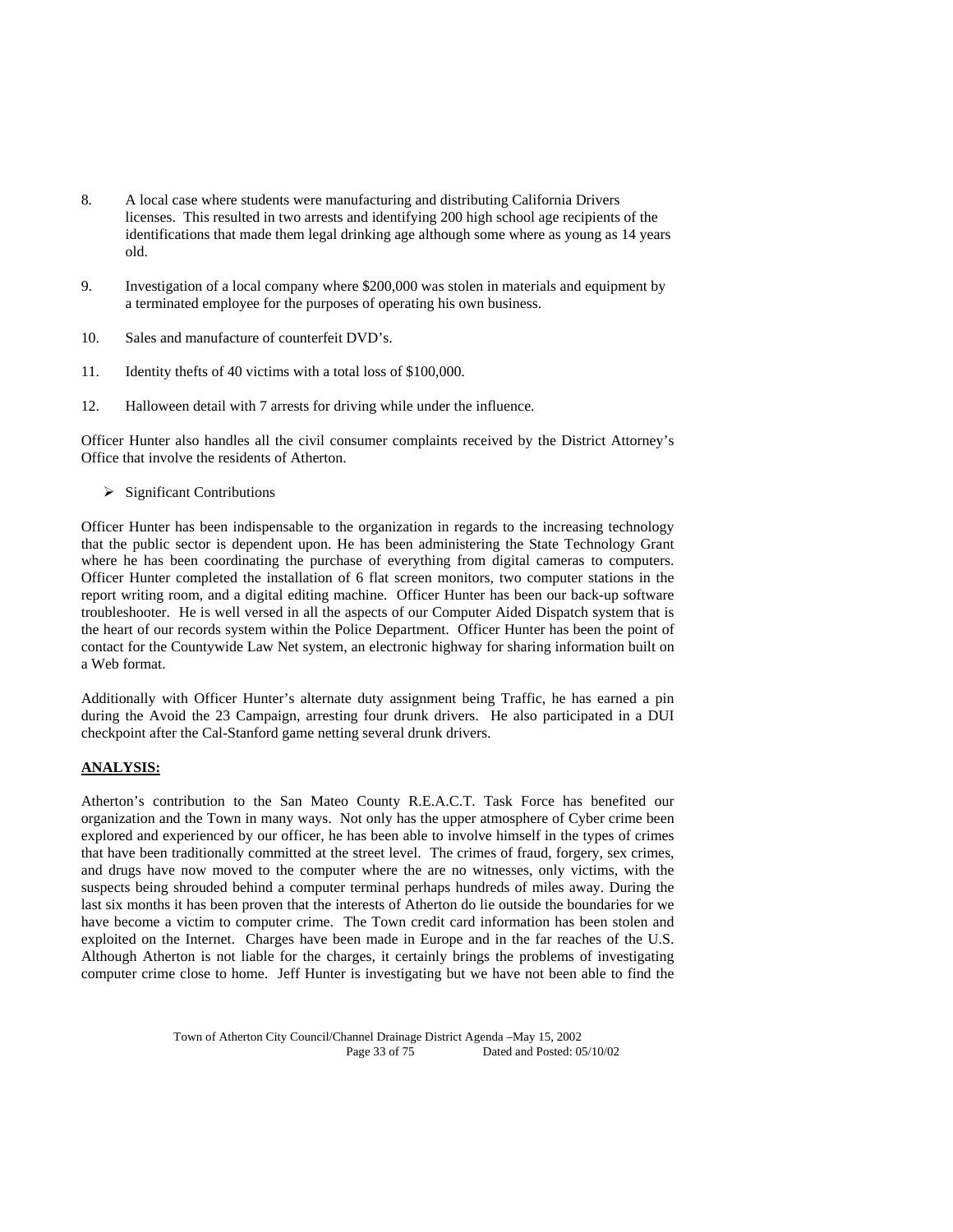origin of the first false charge. Because the Town is not the victim, the Bank has been reluctant to release information, which illustrates the difficulty in investigating computer crime.

### **FISCAL IMPACT:**

With the Police Department being at full staffing (except for the Cops in Schools grant position) there has been no additional fiscal impact on the Police Department budget. The \$25,000 annual reimbursement, overtime reimbursement, and R.E.A.C.T payment of the \$10,500 educational component is also helpful in justifying the position.

| Part Time Officer Salary:            | \$ 27,500 | <b>Full Time Officer Salary</b> | 55,000 |
|--------------------------------------|-----------|---------------------------------|--------|
| Part Time REACT Reimbursement 25,000 |           | Full Time REACT Reimb.          | 50,000 |
| Cost to Town:                        | 2.500     | Cost to Town:                   | 5.000  |

#### **CONCLUSION:**

I continue to recommend the assignment of Officer Jeff Hunter to the R.E.A.C.T Task Force on a half time basis with a future consideration of allowing the Police Department to assign an officer full time.

Prepared by: Approved by:

Robert J. Brennan, Chief of Police James H. Robinson, City Manager

Attachments: October 17, 2001 City Council Minutes October 17, 2001 REACT Task Force Staff Report

\_\_\_\_\_\_\_\_\_\_\_\_\_\_\_\_\_\_\_\_\_\_\_\_\_\_\_ \_\_\_\_\_\_\_\_\_\_\_\_\_\_\_\_\_\_\_\_\_\_\_\_\_\_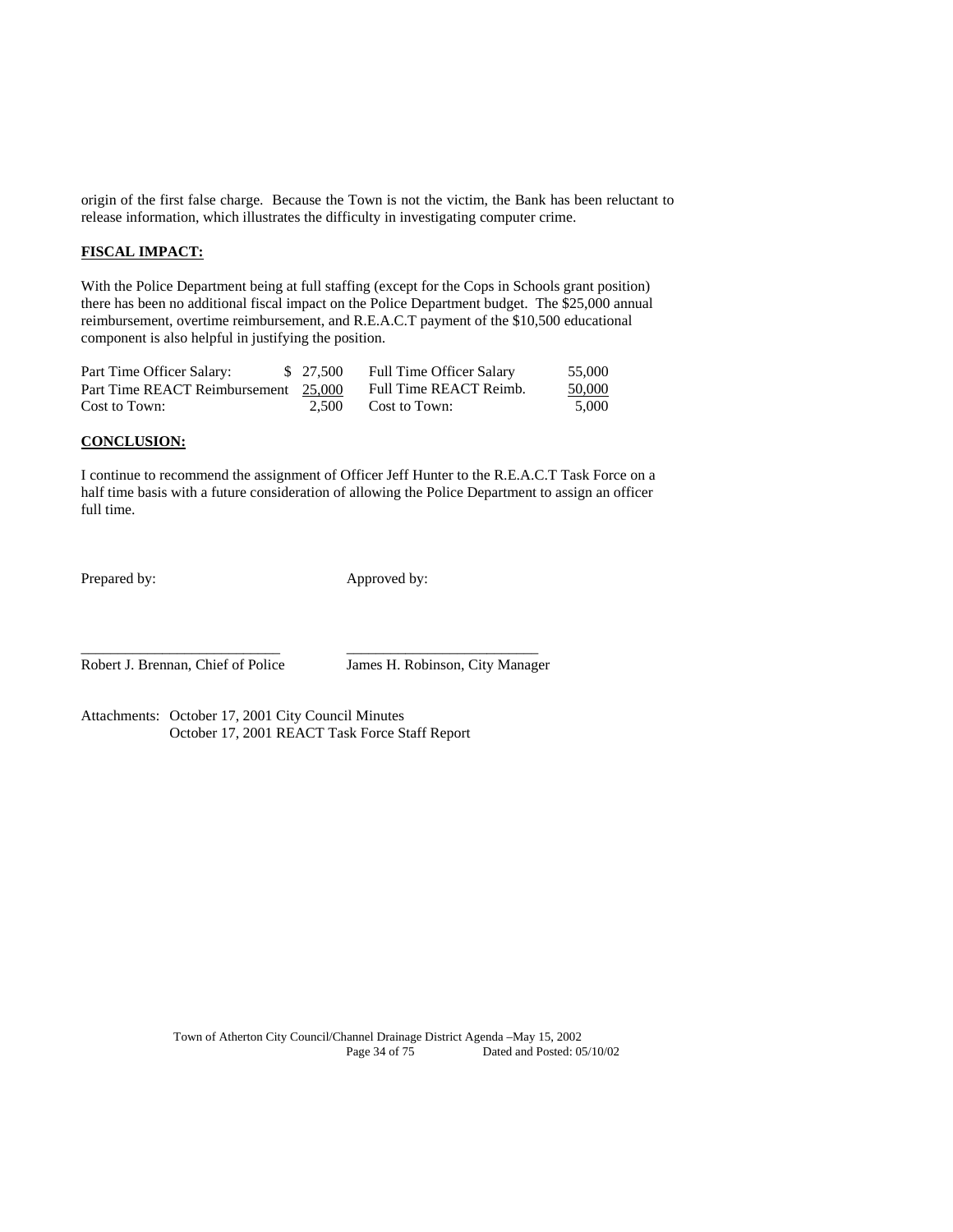**Item No. 15** 



## **CITY COUNCI L STAFF REPORT**

#### **TO: HONORABLE MAYOR AND CITY COUNCIL JAMES H. ROBINSON, CITY MANAGER**

- **FROM: LISA COSTA SANDERS, SENIOR PLANNER**
- **DATE: FOR THE CITY COUNCIL MEETING OF MAY 15, 2002**
- **SUBJECT: ORDINANCE AMENDING ATHERTON MUNICIPAL CODE SECTION 8.10 REGARDING HERITAGE TREES AND SECTION 1.16 (GENERAL PROVISIONS)**

#### **RECOMMENDATION**

Staff recommends that the City Council introduce the attached Ordinance amending Atherton Municipal Code Section 8.10 (Heritage Trees) and Section 1.16 (General Provisions) based on the following finding for the reasons outlined in this staff report, and waive further reading:

1. The proposed amendment is required to achieve the objectives of the Zoning Plan and the General Plan.

#### **INTRODUCTION**

The General Plan Committee discussed changes to the Heritage Tree section of the Atherton Municipal Code at numerous meeting. At their April 15, 2002 meeting, the Committee recommended the Planning Commission consider revisions to the Heritage Tree Ordinance Amendment. The Planning Commission reviewed the proposed changes at their April 24, 2002 meeting, made some minor wording modifications, and recommended that the City Council adopt the attached Ordinance Amendment.

#### **ANALYSIS**

The General Plan Committee and Planning Commission recommends the following changes to the Atherton Municipal Code regarding Heritage Trees:

- Establishes tree types that are not considered heritage trees
- Establishes a definition for "damage to a heritage tree"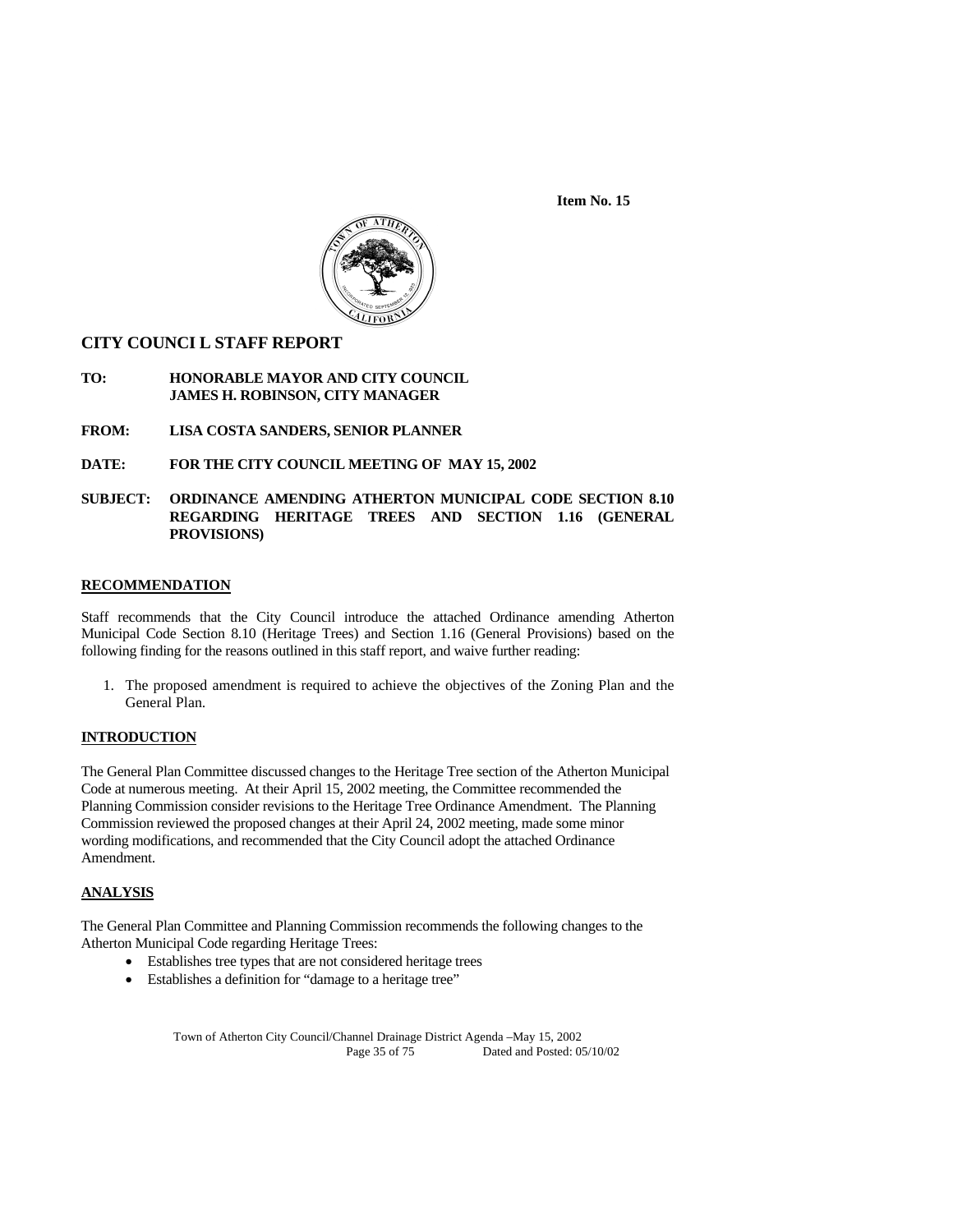- Requires a Tree Protection and Preservation Plan to be submitted, at the discretion of staff, with each application.
- Expands the tree replacement requirement and establishes a requirement of replacing a native oak with a 48" container size native Oak. Also states that the Planning Commission may also attach other reasonable conditions to ensure compliance with the purpose and intent of this chapter.
- Lists trees that are discouraged from planting in the Town.
- Revises the penalty section (as prepared by the Town Attorney)

The General Plan Committee also reviewed Tree Preservation Guidelines, Standards and Specifications. The Committee established a sub-committee of members to work with staff to further refine these guidelines.

#### **CONCLUSION**

It is Planning Staff's professional opinion that the proposed Ordinance Amendment is consistent with the General Plan and will achieve the desired results of preserving Atherton as a thickly wooded community.

#### **ALTERNATIVES**

Alternatives were discussed at the General Plan Committee and Planning Commission meetings.

#### **FISCAL IMPACT**

Costs associated with the implementation of the ordinance will be borne by applicants.

#### **ENVIRONMENTAL IMPACT:**

The proposal has been determined to be exempt from the provisions of the California Environmental Quality Act (CEQA) pursuant to CEQA Sections 15305, Class 5 which permits minor alterations in land use limitations which do not result in any changes in land use or density.

#### **FORMAL MOTION**

I move that the City Council introduce the Ordinance Amendment based on the finding listed in the staff report for the reasons listed in the staff report, and waive further reading.

s/Lisa Costa Sanders<br>Lisa Costa Sanders, Senior Planner

James H. Robinson, City Manager

#### **Attachments:**

- 1. City Attorney Memo
- 2. Heritage Tree Ordinance Amendment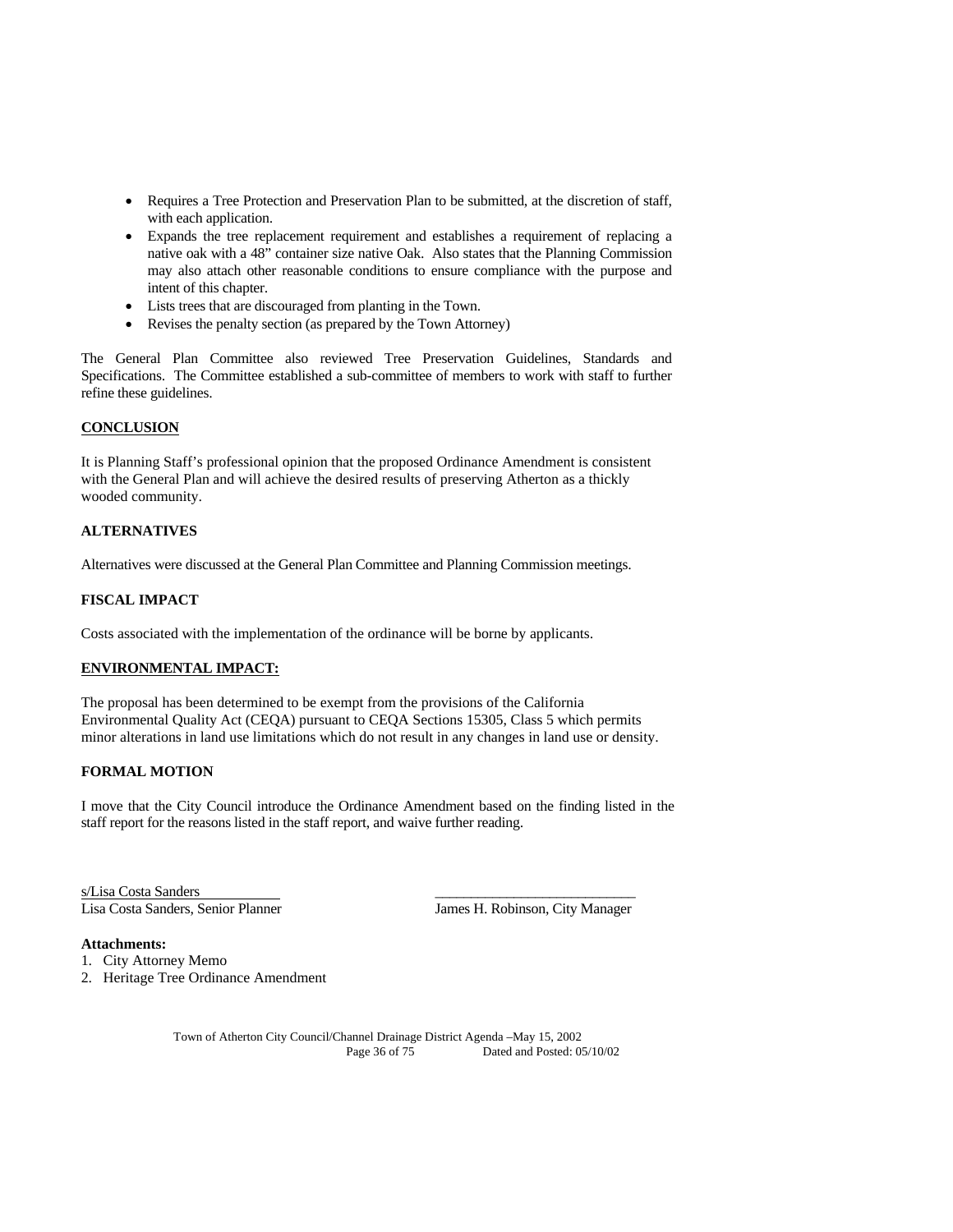#### **ORDINANCE NO. \_\_\_\_\_\_**

## **AN ORDINANCE OF THE CITY COUNCIL OF THE TOWN OF ATHERTON AMENDING CHAPTER 8.10 (HERITAGE TREES) AND 1.16 (GENERAL PROVISIONS) OF THE ATHERTON MUNICIPAL CODE TO AUTHORIZE CITATION AUTHORITY FOR THE BUILDING OFFICIAL AND ARBORIST**  \_\_\_\_\_\_\_\_\_\_\_\_\_\_\_\_\_\_\_\_\_\_\_\_\_\_\_\_\_\_\_\_\_\_\_\_\_\_\_\_\_\_\_\_\_\_\_\_\_\_\_\_\_\_\_\_\_\_\_\_\_\_\_\_\_\_\_\_\_\_\_\_\_\_\_

The City Council of the Town of Atherton does ordain as follows:

**SECTION 1:** Amendment of Code. Section 8.10.020 of the Atherton Municipal Code is hereby amended to read as follows:

## "8.10.020 **Definitions.**

As used in this chapter:

A. "Heritage tree" means either:

1. A tree, located in the Tree Preservation Area, or a native oak tree

(*Quercus lobata, Quercus agrifolia* or *Quercus douglasii*) located anywhere on a lot, which has a trunk circumference of forty-eight inches or more, when measured forty-eight inches above the natural grade;

 2. A tree so designated by the City Council, based upon findings that the particular tree is unique and of importance to the public due to its unusual age, appearance, location or other factions.

> 3. The trees listed below shall not be classified as heritage trees: *Acacia baileyana-Bailey Acacia (Mimosa) Acacia decurrens-Green Wattle Acacia melanoxylon-Black Acacia Ailanthus altissima-Tree of Heaven*

 B. "Tree preservation area" means the area outside the building area of the lot, as defined in Section 17.08.080 of this code.

 C. "Damage to a heritage tree" means any action, in the judgment of the Building Official or Town Arborist, which will cause damage to its health including, by way of example, but not limited to, excess pruning, topping, cutting, girdling, poisoning, overwatering, unauthorized relocation or transportation of a tree, or trenching, excavating, altering the grade, compaction or paving near the tree."

 **SECTION 2:** Amendment of Code. Section 8.10.030 of the Atherton Municipal Code is hereby amended to read as follows:

## "8.10.030 **Prohibitions and protections.**

 A. No person shall remove a heritage tree unless a permit has first been issued in accordance with Section 8.10.040.

 B. All heritage trees must be shown and designated on every plot map that may be required by the town in connection with any application for subdivision, variance, use permit, or building permit. In addition, a heritage Tree Protection and Preservation Plan may be

> Town of Atherton City Council/Channel Drainage District Agenda –May 15, 2002 Page 37 of 75 Dated and Posted: 05/10/02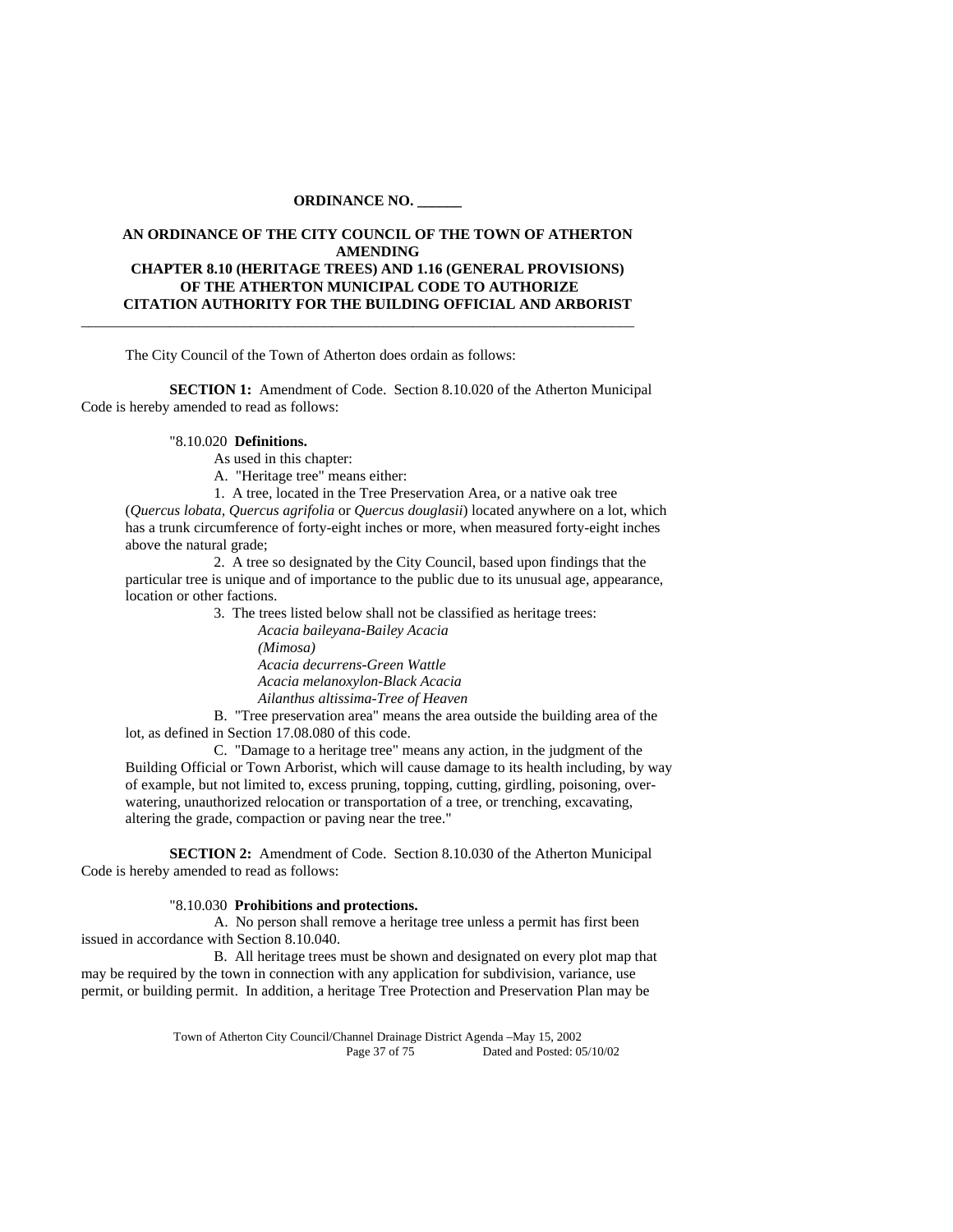required with each application. The Heritage Tree Protection and Preservation Plan shall be prepared by a certified arborist to assess impacts to trees; recommend mitigation to reduce impacts to a less than significant level and identify construction guidelines to be followed through all phases of a construction project.

 C. It is unlawful for any person to damage or harm a heritage tree by any means whatever, including, without limitation those actions defined in 8.10.020(C) above.

 D. The provisions of this chapter shall not be deemed to repeal or otherwise affect the provisions of chapter 8.08 of this code, relating to dead or dangerous trees."

**SECTION 3:** Amendment of Code. Section 8.10.040 of the Atherton Municipal Code is hereby amended by revising Subsections A, D, F, and H to read as follows:

 "A. The application for a heritage tree removal permit shall be filed with the Building Department on a prescribed form. The Building Department may require the applicant, at the applicant's expense, to furnish a written report from a licensed tree expert acceptable to the Building Department.

 D. The application shall be heard and considered at a public meeting of the Planning Commission. Notice of the meeting shall be mailed by the town at least ten days before the meeting, to the owners of each property described in subsection C-2 of this section.

 F. At the discretion of the Planning Commission, for each heritage tree permitted to be removed the permittee may be required to plant three trees of fifteen gallon container size, or two trees of twenty-four inch box container size, or one tree of fifteen gallon container size and one tree of thirty-six inch container size. Where native heritage oak trees are allowed to be removed from within the buildable area, they shall each be replaced with one or more trees of 48 inch container size of native oak species at a location approved by the Planning Commission. The Planning Commission may also attach other reasonable conditions to ensure compliance with the intent and purpose of this chapter.

 H. It is strongly recommended that the trees listed below not be planted in the Town of Atherton:

> *Acacia baileyana – Bailey Acacia Acacia decurrens – Green Wattle*.  *Acacia melanoxylon – Black Acacia Ailanthus altissima – Tree of Heaven Eucalyptus globulus – Blue Gum Eucalyptus Pinus radiata – Monterey Pine*

Except as here amended, all other provisions of 8.10.040 of the Atherton Municipal Code continue to remain in effect."

 **SECTION 4:** Amendment of Code. Section 8.10.060 of the Atherton Municipal Code is hereby amended by revising Subsections A, C, and D to read as follows:

 "A. Any person causing heritage tree to be removed or damaged in violation of this chapter shall submit a fee as determined by City Council resolution to be deposited into a fund for the planting and maintenance of community trees, as a civil penalty in addition to the penalties as outlined in Chapter 1.20.

 C. As part of a civil action brought by the Town, a court may assess against any person who commits, allows, or maintains violation of any provision of this chapter a civil

> Town of Atherton City Council/Channel Drainage District Agenda –May 15, 2002 Dated and Posted: 05/10/02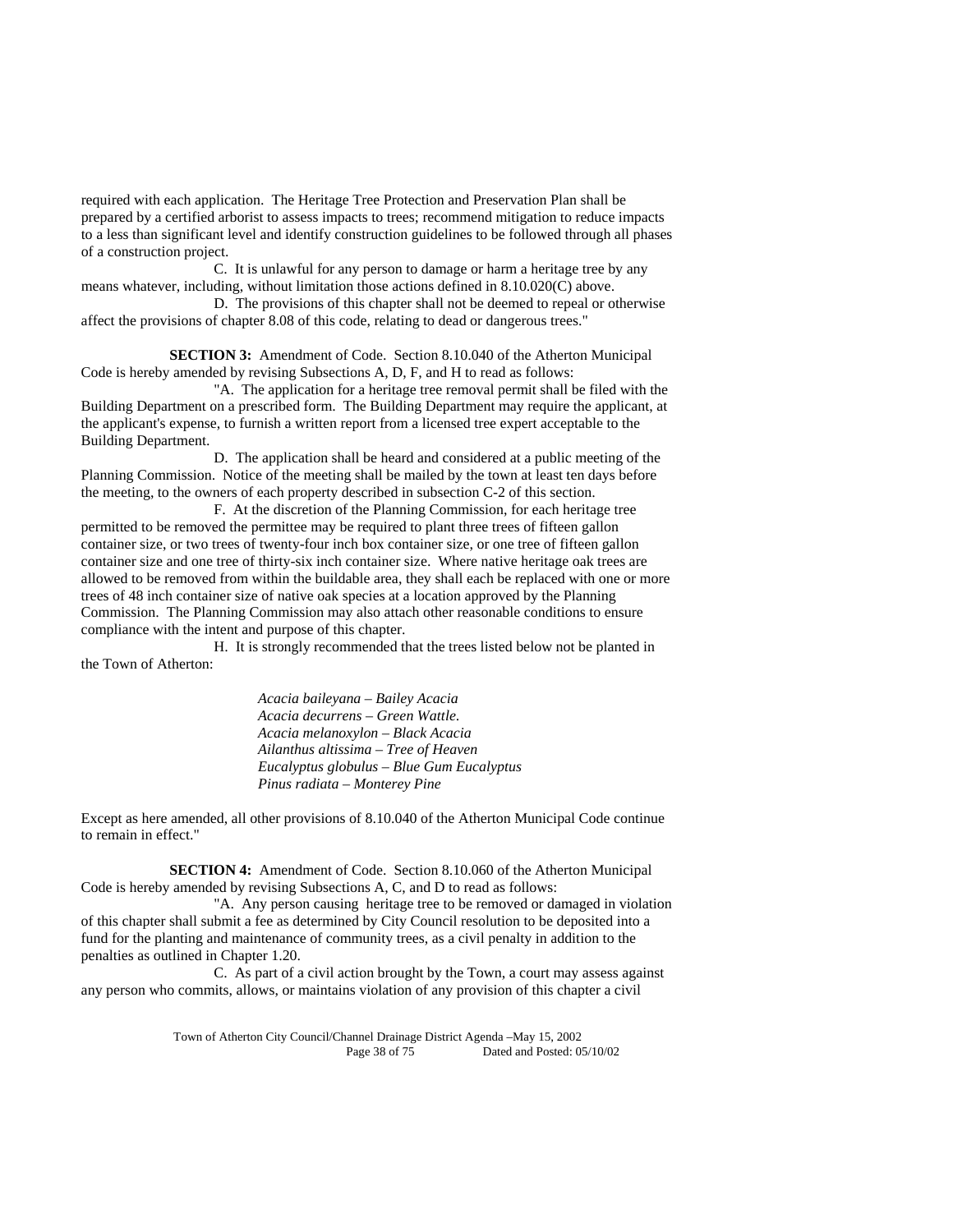penalty in an amount not to exceed five thousand dollars per violation. Where the violation has resulted in removal of a tree, the civil penalty shall be in an amount not to exceed five thousand dollars per tree unlawfully removed, or the replacement value of each such tree, whichever amount is higher. Such amount shall be payable to the Town as described in Subsection A above. Replacement value for the purposes of this section shall be determined utilizing the most recent edition of the Guide for Plant Appraisal. A civil action may be commenced to abate, enjoin, or otherwise compel the cessation of violation of any provision in this chapter. In a civil action brought pursuant to this chapter in which the town prevails, the court may award to the Town all costs of investigation and preparation for trial, the costs of trial, reasonable expenses including overhead and administrative costs incurred in prosecuting the action, and reasonable attorney fees.. D. Upon any guilty plea or judgment or conviction, in any criminal

proceeding brought for the violation of this ordinance, the defendant is entitled by law to probation, then the court may require the payment to the town of the costs and expenses as described above and the code provision incorporated by reference as one of the conditions of such probation.

Except as here amended, all other provisions of 8.10.060 of the Atherton Municipal Code continue to remain in effect."

 **SECTION 5:** Amendment of Code. Chapter 1.16 of the Atherton Municipal Code is hereby amended by adding thereto a new section 1.16.060 to read as follows:

#### "1.16.060 **Arrest Authority of Building Official and Arborist.**

 Pursuant to the provisions of California Penal Code Section 836.5, the Building Official and the Town Arborist are authorized to arrest a person without a warrant where either the Building Official or the Town Arborist or either of them has reasonable cause to believe that the person to be arrested has committed a misdemeanor in the presence of said officer or employee that is a violation of a statute or ordinance that the Building Official or the Town Arborist has the duty to enforce which includes the provisions of Chapter 8.10 (Heritage Trees.)

Except as here amended, all other provisions of Chapters 8.10 and 1.16 of the Atherton Municipal Code continue to remain in effect."

**SECTION 6:** The City Council hereby declares that it would have passed this Ordinance sentence by sentence, paragraph by paragraph, and section by section, and does hereby declare that any provisions of this Ordinance are severable and, if for any reason any sentence, paragraph or section of this Ordinance shall be held invalid, such decision shall not affect the validity of the remaining parts of this Ordinance.

**SECTION 7:** This Ordinance shall be posted in at least three public places according to law and shall take effect and be in force from and after 30 days after its passage and adoption.

\* \* \* \* \* \*

Introduced this \_\_\_\_\_\_\_\_ day of \_\_\_\_\_\_\_\_\_\_, 2002.

Town of Atherton City Council/Channel Drainage District Agenda –May 15, 2002 Page 39 of 75 Dated and Posted: 05/10/02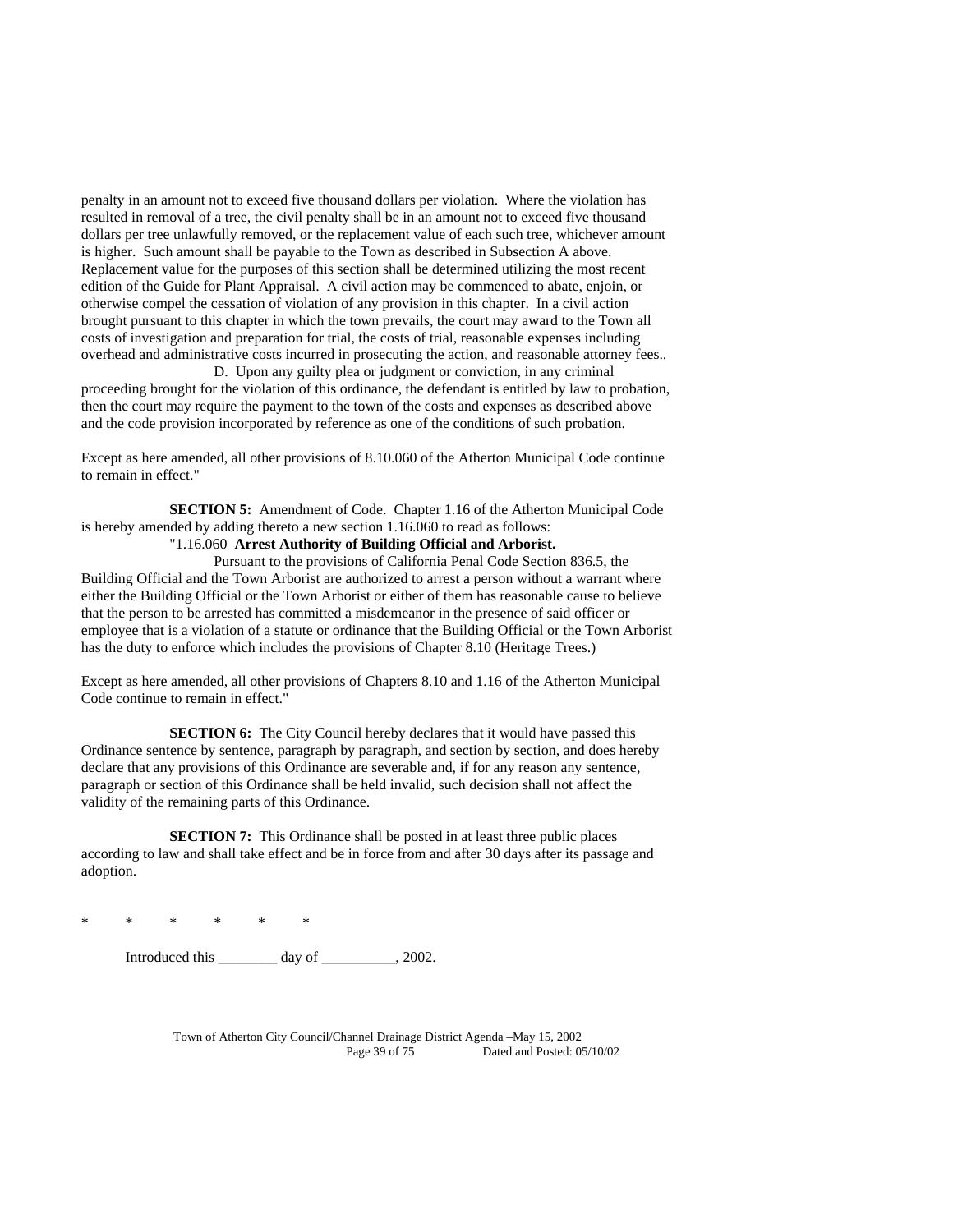Passed and adopted as an Ordinance of the Town of Atherton at a regular meeting thereof held on the \_\_\_\_\_\_\_\_\_ day of \_\_\_\_\_\_\_\_\_\_\_\_, 2002, by the following vote:

| AYES:    | <b>COUNCILMEMBERS</b> |  |
|----------|-----------------------|--|
| NOES:    | <b>COUNCILMEMBERS</b> |  |
| ABSTAIN: | <b>COUNCILMEMBERS</b> |  |
| ABSENT:  | <b>COUNCILMEMBERS</b> |  |

 Alan B. Carlson, Mayor Town of Atherton

ATTEST:

Sharon Barker, City Clerk

\_\_\_\_\_\_\_\_\_\_\_\_\_\_\_\_\_\_\_\_\_\_\_\_\_\_\_\_\_\_

 $\frac{1}{\sqrt{2}}$  ,  $\frac{1}{\sqrt{2}}$  ,  $\frac{1}{\sqrt{2}}$  ,  $\frac{1}{\sqrt{2}}$  ,  $\frac{1}{\sqrt{2}}$  ,  $\frac{1}{\sqrt{2}}$  ,  $\frac{1}{\sqrt{2}}$  ,  $\frac{1}{\sqrt{2}}$  ,  $\frac{1}{\sqrt{2}}$  ,  $\frac{1}{\sqrt{2}}$  ,  $\frac{1}{\sqrt{2}}$  ,  $\frac{1}{\sqrt{2}}$  ,  $\frac{1}{\sqrt{2}}$  ,  $\frac{1}{\sqrt{2}}$  ,  $\frac{1}{\sqrt{2}}$ 

# APPROVED AS TO FORM:

Marc G. Hynes, City Attorney

\_\_\_\_\_\_\_\_\_\_\_\_\_\_\_\_\_\_\_\_\_\_\_\_\_\_\_\_\_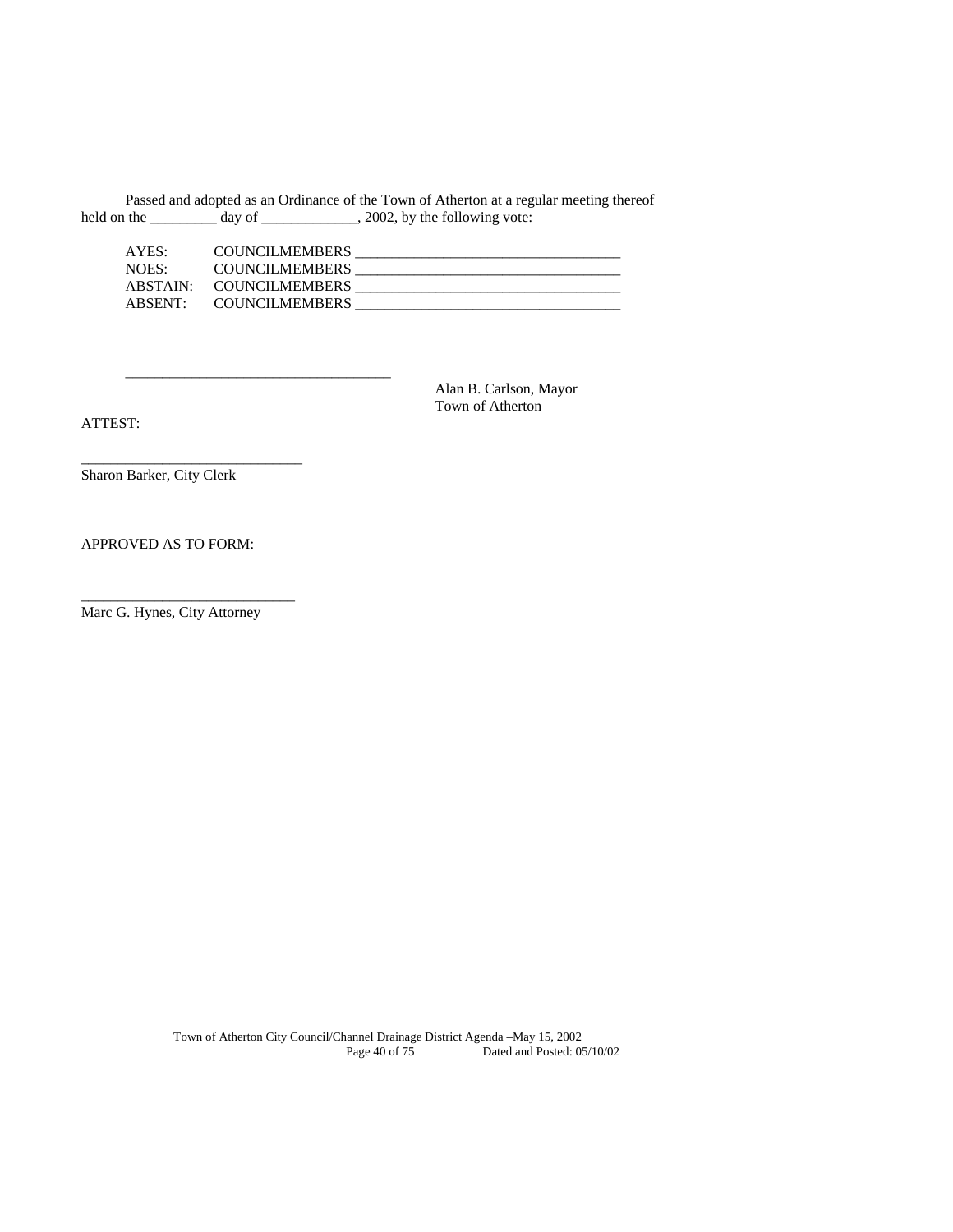#### Chapter 8.10

## **REMOVAL OF AND DAMAGE TO HERITAGE TREES**

| <b>Sections:</b> |                                |
|------------------|--------------------------------|
| 8.10.010         | <b>Statement of findings</b>   |
| 8.10.020         | Definitions.                   |
| 8.10.030         | <b>Prohibitions and</b>        |
|                  | protections.                   |
| 8.10.040         | <b>Permit process</b>          |
| 8.10.050         | <b>State tree care license</b> |
| 8.10.060         | <b>Violation-Penalty</b>       |
|                  |                                |

## **8.10.010 Statement of findings.**

- The town finds and declares as follows:
- A. The town is endowed and forested by oaks, bays and other trees.
- B. The preservation of these trees is essential to the health, welfare and quality of life of the citizens of the town to:
	- 1. Preserve the scenic beauty of the town and to ensure the privacy of its citizens;
	- 2. Maintain ecological balance;
	- 3. Prevent erosion of topsoil;
	- 4. Protect against the hazards of floods and the risk of landslides;
	- 5. Counteract air pollutants and oxygenate the air;
	- 6. Absorb noise;
	- 7. Maintain the climatic and micro-climatic balance; and
- 8. Decrease high wind velocities. (Ord.
- 462 § 1(A), 1991; Ord. 444 § 1, 1989)

#### **8.10.020 Definitions.**

As used in this chapter:

A. 'Heritage tree means either:

1. A tree, located in the Tree Preservation Area, or a native oak tree (*Quercus lobata*, *Quercus agrifolia* or *Quercus douglasii*) located anywhere on a lot, which has a trunk circumference of forty-eight inches or more, when measured forty-eight inches above the natural grade; or a native Oak tree located anywhere on a lot; or

2. A tree so designated by the City Council, based upon findings that the particular tree is unique and of importance to the public due to its unusual age, appearance, location or other factions.

3. The trees listed below shall not be classified as heritage trees:

*Acacia baileyana-Bailey Acacia (Mimosa) Acacia decurrens-Green Wattle Acacia melanoxylon-Black Acacia Ailanthus altissima-Tree of Heaven* 

B. "Tree preservation area" means the area outside the building area of the lot, as defined in Section 17.08.080 of this code. (Ord. 462 § 1(B), 1991; Ord. 444 § 2, 1989;).

> Town of Atherton City Council/Channel Drainage District Agenda –May 15, 2002 Page 41 of 75 Dated and Posted: 05/10/02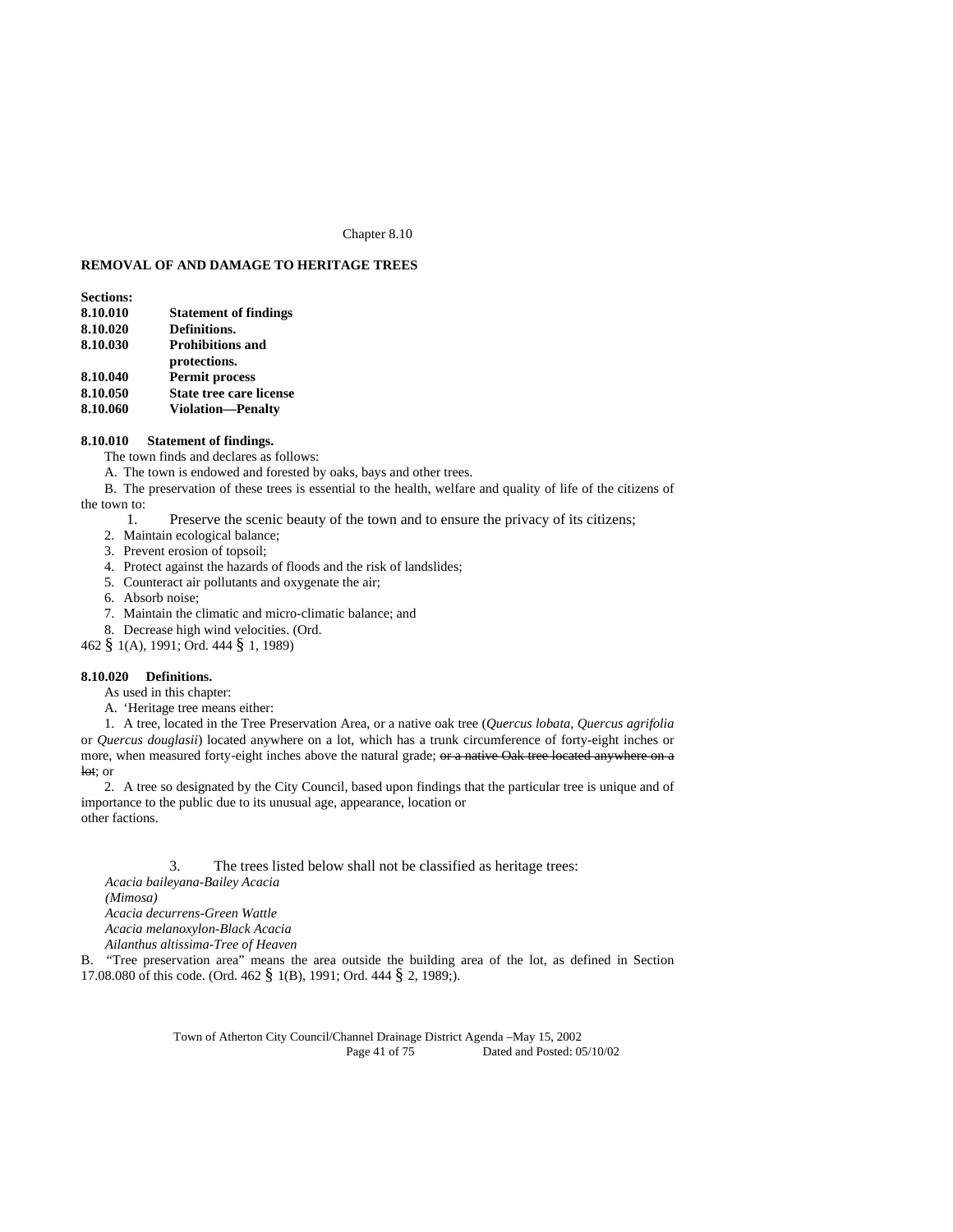C. "Damage to a heritage tree means any action, in the judgment of the Building Official or Town Arborist authorized representative of the Building Department, which will cause may lead to the death of a tree or permanent t which will cause damage to its health including, by way of example, but not limited to, excess pruning, topping, cutting, girdling, poisoning, over-watering, unauthorized relocation or transportation of a tree, or trenching, excavating, altering the grade, compaction completion or paving near the tree.

#### **8.10.030 Prohibitions and protections.**

A. No person shall remove a tree from within the tree preservation area of any parcel unless a permit therefore has first been. issued in accordance with Section 8.10.010.

A. *No person shall remove a heritage tree from within the tree preservation area from any parcel or a native heritage oak tree (Quercus lobata, Quercus agrifolia and Quercus douglasii) which is located within the buildable area of the lot, unless a permit has first been issued in accordance with Section 8.10.040.* 

*B.* All heritage trees must be shown and designated on every plot map that may be required by the town in connection with any application for subdivision, variance, use permit, or building permit. *In addition, a Heritage Tree Protection and Preservation Plan shall accompany may be required with each application. The Heritage Tree Protection and Preservation Plan shall be prepared by a certified arborist to assess impacts to trees; recommend mitigation to reduce impacts to a less than significant level and identify construction guidelines to be followed through all phases of a construction project. Detailed standards and specifications for the implementation of a Heritage Tree Protection and Preservation Plan can be found in the Town's current Tree Preservation Guidelines.*

C. It is unlawful for any person to damage or harm a heritage tree by any means whatever, including, without limitation *to those acts defined in 8.10.020(c) as defined above* vehicles, machinery, or building supplies or materials (including fluids) during any construction or renovation of structures on the parcel.

D. The provisions of this chapter shall not be deemed to repeal or otherwise affect the provisions of Chapter 8.08 of this code, relating to dead or dangerous trees. (Ord.444 § 3,1989).

#### **8.10.040 Permit process.**

A. The application for a heritage tree removal permit shall be filed with the Building Department on a prescribed form. The Building Department may require the applicant, at the applicant's expense, to furnish a written report from an *licensed* independent tree expert acceptable to the Building Department.

B. If the tree which is the subject of the application meets the requirements as set forth in this section based upon a review of the permit application and the inspection report, then the Building Department may grant the permit, conditionally grant the permit specifying mitigation requirements, deny the permit, allow a portion of the proposed work in the permit application to be done, or refer the application to the Planning Commission. The Building Department may attach reasonable conditions to ensure compliance with the intent and purpose of this chapter such as, but not limited to, requiring replacement of the tree or trees removed with plantings acceptable to the Building Department. Denial of the application may be appealed to the Planning Commission. In making the determination of which action to approve, including whether or not to refer the application to the Planning Commission, an authorized representative of the Building Department shall inspect the tree and make a determination based on the following criteria:

1. The probability of failure which is a function of tree and site conditions such as, but not limited to, structural defects, presence of disease, species history, age or remaining life span, and varying weather conditions. The probability of personal injury or significant property damage as a function of proximity to existing structures and objects of value and interference with utility services;

#### **2. The number, species, size and location of existing trees in the area and the effect of the requested removal upon shade, noise buffers, protection from wind damage, air**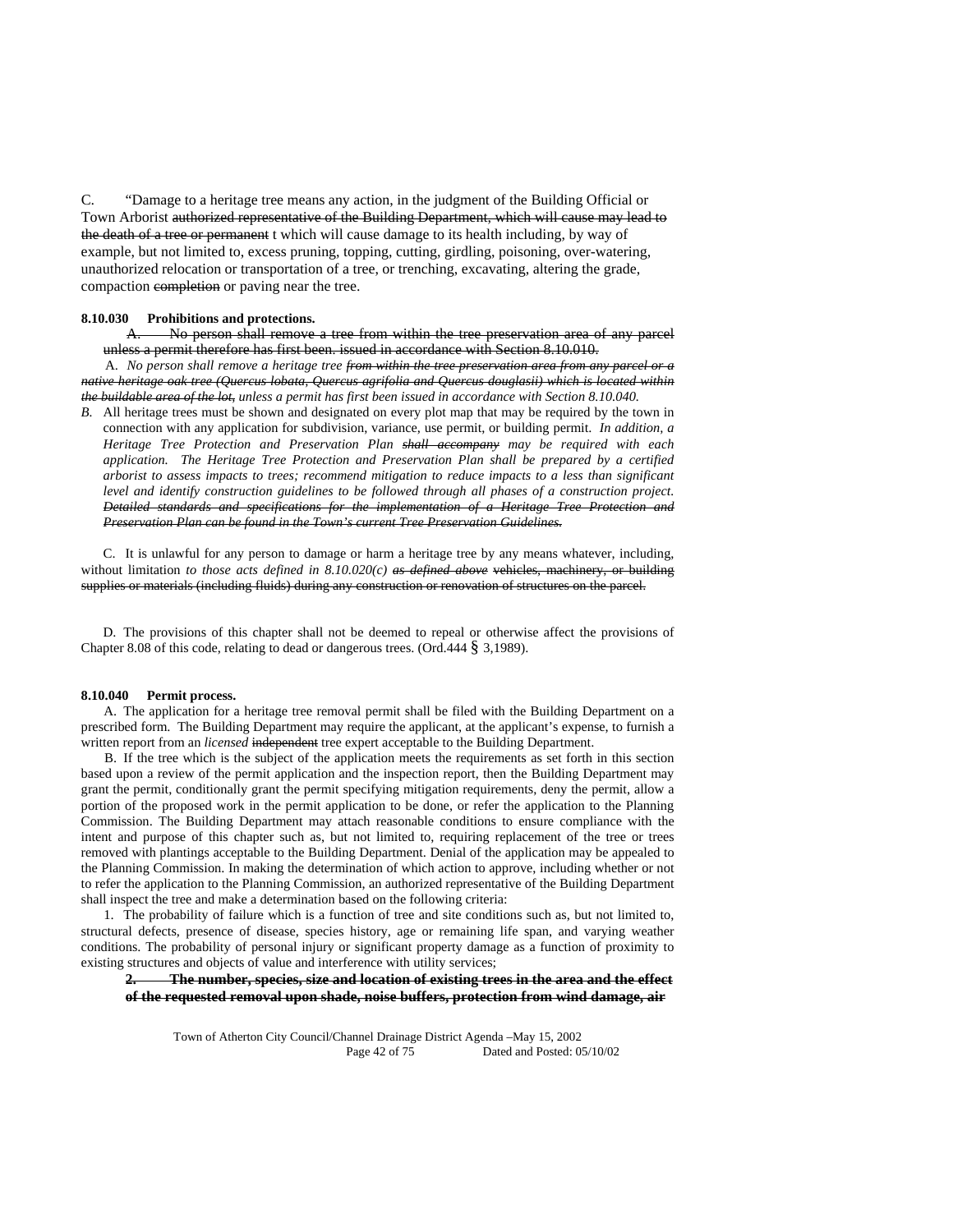#### **pollution, historic value, scenic beauty, health, safety and general welfare of the area and town as a whole;**

3. Good forestry practices such as, but not limited to, the number of healthy trees a given parcel of land will support.

C. If referred by staff, or a decision by staff is appealed by the applicant the application shall be heard and considered at a public meeting of the Planning Commission. Each application for a heritage tree removal permit shall be accompanied by a fee in an amount as set by resolution of the City Council sufficient to cover all costs of processing the permit. The application for a Planning Commission review shall contain the following:

1. A legal description and accurate map showing the location of the property for which the permit is sought and the location of the tree for which the permit is sought and all other heritage trees on the subject parcel;

2. The names and addresses of the applicant and record owner of the subject property, and of the record owners of each parcel contiguous to the subject property, and of each parcel *directly* across any street from the subject property any part of which is encompassed within the projected side lines of the subject parcel. The applicant shall furnish to the town a stamped plain No. 10 envelope addressed to each such owner;

3. A photograph of the subject tree or trees;

4. A statement of the reason for requested removal, the species of the subject tree, and the circumference at forty-eight inches above natural grade of the subject tree;

*5.* Such additional information as the Building Department may deem necessary.

D. The application shall be heard and considered at a public meeting of the Planning Commission. Notice of the meeting shall be mailed by the town at least ten days before the meeting, to the owners of each property described in subsection B-2 *C-2* of this section.

E. At the public meeting, the Planning Commission shall hear all evidence presented, and shall grant the heritage tree removal permit unless it finds that the removal of the subject tree would be contrary to the purpose and intent of the General Plan of the Town.

F. At the discretion of the Planning Commission, for each tree permitted to be removed the permittee may be required to plant three trees of fifteen gallon container size, or two trees of twenty-four inch box container size, or one tree of fifteen gallon container size and one tree of thirty-six inch container size, in the tree preservation area.

*F. At the discretion of the Planning Commission, for each heritage tree permitted to be removed the permittee may be required to plant three trees of fifteen gallon container size, or two trees of twenty-four inch box container size, or one tree of fifteen gallon container size and one tree of thirty-six inch container size. Where native heritage oak trees are allowed to be removed from within the buildable area, they shall each be replaced with one or more trees of 48 inch container size of native oak species at a location approved by the Planning Commission. The Planning Commission may also attach other reasonable conditions to ensure compliance* with *the intent and purpose of this chapter.* 

G. The decision of the Planning Commission on any application for a heritage tree removal permit may be appealed to the City Council in accordance with the procedures contained in Chapter 17.64 of this code.

# (Ord. 484 § l(A)-(C),1994; Ord. 462 § 1(C)—(J), 1991; Ord. 444 **§ 4, 1989).**

H. It is strongly recommended that the trees listed below not be planted in the Town of Atherton:

*Ailanthus altissima* — *Tree of Heaven Acacia baileyana* — *Bailey Acacia Acacia melanoxylon* — *Black Acacia Pinus radiata* — *Monterey Pine Eucalyptus globulus* — *Blue Gum Eucalyptus ,Acacia decurrens* — *Green Wattle* 

> Town of Atherton City Council/Channel Drainage District Agenda –May 15, 2002 Page 43 of 75 Dated and Posted: 05/10/02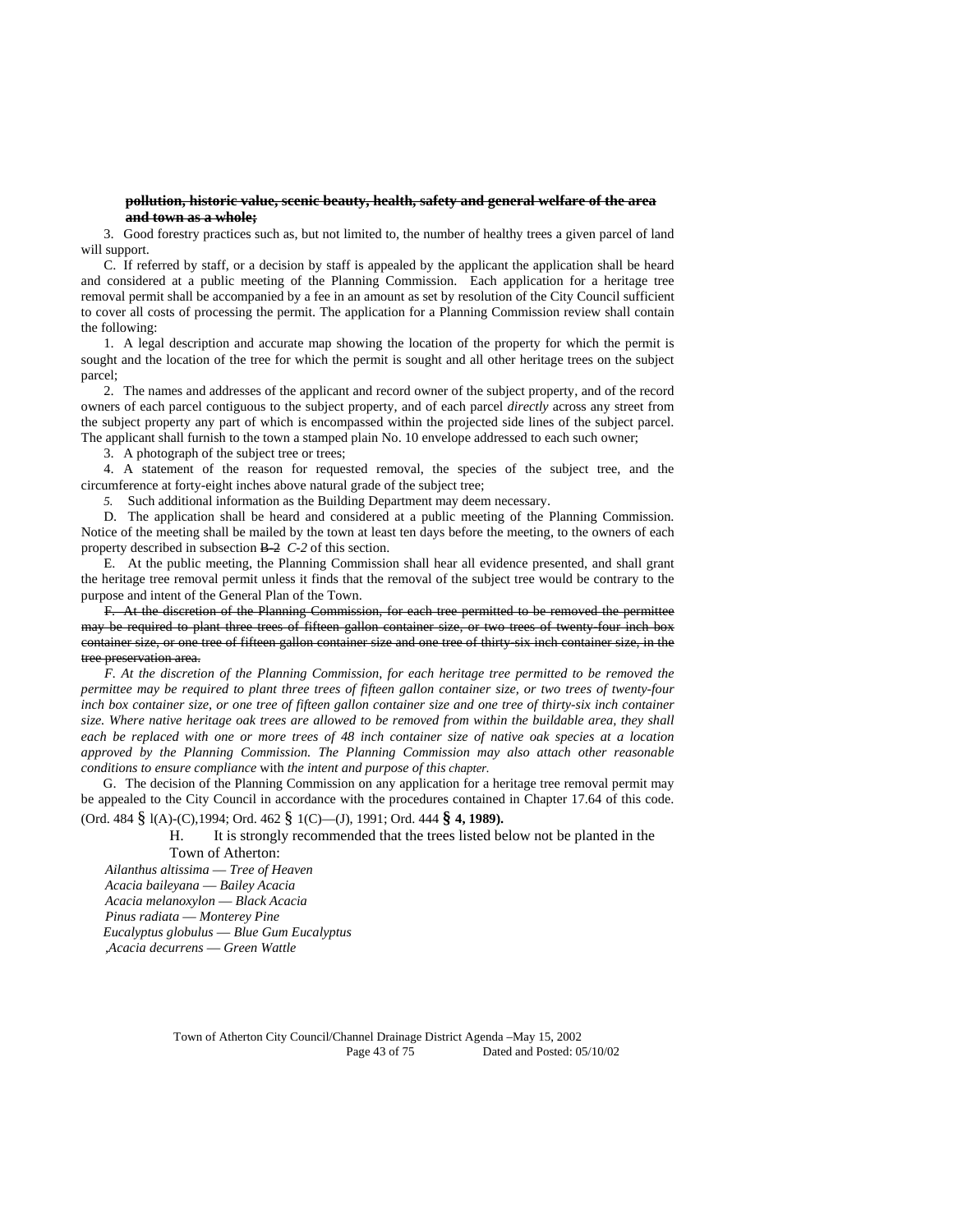#### **8.10.050 State tree care License.**

Except for the property owner, no person shall remove any heritage tree for hire within the Town of Atherton without a valid State Contractor's license as required by the State of California. (Ord. 484 § 1(E), 1994)

#### **8.10.060 Violation—Penalty.**

A. Any person causing a heritage tree to be removed *or* damaged in violation of this chapter shall submit a fee as determined by City Council resolution to be deposited into a fund for the planting and maintenance of community trees, as a civil penalty in addition to the penalties as outlined in Chapter 1.20.

B. If the tree is removed completely or will be removed completely as a result of the damage, the applicant shall replace the tree with a tree or trees of equal value as determined by a licensed arborist using the most current "Guide for Plant Appraisal" published by The Council of Tree and Landscape Appraisers and to the satisfaction of the Building Official. The appraisal shall be paid for by the applicant.

C. *As part of a civil action brought by the Town, a court may asses against any person who commits, allows, or maintains violation of any provision of this chapter a civil penalty in an amount not to exceed five thousand dollars per violation. Where the violation has resulted in removal of a tree, the civil penalty shall be in an amount not to exceed five thousand dollars per tree unlawfully removed, or the replacement value of each such tree, whichever amount is higher. Such amount shall be payable to the Town as described in subsection A above. Replacement value for the purposes of this section shall be determined utilizing the most recent edition of the Guide for Plant Appraisal. A civil action may be commenced to abate, enjoin, or otherwise compel the cessation of violation of any provision in this chapter. In an civil action brought pursuant to this chapter in which the Town prevails, the court may award to the Town all costs of investigation and preparation for trial, the costs of trial, reasonable expenses including overhead and administrative costs incurred in prosecuting the action, and reasonable attorney fees.* 

C. Upon any guilty plea or judgment of conviction in any criminal proceeding brought for the violation of this ordinance, if the defendant is entitled by law to probation, then the court may require the payment to the Town of the costs and expenses as described in this section and the code provisions incorporated by reference as one of the conditions of such probation.

**C. Any applicant for a permit specified in Section 8.10.030.B shall submit photographs of heritage trees within the tree preservation area and a deposit in the amount of \$5000.00. Any damage to a heritage tree will result in a forfeiture of the deposit at \$1,000.00 per occurrence.** 

**D.** *Upon any guilty plea of judgment of conviction in any criminal proceeding brought for the violation of this ordinance, the defendant is entitled by law to probation, then the court may require the payment to the Town of the costs and expenses as described above and the code provisions incorporated by reference as one of the conditions of such probation.* 

Town of Atherton City Council/Channel Drainage District Agenda –May 15, 2002 Page 44 of 75 Dated and Posted: 05/10/02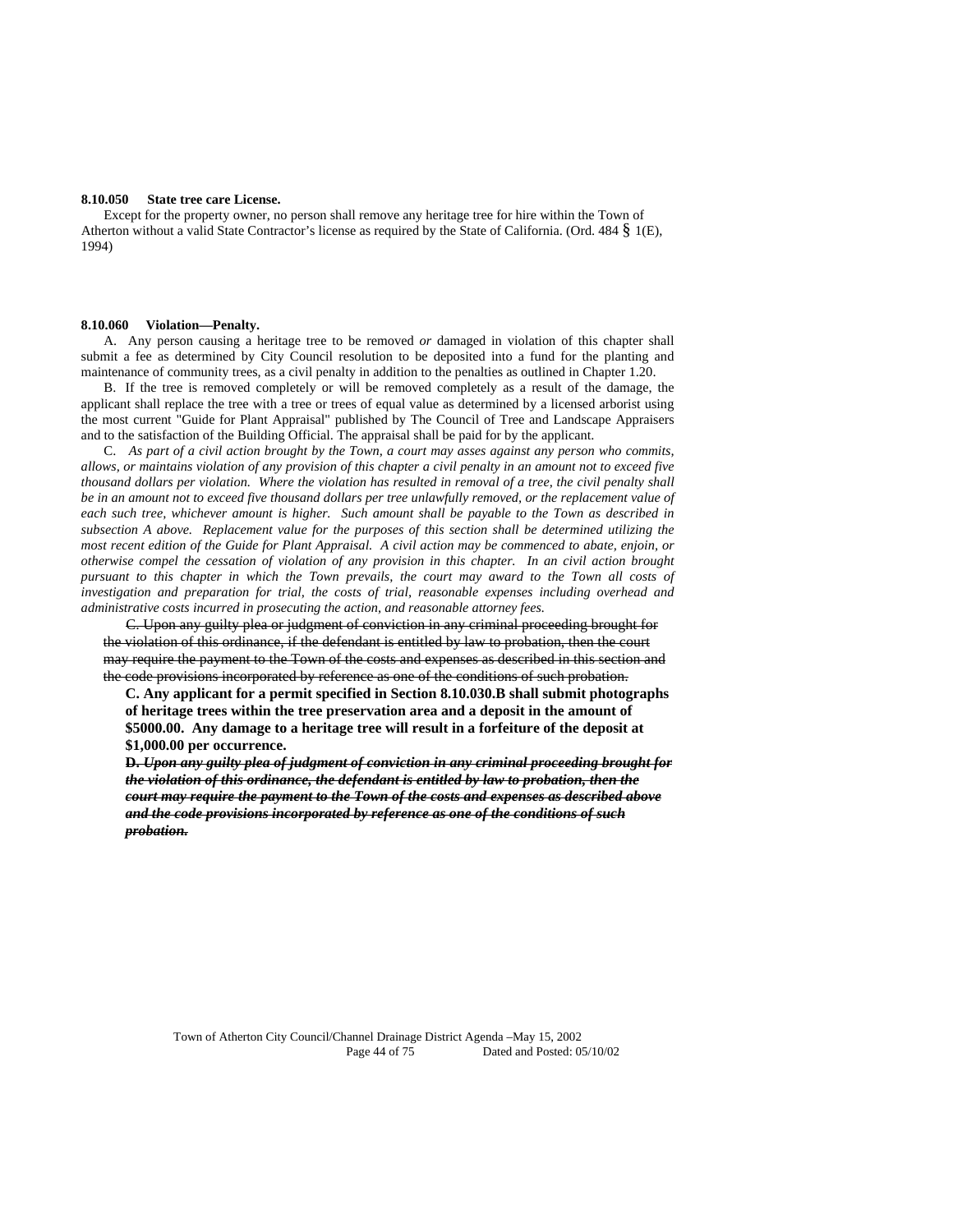## **ATKINSON FARASYN, LLP**

LEONARD J. SIEGAL HAROLD S. TOPPEL STEVEN G. BAIRD MARC G. HYNES

ATTORNEYS AT LAW 660 WEST DANA STREET P.O. BOX 279 MOUNTAIN VIEW, CALIFORNIA 94042 TELEPHONE (650) 967-6941 FACSIMILE (650) 967-1395

J.M. ATKINSON (1892-1982) L.M. FARASYN (1915-1979)

## **MEMORANDUM**

| TO:   | Honorable Mayor and City Councilmembers |
|-------|-----------------------------------------|
| FROM: | <b>City Attorney</b>                    |
| RE:   | Amendment to Heritage Tree Ordinance    |
| DATE: | May 9, 2002                             |

 Revisions to the City's Heritage Tree Ordinance are shown in a version of Chapter 8.10 of the Atherton Municipal Code attached to the Staff Report from the City Planner. Deleted language is shown in strike-out; added language is shown in italics. The ordinance for Council action amends the respective sections as shown.

Some ministerial revisions which I made in preparing the ordinance include:

1. Section 8.10.030(C). The word "to" appearing in the third line of this subparagraph has been deleted.

 2. Section 8.10.040(H). I have rearranged the listing of trees in this section to match the order in which they are listed in Section 8.10.020(A)(3).

 3. Finally, the ordinance adds a new section 1.16.060 to the Atherton Municipal Code to give citation authority to the Building Official and Town Arborist. The Town Arborist had requested this authority to improve the efficiency of ordinance enforcement. The Town Arborist is called to a site to examine trees which have been or are being cut and/or damaged to confirm the existence of a violation of the ordinance. Rather than having to wait for a police officer to issue a citation, enactment of new Section 1.16.060 will allow the Town Arborist and/or Building Official to issue the citation.

Respectfully,

 *s/Marc G. Hynes* MARC G. HYNES

MGH:cwb

Town of Atherton City Council/Channel Drainage District Agenda –May 15, 2002 Dated and Posted: 05/10/02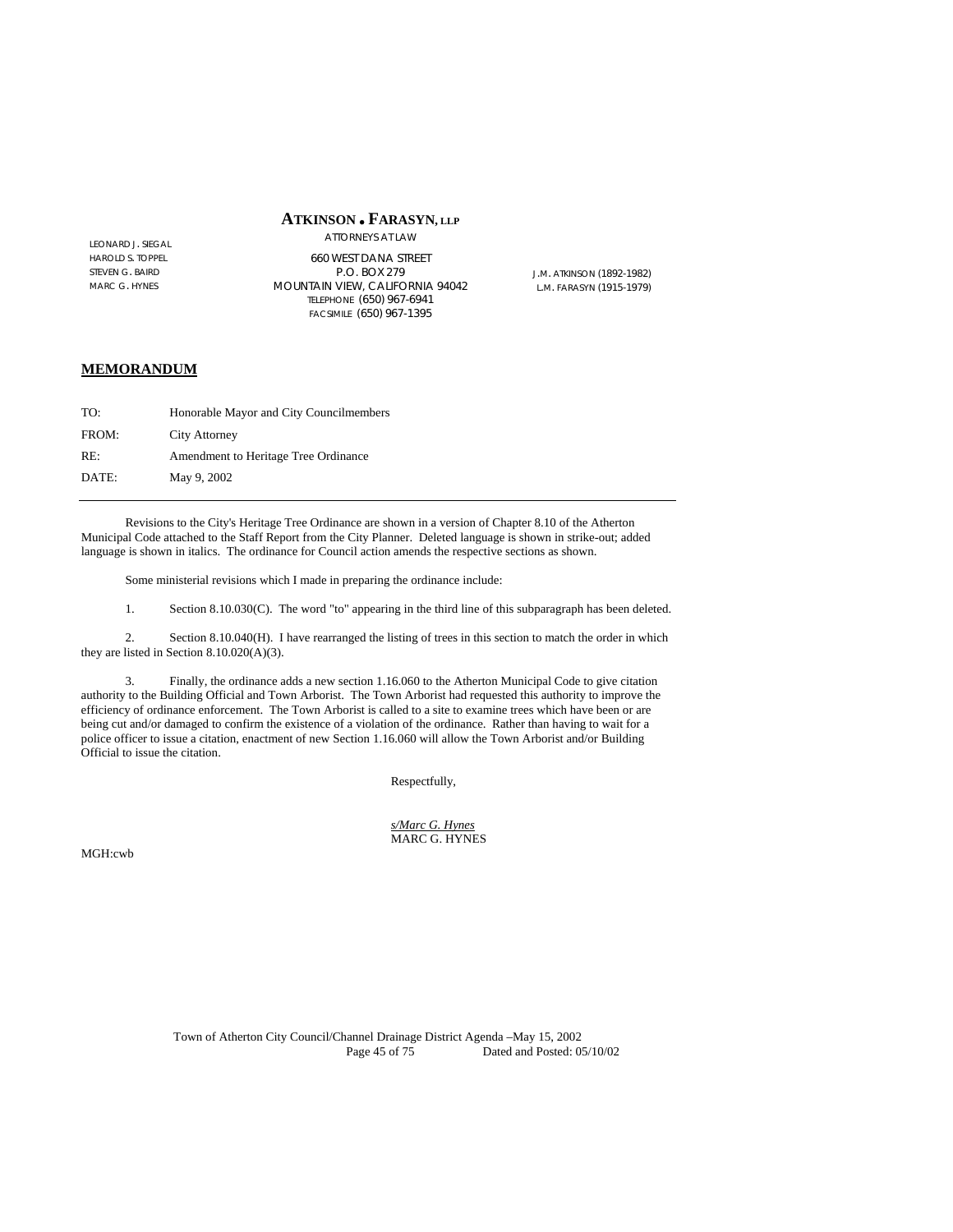**Item No. 16** 



## **CITY COUNCIL STAFF REPORT**

## **TO: HONORABLE MAYOR AND CITY COUNCIL JAMES H. ROBINSON, CITY MANAGER**

- **FROM: LISA COSTA SANDERS, SENIOR PLANNER**
- **DATE: FOR THE CITY COUNCIL MEETING OF MAY 15, 2002**

## **SUBJECT: RESOLUTION APPROVING THE FIRST AMENDMENT TO THE FRANCHISE AGREEMENT BETWEEN THE TOWN OF ATHERTON AND BFI WASTE SYSTEMS OF NORTH AMERICA, INC.**

#### **RECOMMENDATION:**

The South Bayside Waste Management Authority (SBWMA) Board, at their April 25, 2002 meeting, voted to recommend jurisdictions approve the First Amendment to the Franchise Agreement.

Staff recommends that the City Council approve the attached Resolution approving the First Amendment to the Franchise Agreement

## **INTRODUCTION:**

The Town of Atherton entered into the Uniform Franchise Agreement for Solid Waste, Recyclable Materials and Plant Materials Collection Services with BFI Waste Systems of North America, Inc. That agreement designated agency-wide collection of solid waste on specified dates. The Town approved changing the designated spring/fall cleanup days to on-call cleanups. This change was implemented in February, 2001.

#### **ANALYSIS:**

The change from designated clean-up days to on-call cleanups was based on the following:

Town of Atherton City Council/Channel Drainage District Agenda –May 15, 2002 Dated and Posted: 05/10/02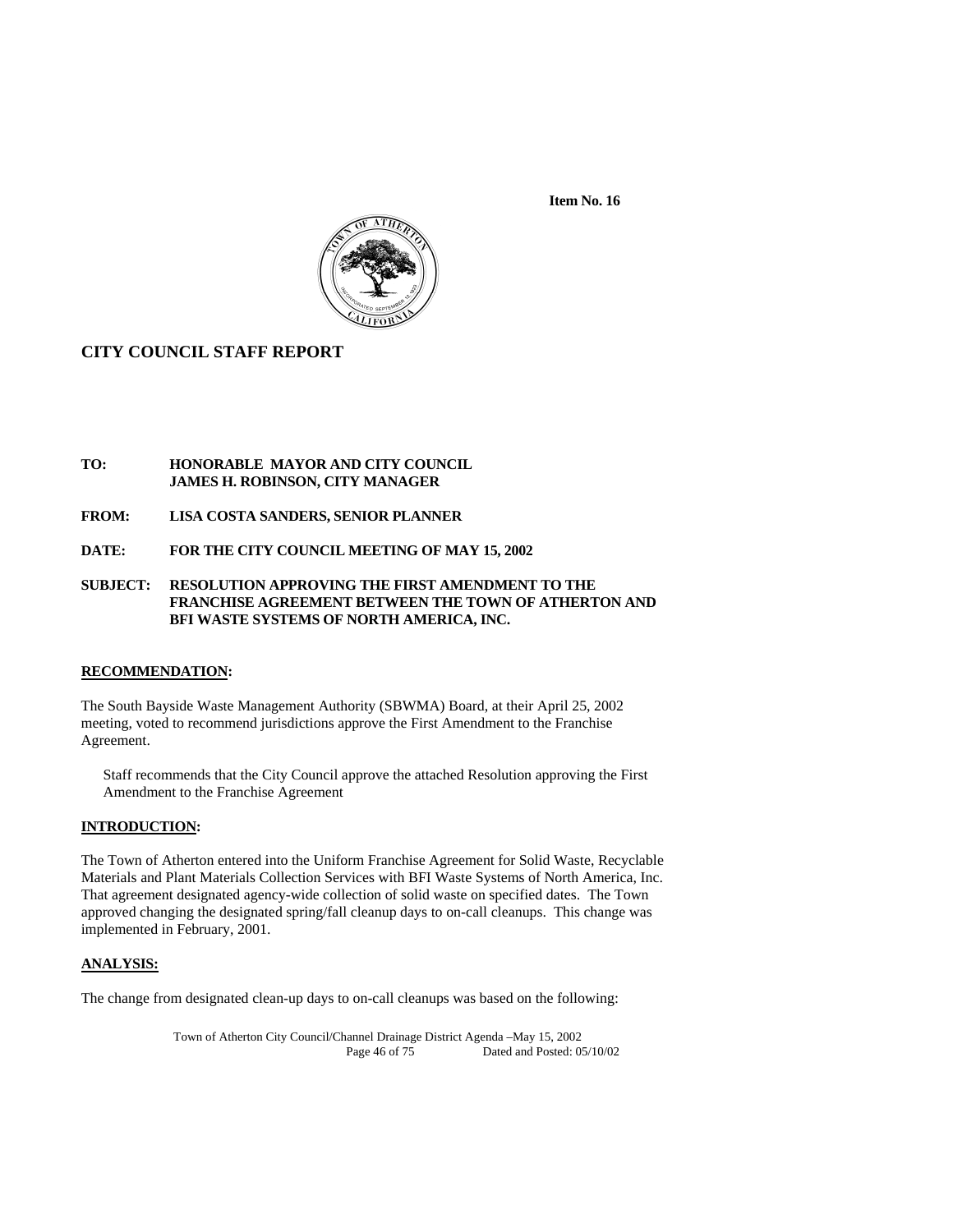- 1. Ease for Residents. Residents can call anytime, (two times per year), for their clean upsinstead of waiting for their city's scheduled Spring and Fall Cleanups. Residents are not losing any service – they still have two clean-ups – it is now at their convenience.
- 2. Illegal dumping should decrease as the clean up days will not be advertised.
- 3. The change is a cost effective way of providing this service. Many Bay Area cities are changing to this type of service.
- 4. The change will help meet the diversion goals by reducing overall clean-up disposal tonnage. Many residents will not take advantage of the two clean-up days as they are not reminded throughout the year as opposed to advertisement of designated spring/fall clean-up days.

The change to service was implemented in February, 2001. After review of the last rate application, the Agency's Rate Consultant, Bob Hilton, recommended that jurisdictions approve an amendment to the Franchise Agreement to clearly delineate the service and the costs for such services. Mr. Hilton has prepared the attached Amendment to the Franchise Agreement and has obtained BFI's approval on the modification.

This item was reviewed by the SBWMA Board at their April 25, 2002 meeting. At that meeting the Board recommended individual agencies approve the First Amendment to the Franchise Agreement.

## **CONCLUSION:**

It is Staff's professional opinion the First Amendment reflects the appropriate level of service at a reasonable cost for Atherton residents.

## **ALTERNATIVES:**

The Council could request modifications to the First Amendment.

#### **FISCAL IMPACT:**

The cost of service is based on historical costs to operate the program and contain a not-to-exceed amount and is based on proportional disposal tonnages and costs for the year 2000.

#### **ENVIRONMENTAL IMPACT:**

The change from designated spring/fall clean-up days to on-call cleanups has shown a reduction in overall disposal.

## **FORMAL MOTION:**

I move that the City Council approve the Resolution approving the First Amendment to the Franchise Agreement.

> Town of Atherton City Council/Channel Drainage District Agenda –May 15, 2002 Page 47 of 75 Dated and Posted: 05/10/02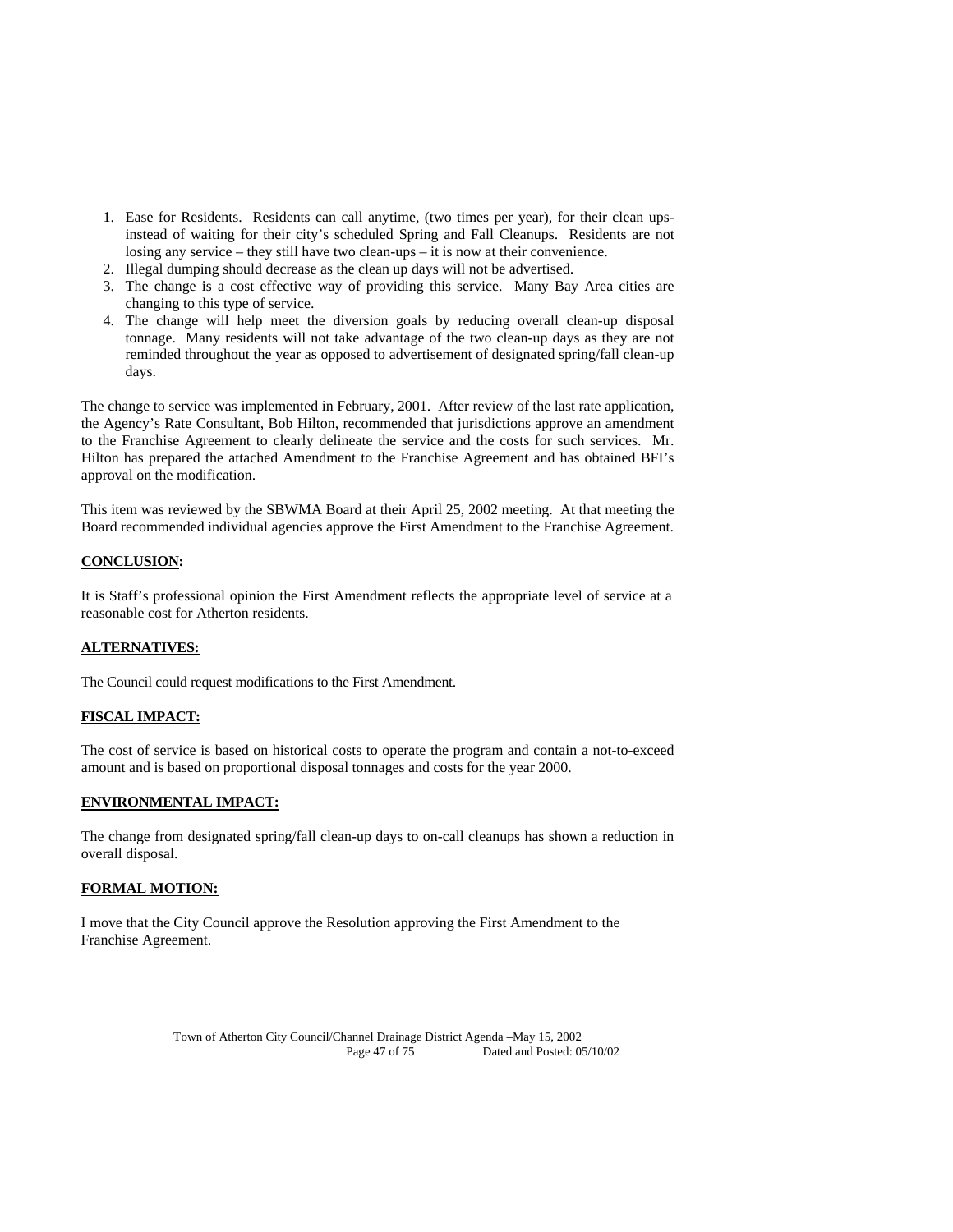*s/Lisa Costa Sanders* \_\_\_\_\_\_\_\_\_\_\_\_\_\_\_\_\_\_\_\_\_\_\_\_\_\_ Lisa Costa Sanders, Senior Planner James H. Robinson, City Manager

# **Attachments:**

- 2. Resolution<br>3. First Amen
- 3. First Amendment to the Franchise Agreement
- 4. Original Franchise Agreement with notations to reflect proposed language changes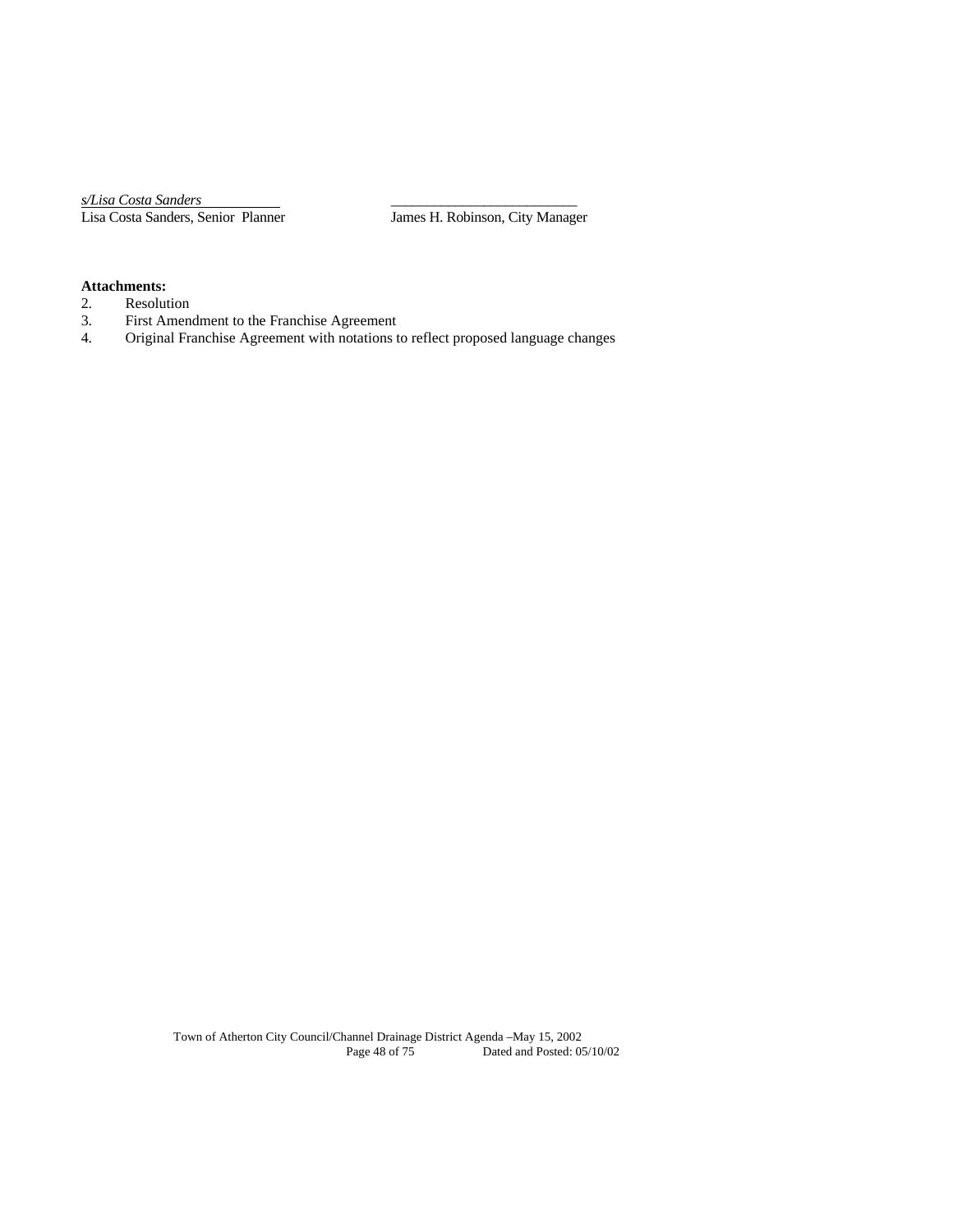#### **RESOLUTION NO. 02-\_\_\_**

## **A RESOLUTION OF THE CITY COUNCIL OF THE TOWN OF ATHERTON APPROVING THE FIRST AMENDMENT TO THE FRANCHISE AGREEMENT BETWEEN THE TOWN OF ATHERTON AND BFI WASTE SYSTEMS OF NORTH AMERICA, INC. FOR SOLID WASTE, RECYCLABLE MATERIALS, AND PLANT MATERIALS COLLECTION SERVICES**

WHEREAS, the Franchise Agreement Between the Town of Atherton and BFI Waste Systems of North America, Inc. for solid waste, recyclable materials, and plant materials collection services was approved by the Town of Atherton and became effective on January 1, 2000, and

WHEREAS, the Town of Atherton previously approved changing the designated spring and fall clean-up days to on-call cleanups, and

WHEREAS, the South Bayside Waste Management Authority recommends the Town of Atherton approve the First Amendment to the Franchise Agreement and BFI has agreed to the modifications of the Franchise Agreement.

NOW, THEREFORE, BE IT RESOLVED that the City Council of the Town of Atherton approves the First Amendment to the Franchise Agreement between the Town of Atherton and BFI Waste Systems of North America to reflect on-call cleanups for residential waste generators.

\* \* \* \* \* \* \* \* \* \* \* \* \*

 *I hereby certify that the foregoing Resolution was duly and regularly passed and adopted by the City Council of the Town of Atherton at a regular meeting thereof held on the 15th day of May, 2002, by the following vote:* 

**AYES COUNCILMEMBERS: NOES COUNCILMEMBERS: ABSENT COUNCILMEMBERS:** 

**ATTEST** 

Alan B. Carlson, Mayor

Sharon Barker, City Clerk

APPROVED AS TO FORM:

Marc Hynes, CITY ATTORNEY

Town of Atherton City Council/Channel Drainage District Agenda –May 15, 2002 Dated and Posted: 05/10/02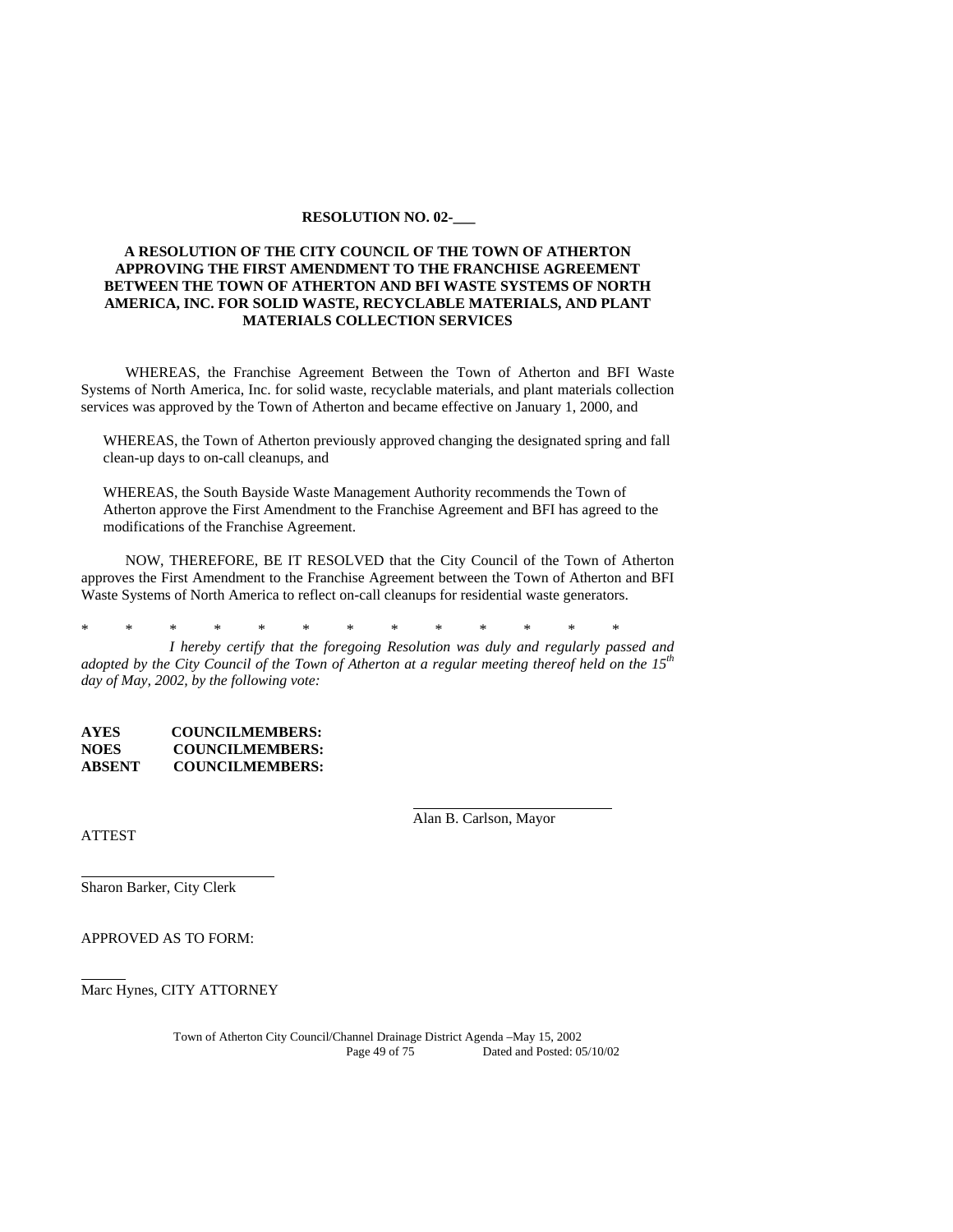## **First Amendment to the Franchise Agreement between the Town of Atherton and BFI Waste Systems of North America, Inc., for Solid Waste, Recyclable Materials and Plant Materials Collection Services**

This FIRST AMENDMENT to the Franchise Agreement for the Collection of Solid Waste, Recyclable Materials and Plant Materials, effective as of January 1, 2000, is made by and between BFI Waste Systems of North America, Inc. (Contractor), and the Town of Atherton (Agency).

## **RECITALS**

WHEREAS, Agency and Contractor entered into the Agreement; and,

WHEREAS, Agreement contemplated that the Agency might desire Additional Services or the modification of existing services; and,

WHEREAS, Contractor and the Agency agree to change the method by which the Periodic Special Collections shall be scheduled;

## NOW, THEREFORE, be it agreed as follows:

- 1. Section 4.02.5 Periodic Special Collections shall be amended to read as follows: A. At the option of the Agency, exercised in writing, Contractor will provide two separate on-call cleanups to all may be directed to provide Agency-wide Collection of Solid Waste placed for Collection on specified dates by residential (single-family and multi-family) Waste Generators-in accordance with a program established by Agency. Contractor shall Collect up to two cubic yards of Solid Waste from Residential Property comprised of objects larger than ordinarily may be accommodated by residential Solid Waste Containers, including but not necessarily limited to, one large objects not larger than 2 feet by 4 feet nor heavier than 200 pounds, twice not less than once each Operating Year on a day designated by Agency Ownerowners or occupants. Such Collections shall be made as part of a year round "on-call community-wide "cleanup" program. , and Agency shall require oOwners or occupants of Residential property shall be required to place such Solid Waste at curbside for Collection. Such Collection shall be provided to Agency and to said owners or occupants and Contractor no Compensated
- 2. Section 4.02.5 Periodic Special Collections B shall be amended to read as follows:

B. In conjunction with the on-call cleanups periodic special Collections described in Section 4.02.5A, Contractor shall also offer a similar Collection of service for residential Plant Materials and wood to increase the amount of material diverted from landfills. <del>Contractor shall describe its plan for providing these</del> services to the Agency, which shall approve the program annually prior to its implementation. In its plan, Contractor shall describe the allowed materials for Collection, costs, and the disposition of the materials. SBWMA or Agency may direct Contractor to implement additional special collections programs pursuant to

> Town of Atherton City Council/Channel Drainage District Agenda –May 15, 2002 Page 50 of 75 Dated and Posted: 05/10/02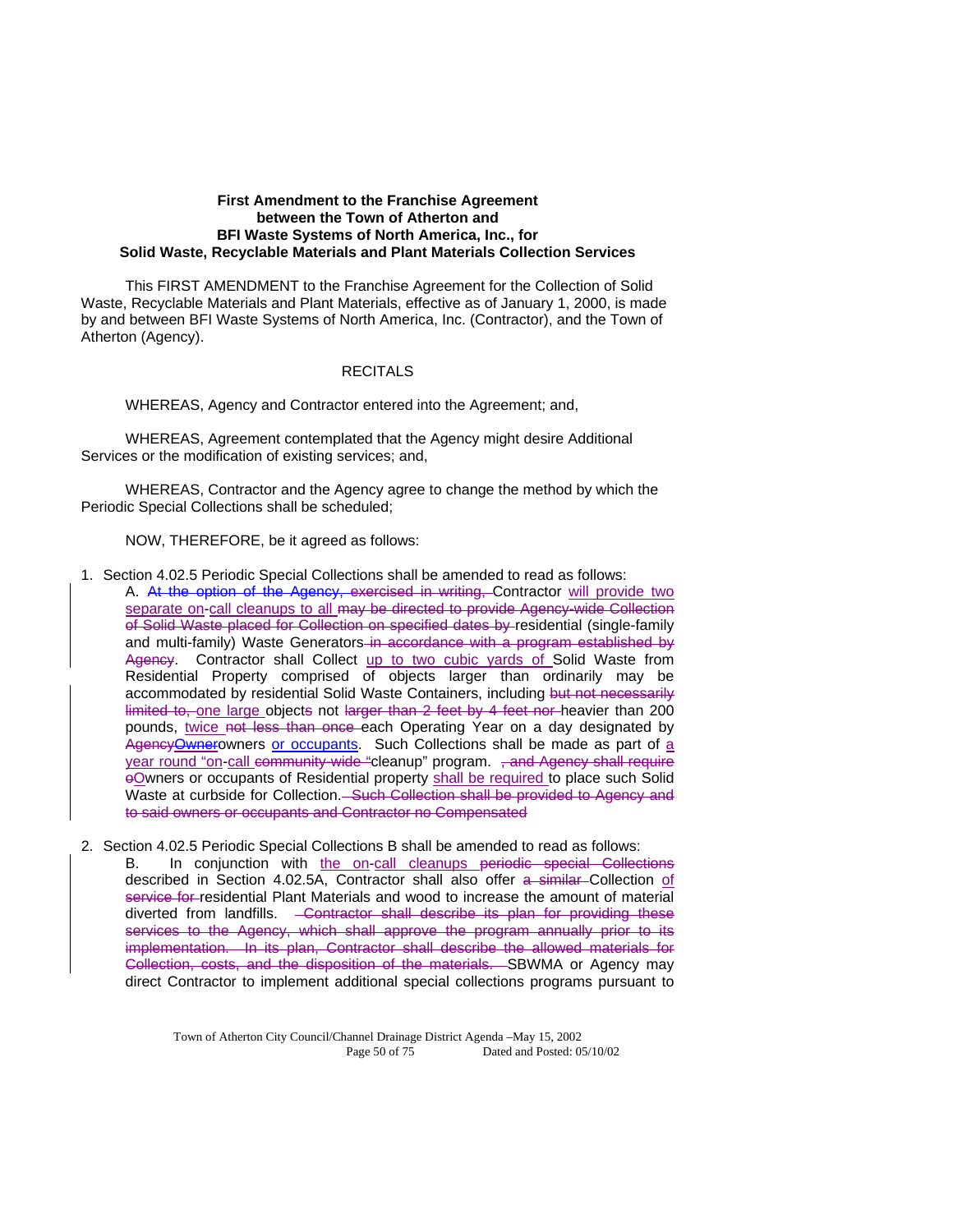Section 2.09. Contractor shall work with the Agency and the SBWMA to inform the public of the availability of this option.

3. In all other respects, the Agreement shall remain unchanged.

 IN WITNESS WHEREOF, the parties hereto have executed this Amendment to the Agreement on the date indicated below.

Dated:

BFI Waste Systems of North America, Inc.

By:  $\overline{z}$ 

John Zirelli, District Manager

 $By:$ 

 James H. Robinson, City Manager Town of Atherton

APPROVED AS TO FORM:

By: \_\_\_\_\_\_\_\_\_\_\_\_\_\_\_\_\_\_\_\_\_\_\_\_\_\_\_\_\_\_

Marc Hynes, City Attorney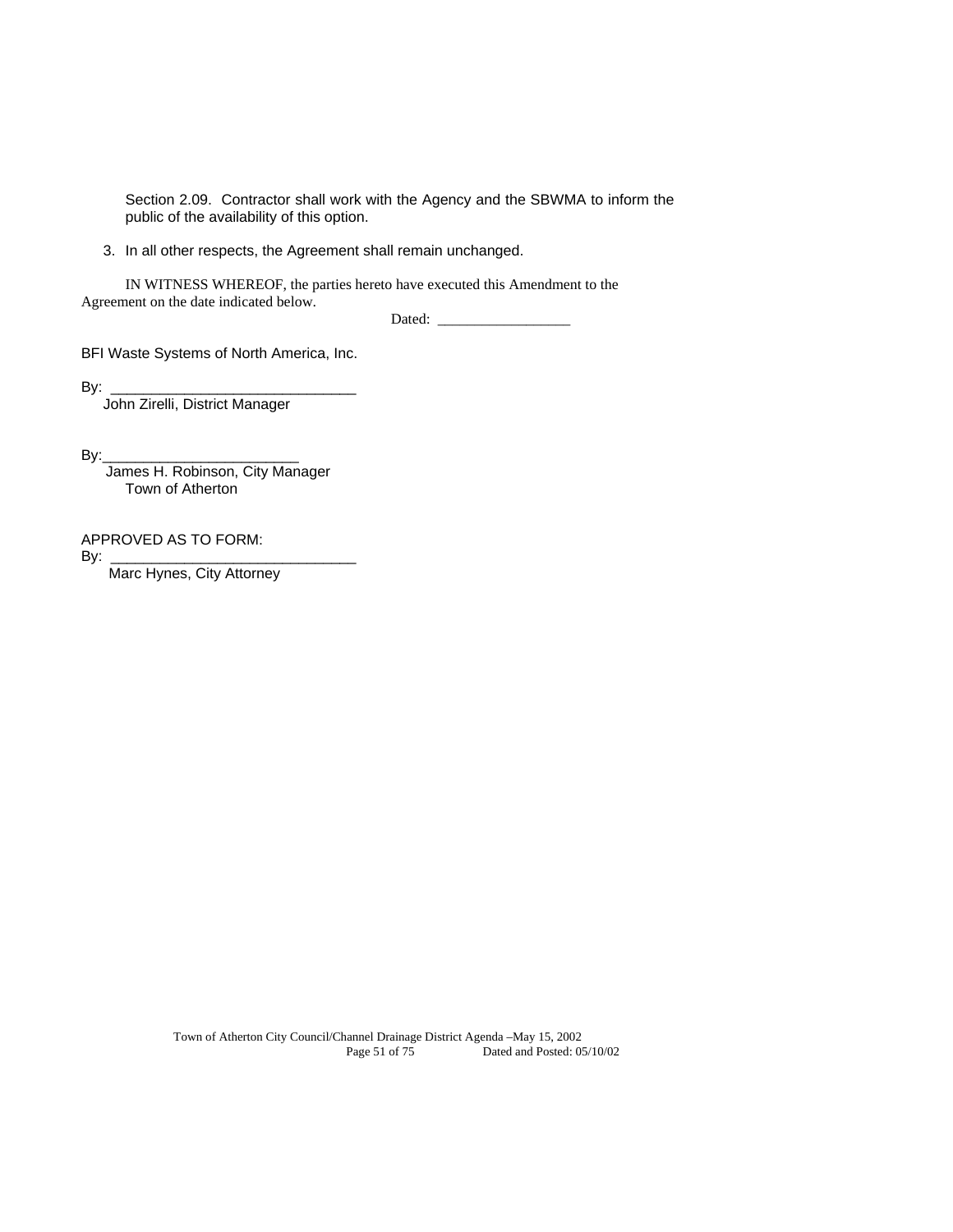*Proposed Changes to language in Franchise Agreement (as reflected in the First Amendment):* 

## 4.02.5 Periodic Special Collections.

 A. At the option of the Agency, exercised in writing, Contractor may be directed to provide Agency wide Collection of Solid Waste placed for Collection on specified dates by *Contractor will provide two separate on-call cleanups to all residential (single-family* and multi-family) Waste Generators. in accordance with a program established by Agency.

 Contractor shall collect *up to two cubic yards of* Solid Waste from Residential Property comprised of objects larger than ordinarily may be accommodated by residential Solid Waste Containers, including, but not necessarily limited to, objects not larger than 2 feet by 4 feet nor *one large object not* heavier than 200 pounds, *twice each Operating Year on a day designated by owners or occupants.* not less than once each Operating Year on a day designated by Agency. Such Collections shall be made as part of community-wide *a year round* "*on-*cleanup" program. *Owners or occupants of Residential property shall be required to place such Solid Waste at curbside for Collection.* and Agency shall require owners or occupants of Residential Property to place such Solid Waste at curbside for Collection. Such Collection shall be provided to Agency and to said owners or occupants and Contractor not Compensated.

Upon Agency's request, Contractor shall provide a second such Collection during any Operating Year on a day designated by Agency. Company's costs for such second Collection shall be deemed Pass Through Costs in accounting therefor under Article VI.

 B. In conjunction with periodic special Collections *the on-call cleanups* described in Section 4.02.5.A, Contractor shall also offer a similar Collection service for *of* residential Plant Materials and wood to increase the amount of material diverted from landfills. Contractor shall describe its plan for providing these services to the Agency, which shall approve the program annually prior to its implementation. In its plan, Contractor shall describe the allowed materials for Collection, costs, and the disposition of the materials. SBWMA or Agency may direct Contractor to implement additional special collections programs pursuant to Section 2.09. Contractor shall work with the Agency and the SBWMA to inform the public of the availability of this option.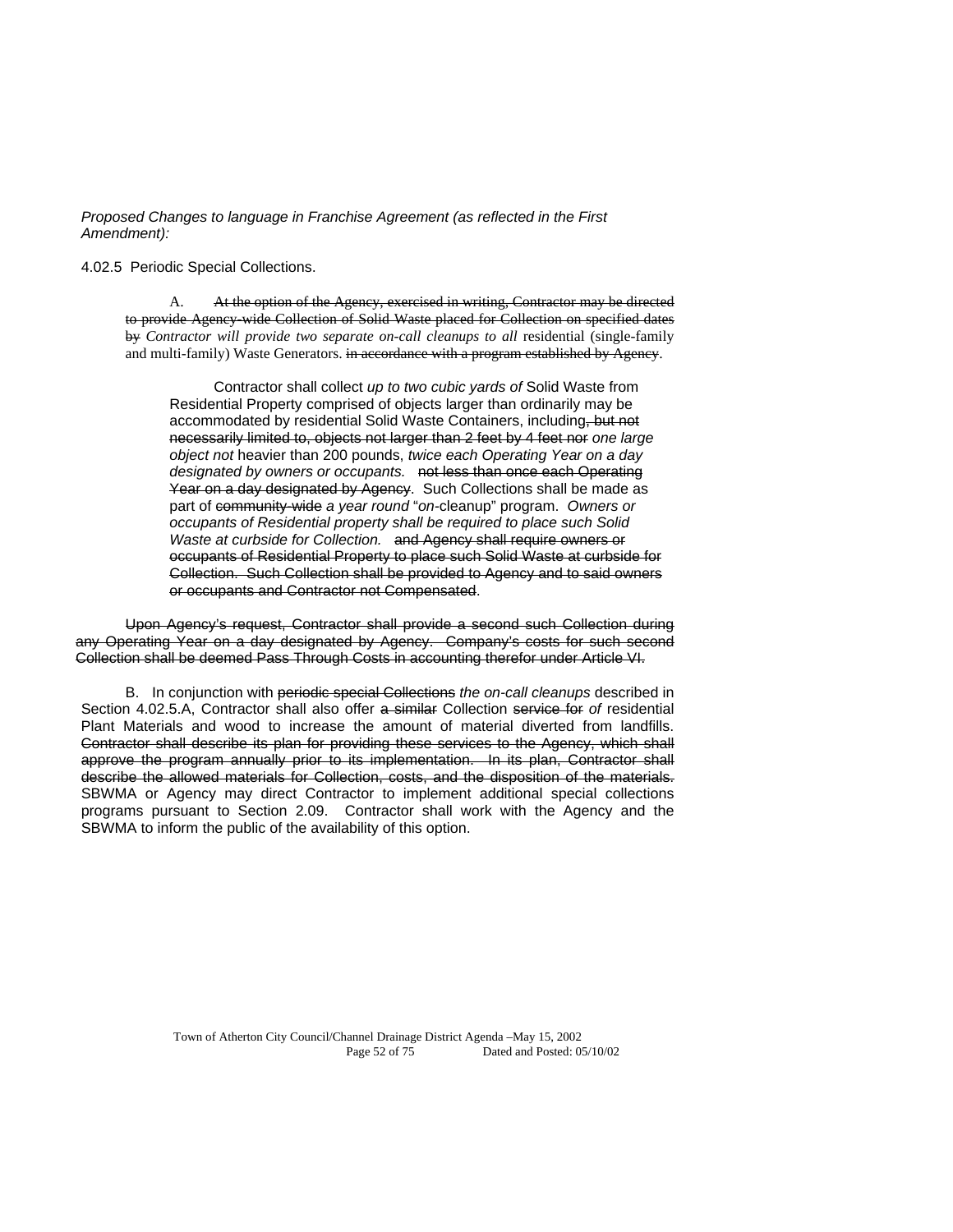**Item No. 17** 



# **Town of Atherton**

## **CITY COUNCIL STAFF REPORT**

- **TO: HONORABLE MAYOR AND CITY COUNCIL CITY MANAGER JAMES H. ROBINSON**
- **FROM: ROBERT BRENNAN, CHIEF OF POLICE**
- **DATE: FOR THE MEETING OF MAY 15, 2002**

## **SUBJECT: APPROVAL OF THE PURCHASE OF AN UNMARKED POLICE VEHICLE AND AUTHORIZATION TO SURPLUS FLEET VEHICLES**

## **RECOMMENDATION:**

Approve the purchase of an unmarked police vehicle from Serramonte Ford within the current 2001-2002 budget cycle. The cost of the vehicle, a 2002 Ford Crown Victoria, and the necessary equipment will not exceed \$25,617.00, which includes tax and license. It is also recommended that the City Council authorize the Police Department to surplus five vehicles in the police fleet that are beyond their usefulness because of excess mileage or age that would lend itself to either an unsafe vehicle or cause the Town to incur excessive repair expenses. (See attachment.)

## **INTRODUCTION:**

The Police Department's major fixed assets are its police vehicles that transport police officers, investigators, and community service officers to locations within and outside the boundaries of Atherton. Outside of salaries, our highest expenses are the purchase, care and maintenance of our fleet of vehicles. Traditionally police vehicles live a hard life, often running 7 days per week and 24 hours a day. These stresses can shorten the normal useful life expectancy. It has been my experience that consideration for replacing police vehicles should be made when advancements in driver safety substantially increase, an accumulated mileage of approximately 75 thousand miles, and/or when maintenance costs outweigh the cost of replacement.

Along with purchasing new vehicles annually, the Police Department routinely surpluses its older vehicles to an auction company. Used police vehicles are usually not trade-in worthy because of the disclaimers and costs to the dealer for them to be made roadworthy for the general public.

> Town of Atherton City Council/Channel Drainage District Agenda –May 15, 2002 Page 53 of 75 Dated and Posted: 05/10/02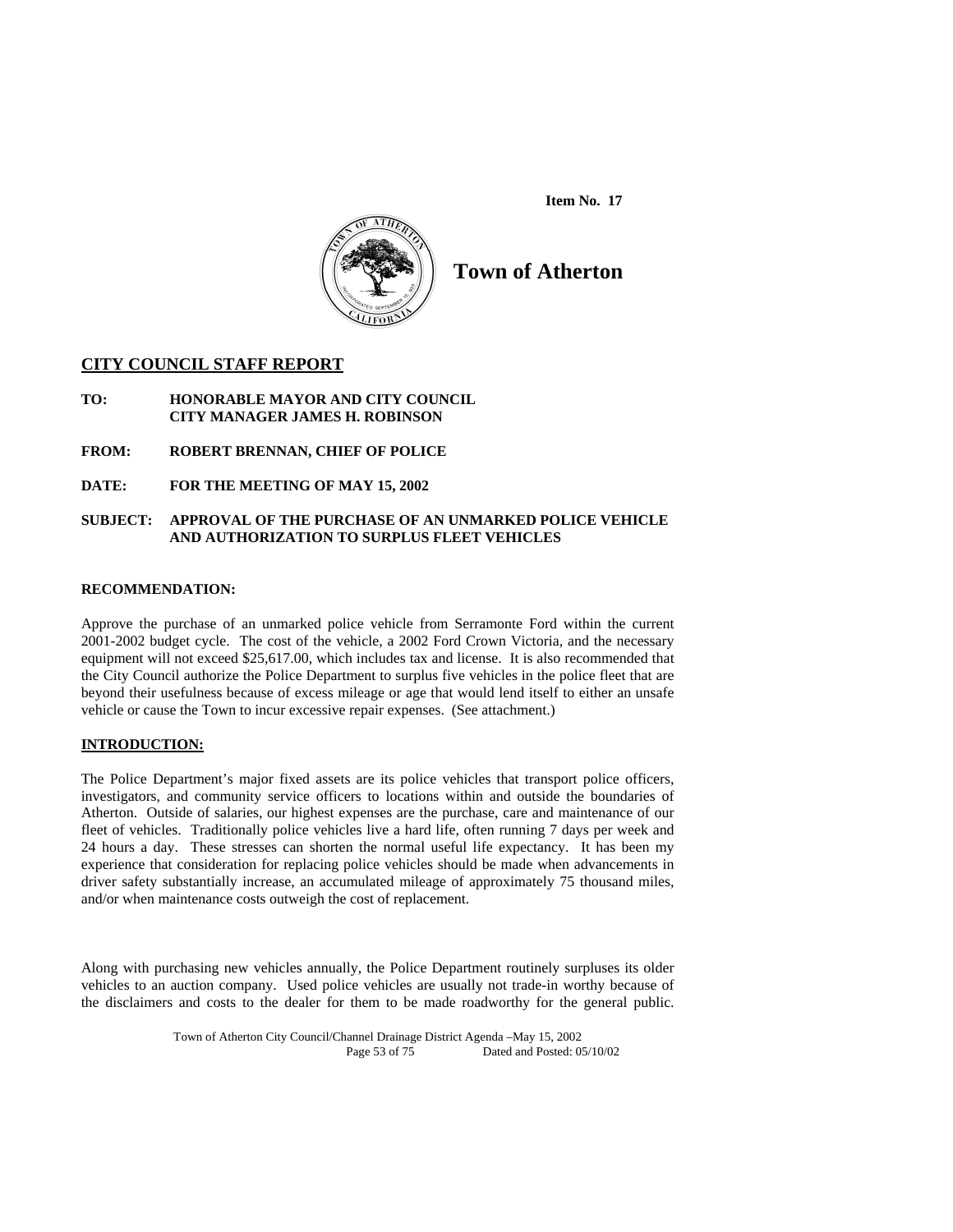Auction vehicles are sold as is, at a much lower cost to the public. Although some vehicles have remained on the books even after meeting the criterion for replacement, it is my intent to clear the rear lot of vehicles that have been assigned to specific tasks, i.e. transporting the radar trailer, crime scene/evidence van and back-up vehicle. Since the Department has moved to a 12-hour shift rotation with no overlap, we do not have a need for as many marked vehicles.

The unmarked vehicle that we are asking to be replaced in the current budget year was due to be replaced in July 2002 because of the increased maintenance cost and high odometer mileage, but has met its fate with a major engine failure. The cost to replace the vehicle's engine is \$6,000. That amount is more than the vehicle is currently worth.

## **ANALYSIS:**

Revenue received from the four surplused vehicles could be in the range of \$10,000. The \$10,000 in funds received from the surplused vehicles could be designated to be returned to the Vehicle Replacement Account to offset this unexpected expense. Since the Town has gone to an enterprise account for vehicle replacement, funds intended for the replacement would be used and not affect other line item accounts within the Police or other Town departments. The Finance Director has confirmed that the account can support a late fiscal year purchase. If the purchase is approved, the Police Department would reduce its replacement of vehicle request for the 2002-2003 fiscal year by one.

## **FISCAL IMPACT:**

Although an increase in the vehicle replacement will be above the expected 2001-2002 budget, the 2002-2003 budget expectation should be reduced by the amount spent this year.

## **CONCLUSION:**

Approval of the agreement will facilitate the delivery of police services to the community without interruption.

\_\_\_\_\_\_\_\_\_\_\_\_\_\_\_\_\_\_\_\_\_\_\_\_\_\_ \_\_\_\_\_\_\_\_\_\_\_\_\_\_\_\_\_\_\_\_\_\_

Prepared by: Approved by: Approved by:

Robert J. Brennan, Police Chief James H. Robinson, City Manager

Attachment: Surplus Vehicles List/Bid Summary

Town of Atherton City Council/Channel Drainage District Agenda –May 15, 2002 Page 54 of 75 Dated and Posted: 05/10/02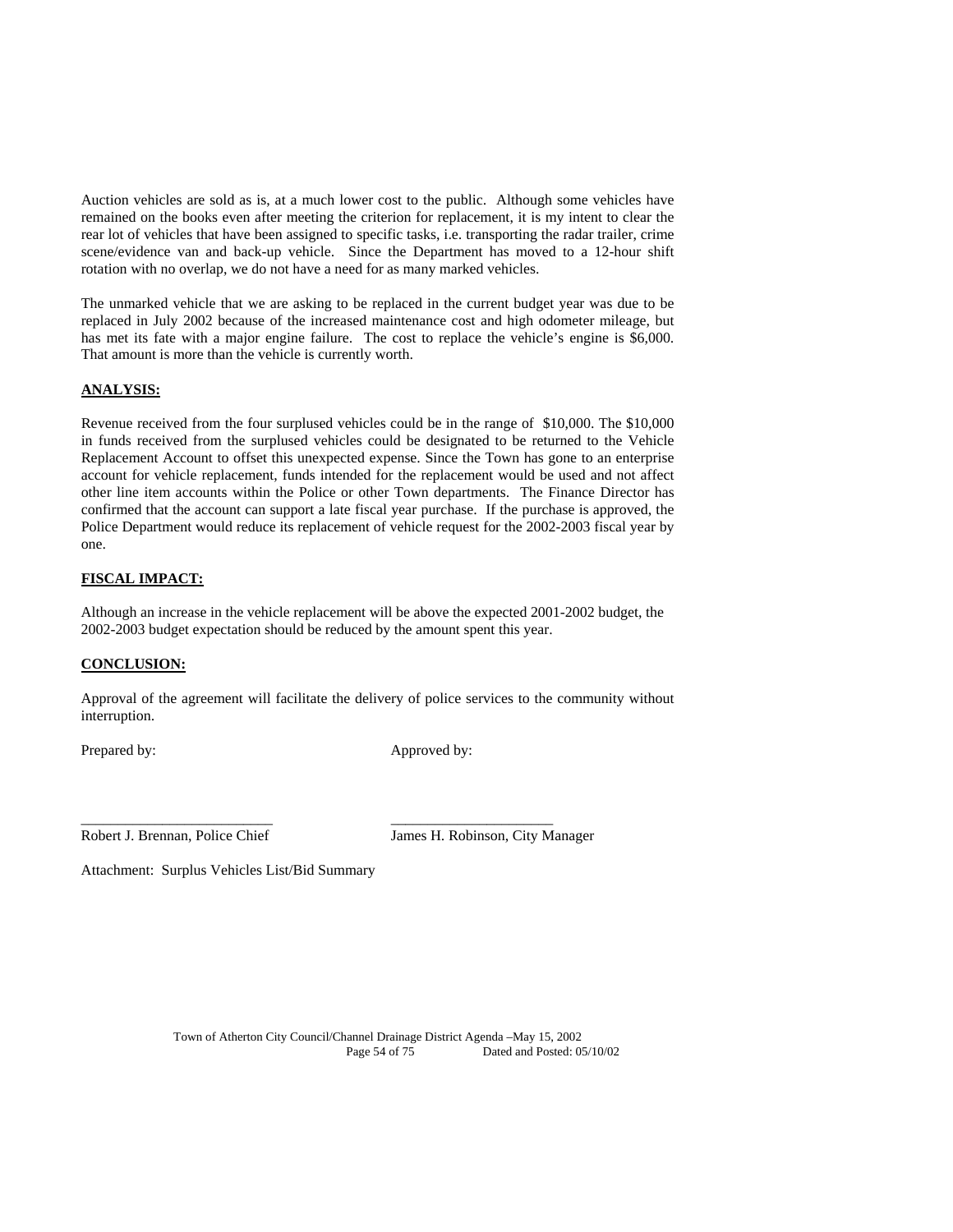# ATTACHMENT TO MAY 15, 2002 POLICE DEPT. STAFF REPORT

## VEHICLES TO BE SURPLUSED

| VEHICLE                     | PLATE # | <b>MILEAGE</b> | VIN#              |
|-----------------------------|---------|----------------|-------------------|
| 1988 Kawasaki<br>Motorcycle | E11K37  | 42,800         | JKAKZCP28JB505894 |
| 1989 GMC VAN                | E266622 | 22,602         | 1GTCM15ZOKB532306 |
| 1995 Chevy Caprice          | E010834 | 87,395         | 1GIBL52P8SR153966 |
| 1995 Ford Crown<br>Victoria | E030496 | 84,000         | 2FALP71WTX118313  |
| 1997 Mercury Sable          | 4BJX048 | 71,000         | 1MELM5OU6VG648991 |

# SUMMARY OF BID INFORMATION

2002 Ford Crown Victoria

| Vendor                    | Price    | $*Tax$                | Total    |
|---------------------------|----------|-----------------------|----------|
| Fremont Ford              | \$25,125 | \$2,282               | \$27,682 |
| Hayward Ford              | \$27,237 | \$2,250               | \$27,259 |
| Downtown Ford (state bid) | \$24,628 | \$2,200               | \$26,828 |
| Serramonte Ford           | \$23,660 | \$1,952               | \$25,617 |
| <b>Town Ford</b>          |          | No bid For 2002 Model |          |
| Peninsula Ford            | \$24,500 | \$2,200               | \$26,700 |

\*Tax differs from the calculation on rebate from dealer or other incentives applied.

Town of Atherton City Council/Channel Drainage District Agenda –May 15, 2002 Page 55 of  $75$  Dated and Posted:  $05/10/02$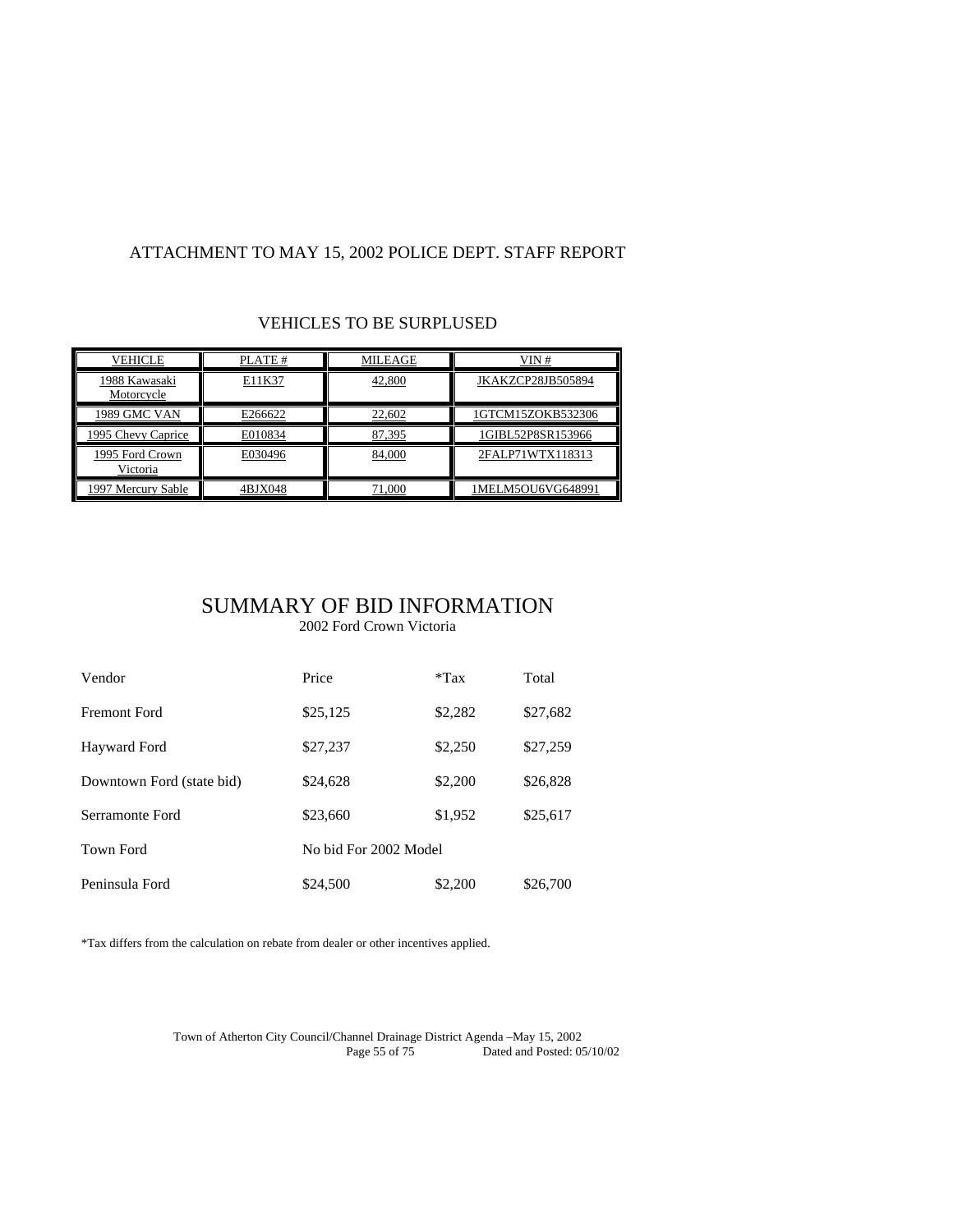



# **Town of Atherton**

## **CITY COUNCIL STAFF REPORT**

**TO: HONORABLE MAYOR AND CITY COUNCIL** 

**FROM: MARC G. HYNES, CITY ATTORNEY** 

**DATE: CITY COUNCIL MEETING OF MAY 15, 2002** 

## **SUBJECT: CITY COUNCIL RULES OF PROCEDURE**

Attached is a copy of the City Council Rules of Procedure. Revisions have been made and are shown by added language in italics and deleted language in strike-out. I will be prepared to answer any questions the Council may have regarding any of these changes.

 Councilmember Fisher has suggested a policy relative to proclamations. For your consideration I present a brief version of general criteria employed by the City of Sunnyvale as follows:

> Resolutions, proclamations and certificates will be issued to recognize legitimate and significant community achievements, contributions, and occasions. These forms of recognition are not intended for partisan, commercial or narrow individual purposes which are inconsistent with the overall policies of the city Council.

A more formal version of a Mayoral Proclamation follows:

#### **Mayor Proclamations**

A Mayoral Proclamation is signed only by the Mayor. Mayor Proclamations will be issued at the discretion of the Mayor for various purposes, including: A. Recognition of individuals and organizations whose contributions and achievements have community-wide significance; B. Calling public attention to a significant community event, service or program;

Town of Atherton City Council/Channel Drainage District Agenda –May 15, 2002 Dated and Posted: 05/10/02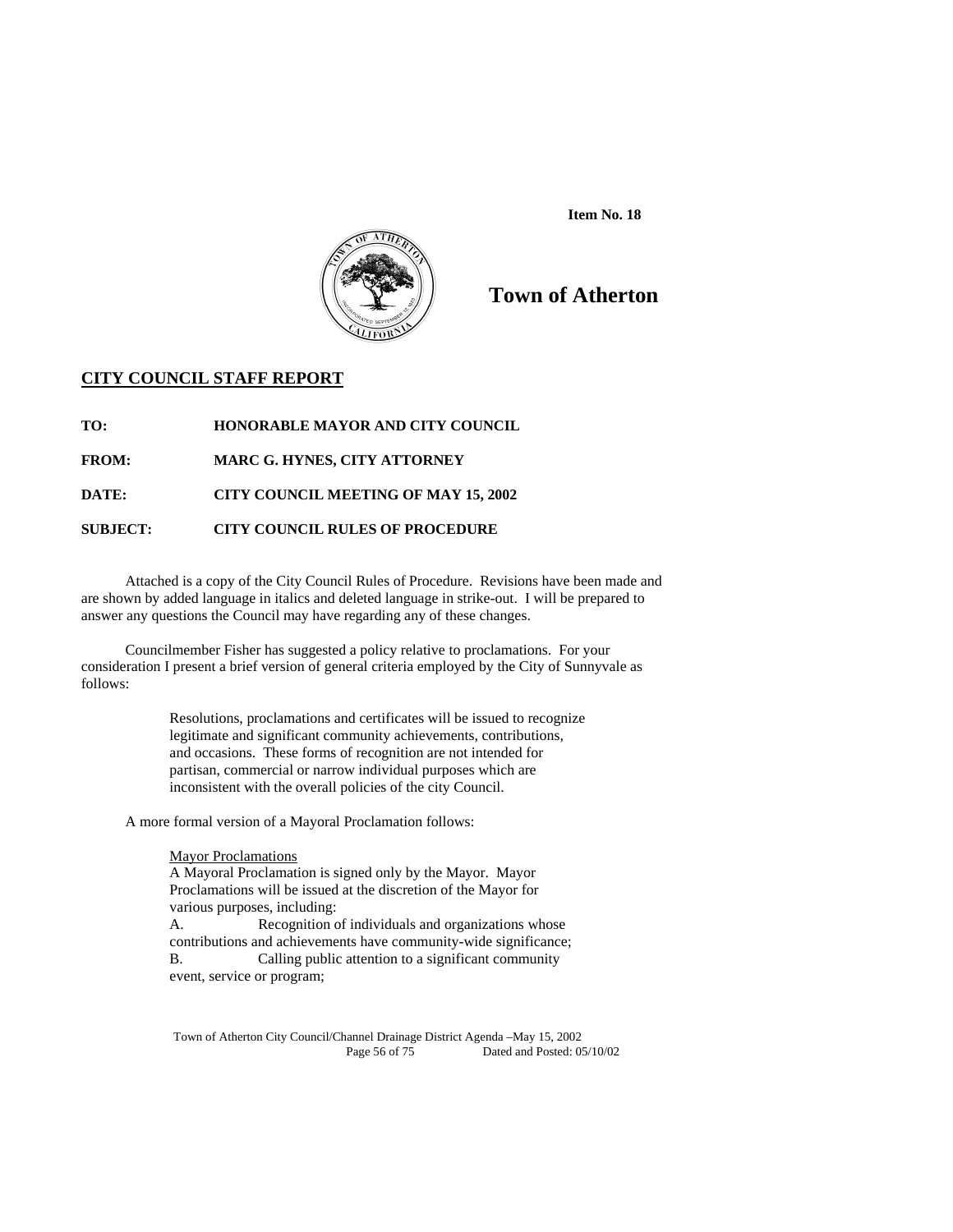C. Highlighting a special period of observance, celebration, or recognition for community, regional, state, or national occasions.

Mayoral Proclamations do not need formal Council action or approval, and individual Councilmembers can request through the Mayor that proclamations be issued. All public requests for proclamations should be directed to the Mayor for review and preparation. A copy of Mayoral Proclamations will be included in the Council's Reading File.

It will be at the discretion of the Mayor to determine whether it is appropriate to present the proclamation at a Council meeting.

Respectfully,

 *s/Marc G. Hynes\_\_\_\_\_\_* MARC G. HYNES

Attachment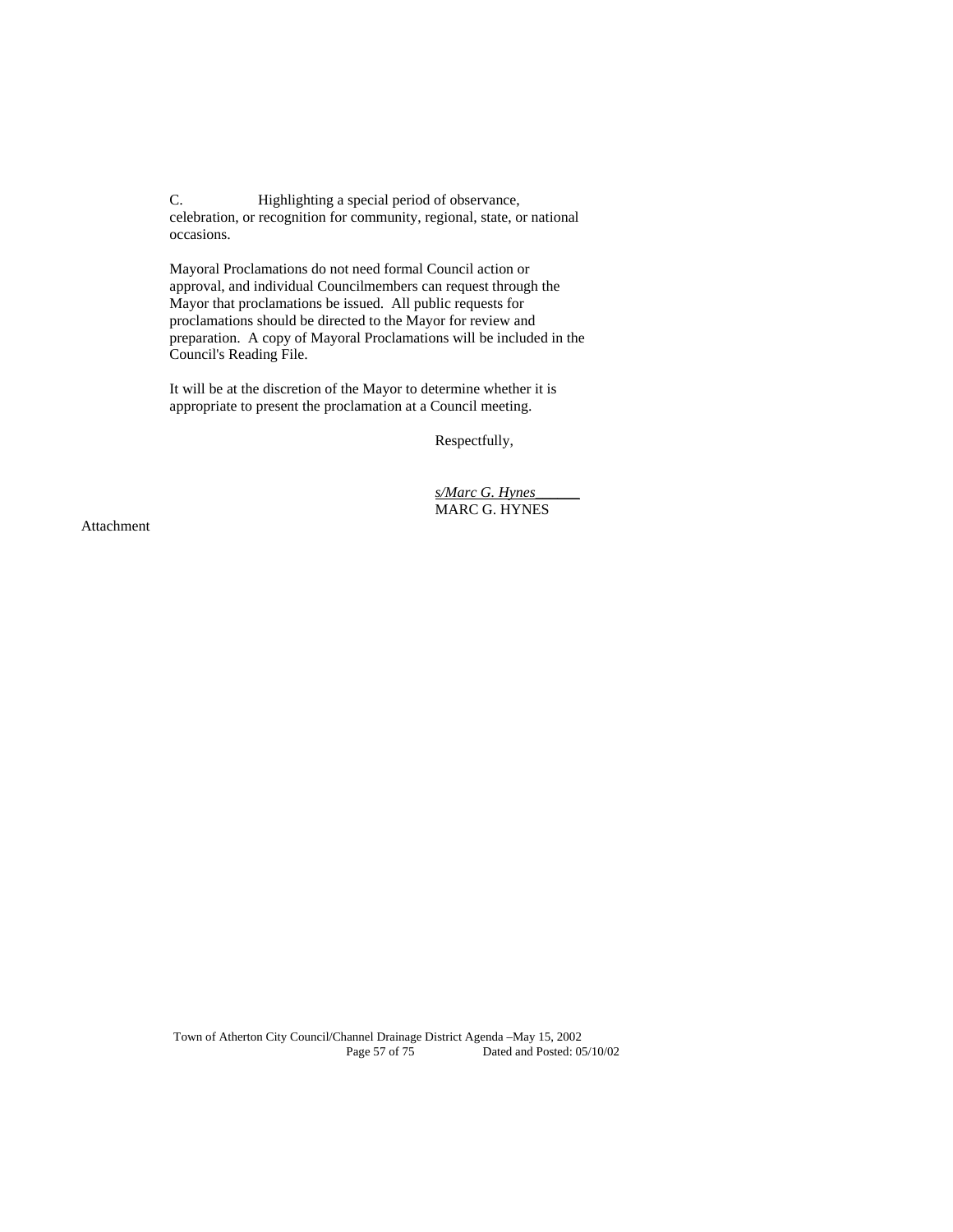## **RULES OF PROCEDURE**

## **1. Authority**

 As provided by California Government Code Section 36813, the City Council establishes these Rules of Procedure for the conduct of meetings. The following Rules shall be in effect upon their adoption by the City Council and until such time as they are amended or new rules adopted in the manner provided by these Rules.

## **2. General Rules**

2.1 Public Meetings All meetings (except closed sessions as provided by State law) of the Council shall be open to the public.

Meeting Dates/Times Regular meetings will be held on the third Wednesday of each month. Adjourned regular or special meetings may be called by the Mayor or a majority of the Council. All regular meetings will convene at  $\frac{7:30}{100}$  p.m. unless noticed at a different time by publishing a notice and/or posting a notice in at least three conspicuous places as required by Section 5.3..

 2.3 Quorum Three members of the Council shall constitute a quorum necessary to transact business. In the event a quorum is not in attendance, those attending will be named in the minutes, and they shall adjourn the meeting to a later set time. If no one is present, the Clerk shall adjourn the meeting to a later date and post notice of that fact pursuant to Government Code Section 36811.

2.4 Compelling Attendance Members must request the Mayor Presiding officer to issue an "excused absence" when they are unable to attend. The member may notify the City Manager of City Clerk if the Presiding Officer is not available and the City Manager or City Clerk will notify the Presiding Officer of the request; or it will be noted in the minutes as an unexcused absence. In the event of perpetual absence by members, the Council may adjourn from day to day to compel attendance under the penalties prescribed by law. The seat of a member with two or more consecutive unexcused absences shall be vacated pursuant to Government Code Section 36513(b).

2.5 Minutes of Proceedings An account of all public proceedings of the City Council shall be recorded by the City Clerk and entered into official minute books of the Council. These minutes shall be available to the public following approval by the Council.

 2.6 Right of Floor Any member desiring to speak shall first be recognized by the Mayor and shall, with the exception of Citizens' Forum, Public Comments, confine any remarks to the subject under consideration.

 2.7 Rules of Order Except in cases of conflict with these Rules, Robert's Rules of Order shall be used as a non-binding guide to govern the proceedings of this Council.

> Town of Atherton City Council/Channel Drainage District Agenda –May 15, 2002 Page 58 of 75 Dated and Posted: 05/10/02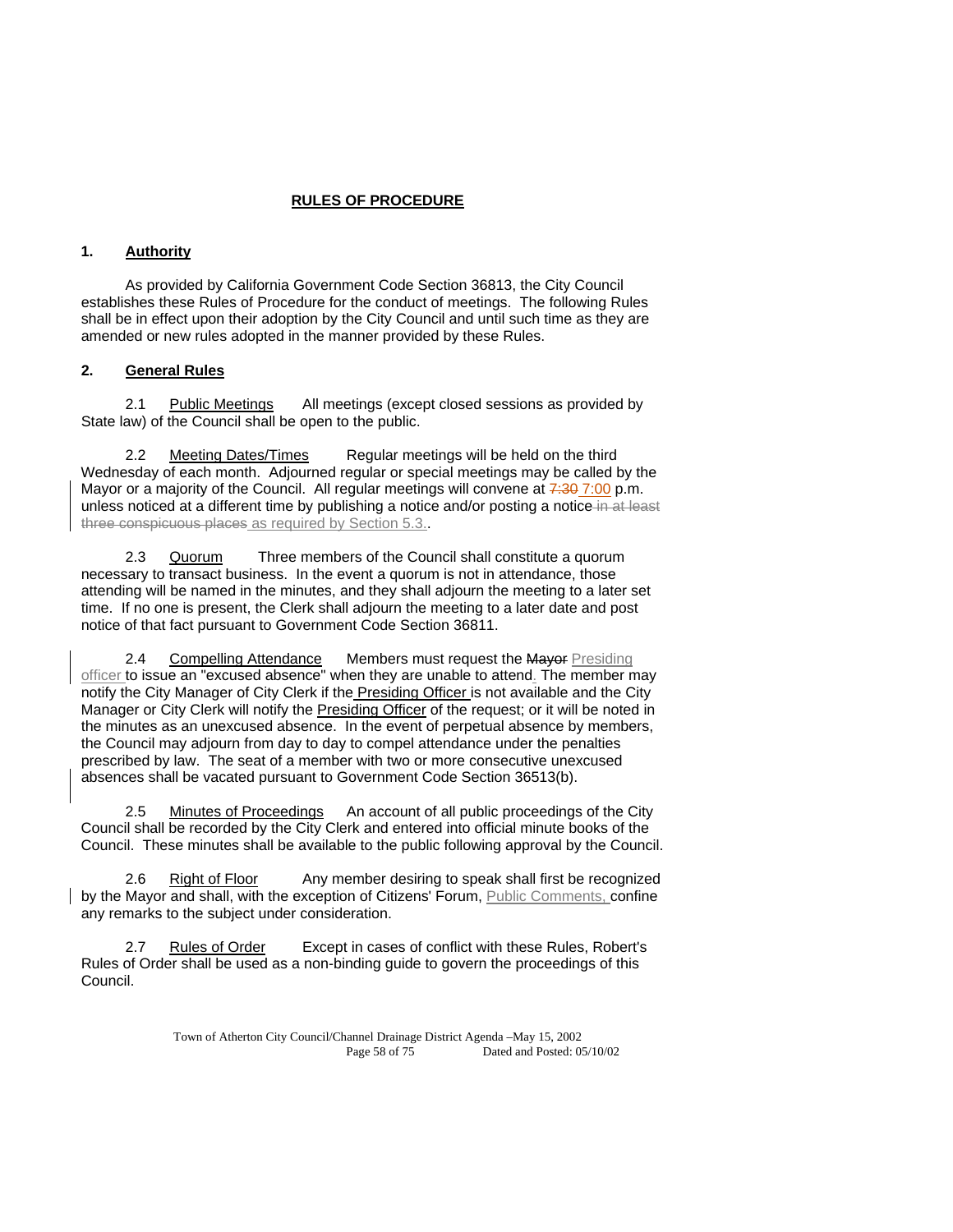2.8 City Manager The City Manager shall attend all meetings of the Council unless excused, and in his/her absence, a designee shall substitute. The City Manager may make recommendations and shall have the right to take part in all discussions of the Council, but shall have no vote.

 2.9 City Attorney The City Attorney shall attend all meetings of the Council unless excused, and in his/her absence, a designee shall substitute. The City Attorney, upon request of the City Council or authorized representatives, shall give opinions, either written or oral, on questions of law and shall act as the Council's parliamentarian.

 2.10 City Clerk The City Clerk shall attend all meetings of the Council unless excused, and in her/his absence, the Deputy City Clerk shall substitute. The City Clerk shall record, prepare and maintain the official record of the Council and perform other related duties as prescribed by the Council and/or City Manager.

2.11 Department Heads/Employees Department Heads/Employees, as described by the City Manager or requested by the Council, shall attend Council meetings.

# **3. Types of Meetings**

3.1. Regular Meetings Unless otherwise designated by the The Council, the Council shall meet in the City Council Chambers for all regular meetings. The regular meetings shall begin at  $7.30$  7:00 p.m. on the third Wednesday of each month, unless otherwise specified by posted notice. If the meeting date should fall on a legal holiday, the Council shall meet at a time and date so designated by the Council.

 3.2 Adjourned Meetings Any meeting of the City Council may be adjourned to a later date, place, and time provided no adjournment is for a longer period than the next regularly scheduled meeting.

**3.3** Special Meetings Only matters specified in the notice may be discussed at special meetings. Notice shall be posted as required by law. Special meetings may be called by the Mayor or by a majority of the Councilmembers. The call for a special meeting must specify the day, hour, and place and shall specify the subject(s) to be considered. At least Ttwenty-four hours notice must be given prior to the meetings. Only specified matters may be discussed at special meetings.

 3.4 Closed Session Meetings Closed sessions, formerly referred to as Executive Sessions, may be held in accordance with the provisions of the Brown Act (Government Code Section 54954.5).

 3.5 Study Session Minutes The Council may meet informally in Study Sessions called by the Mayor or the majority of Councilmembers. Study Sessions are open to the public and are meetings for purposes of the Brown Act. Council may not take any formal action at study session meetings. Meeting notice requirements are contained in Section 2.2.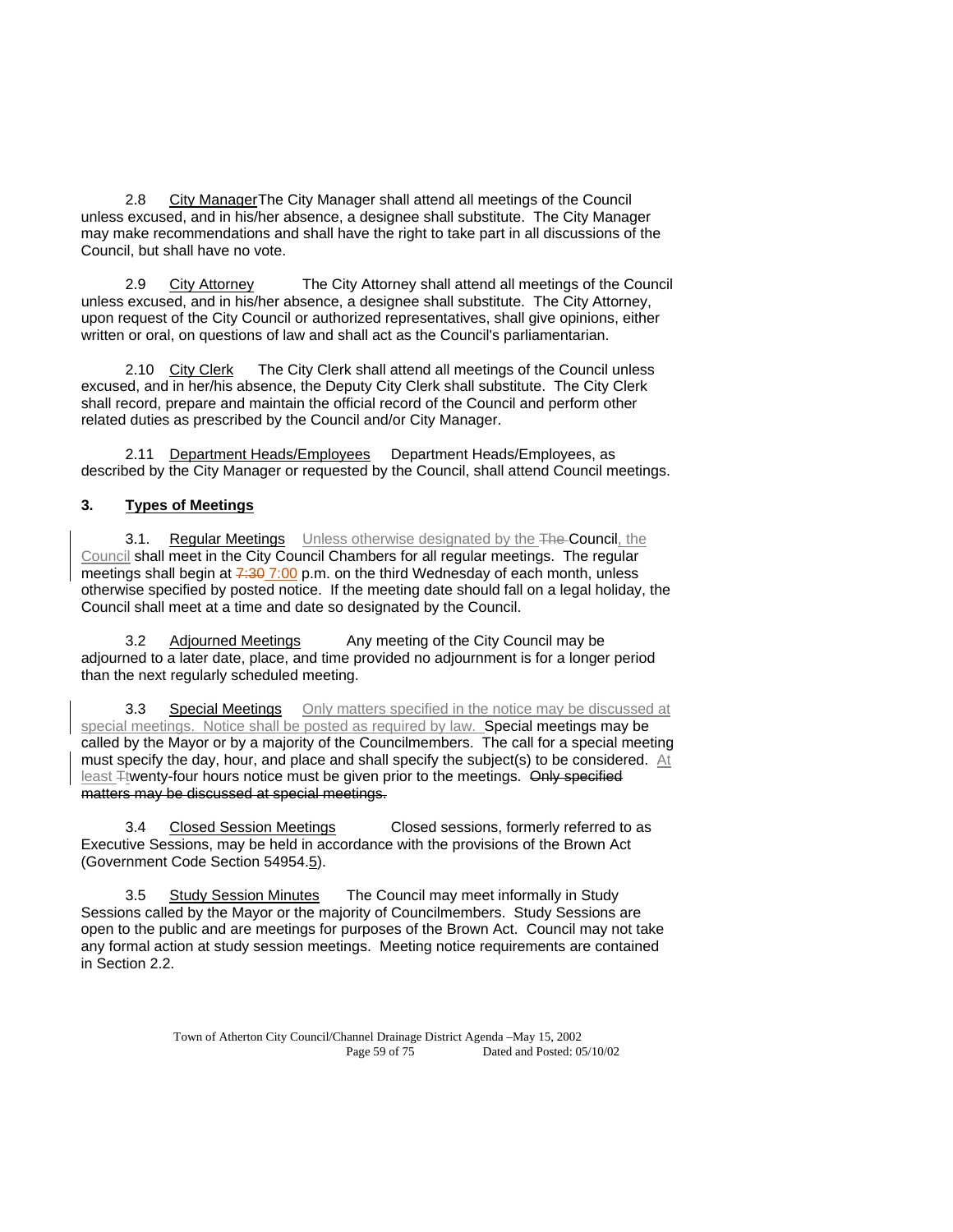3.6 Media Attendance All meetings (except Closed Sessions) of the City Council and Commissions shall be open to the media, and may be recorded by tape, radio, television, and photography, provided such recordings do not interfere with orderly conduct of the meetings.

# **4. Mayor - Duties**

 4.1 Mayor The Mayor is elected by members of the Council for a one-year period. and shall not serve more than two No member shall serve as mayor for consecutive terms. consecutive one-year terms. The City Council shall meet at least annually to choose one of its members as mMayor.The selection of the Mayor and Vice Mayor shall take place at the regular November Council meeting of each year.

 4.2 Vice Mayor The Vice Mayor shall be selected annually by a Council majority vote. No member shall serve as vice-mayor for consecutive terms.

 4.3 Presiding Officer The Mayor, if present, shall preside. In the Mayor's absence, the Vice Mayor shall preside. In the absence of both, the Councilmembers present shall elect a temporary Presiding Officer.

4.4 Call to Order The Mayor or Vice Mayor shall call the meeting to order at the hour appointed. In the absence of both, the meeting shall be called to order by the City Clerk and those Councilmembers present shall proceed to elect a temporary Presiding Officer.

 4.5 Preservation of Order The Mayor shall preserve strict order and decorum, shall prevent verbal attacks on Councilmembers, staff, and/or citizens, and confine debate to the item under discussion.

4.6 Point of Order The Mayor shall determine all points of order, subject to the right of any member to appeal. If an appeal is taken, the question shall be, "Shall the decision of the Mayor be sustained?"

 4.7 Motion to be Stated The Mayor shall state all motions submitted for a vote and announce the result. A roll call vote shall be taken upon ordinance, resolution, and at the request of any member.

## **5. Order/Preparation of Agenda**

- 5.1 Order of Business
- Call to Order, Roll Call
- 2. Submission of Minutes
- 3. Council and Staff Reports
- 4. Citizens' Reports
- 5. Consent Agenda

Town of Atherton City Council/Channel Drainage District Agenda –May 15, 2002 Page 60 of 75 Dated and Posted: 05/10/02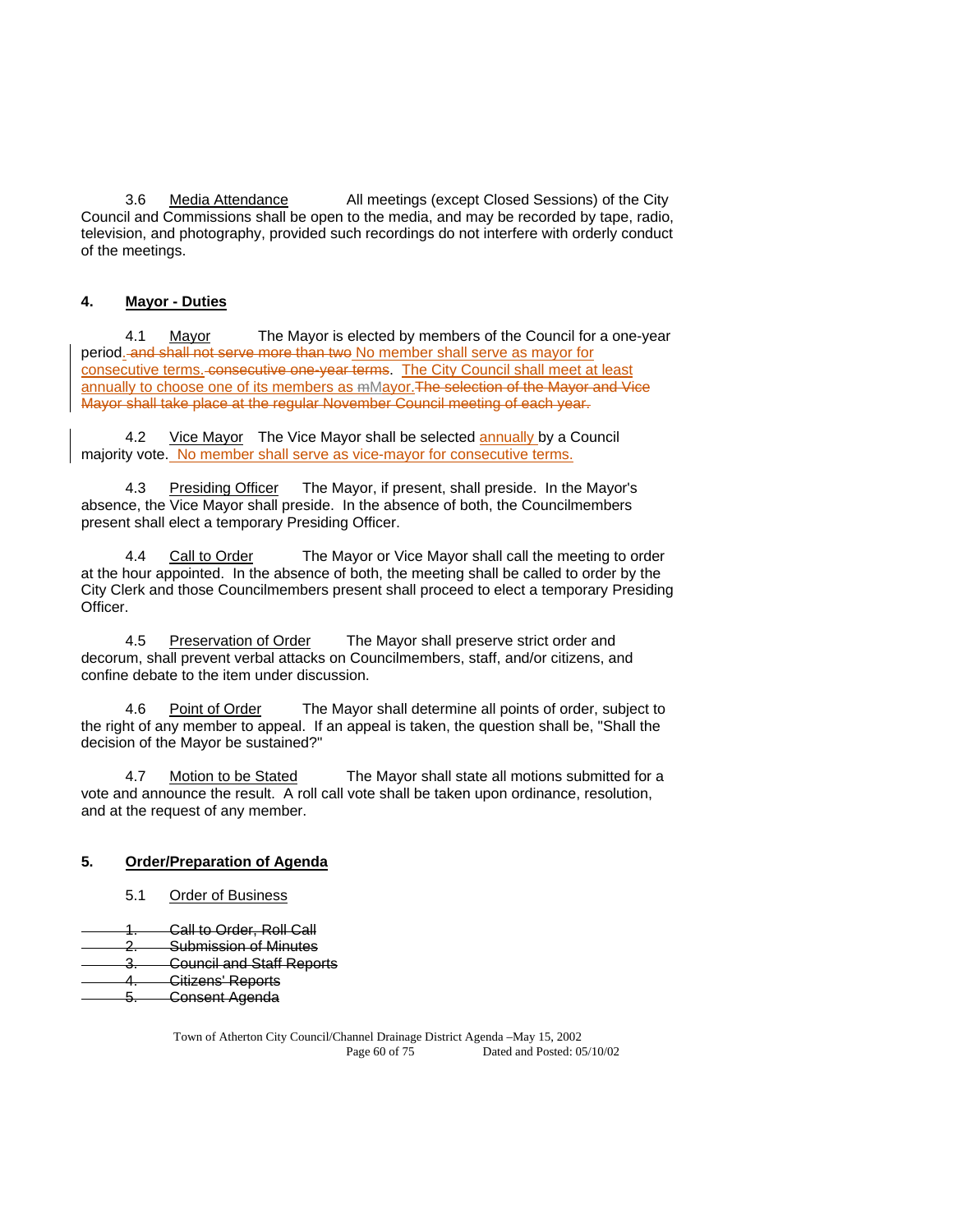| <del>Regular Agenda/Public Hearings</del> |                                                |
|-------------------------------------------|------------------------------------------------|
| Adiournment                               |                                                |
|                                           | Call to Order, Pledge of Allegiance, Roll Call |
|                                           | Presentations                                  |
| 3.                                        | <b>Council Reports</b>                         |
|                                           | <b>Public Comments</b>                         |
| 5.                                        | <b>Staff Reports</b>                           |
| 6.                                        | Community Organization Roundtable Report       |
|                                           | Consent Agenda                                 |
| 8.                                        | Regular Agenda/Public Hearings                 |
|                                           | Public comments                                |
|                                           | Adiournment                                    |
|                                           |                                                |

 5.2 Agenda Preparation The agenda shall be prepared in accordance with the preparation procedure as directed by the City Manager. The agenda shall be delivered to the Mayor, Councilmembers, and Library after 5:00 p.m. on the Friday preceding the Wednesday meeting. Council materials are available for public review at the Library the Saturday, and at the City Administrative Office beginning on the Monday, before the regular Wednesday Council meeting.

 5.3 Agenda Posting The City Clerk shall post an agenda at least 72 hours before a regular meeting at the following locations: (a) Atherton Town Offices, 91 Ashfield Road (lobby); (b) Atherton Branch Library, 2 Dinkelspiel Lane; (c) Atherton Train Station Bulletin Board; (d) Rosewood @ Green Oaks Bulletin Board; (e) Atherton @ Selby Lane Bulletin Board, (f) Town Council Chambers, 94 Ashfield Road. The agenda shall specify the time, date, and location of the meeting and contain a brief description and proposed action of each item of business to be transacted or discussed at the meeting.

 5.4 Minutes Unless requested by Council, minutes may be approved without reading if the City Clerk previously furnished a copy to each member and the Library.

Citizen's Reports (See also Citizens' Rights) During Citizens' Reports, any person may address the Council, provided that the item (1) is of interest to the public and is within the subject matter jurisdiction of the Council and (2) is not otherwise on the agenda.

Section 5.5 Public Comments (See also Citizens' Rights) During **Public Comments**, any person may address the Council, provided that the item (1) is of interest to the public and is within the subject matter jurisdiction of the Council and (2) is not otherwise on the agenda.

5.6 Consent Agenda Items listed under the Consent Agenda are those items staff believes will not require Council discussion and are routine in content. Also listed under the Consent Agenda are resolutions confirming action from a previous meeting which are brought back for approval of form rather than approval of action. Items may be removed for separate discussion for clarification.

Section 5.6 Consent Agenda Items listed under the Consent Agenda are those items staff believes will not require Council discussion and are routine in content. Also listed under the Consent

> Town of Atherton City Council/Channel Drainage District Agenda –May 15, 2002 Page 61 of 75 Dated and Posted: 05/10/02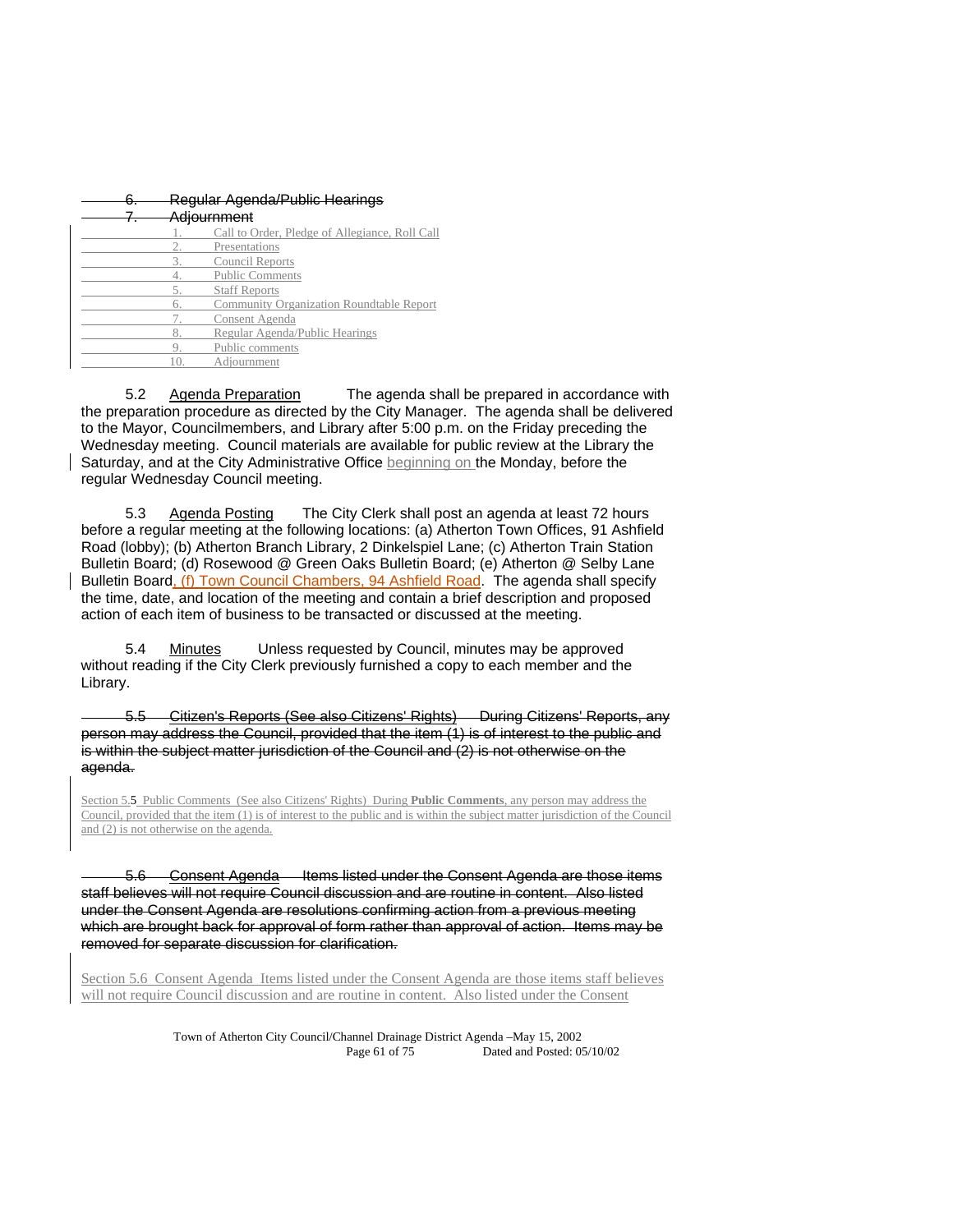Agenda are resolutions confirming action from a previous meeting which are brought back for approval of form rather than approval of action. Items may be removed for separate discussion for clarification and/or upon request by any member of the public who wishes to speak on that item.

5.7 Regular Agenda/Public Hearings Items requiring a public hearing will be noticed as required by law.

 5.8 Actions Limited to Posted Agenda The City Council shall not take action on any item not appearing on the posted agenda except under the conditions permitted by Government Code Section 54954.2 (Brown Act).

## **6. Citizens' Rights**

- 6.1 Addressing the Council
- (1) Any person may address the Council on the following portions of the agenda:
	- (4a) Citizens' Reports, Public Comments, as provided in Section 5.4 5.5.
	- $(2b)$  Public hearings, as provided in Sections 8.1 and following.
	- (3c) If invited by the Mayor, all other portions of the agenda prior to the vote, it any, being taken.
- (2) The following shall apply:

 $(4a)$  Each person addressing the Council shall step to the podium and give his/her name and address (optional) for the

record.

 $(2b)$  A time limit may be imposed by the Council on each speaker depending on the subject matter. (Exception: See "Public

Hearing Procedures" under Section 8.1 and following.)

- (3c) All remarks shall be directed to the Mayor and Council as a
- body and not to any particular member.
- (4d) No person, other than members of the Council and the

 person having the floor, shall be permitted to enter into the discussion.

 $(5e)$  No question shall be asked of Councilmembers except through the Mayor.

 6.2 Personal and Slanderous Remarks Any person making personal, impertinent, or slanderous remarks, or who becomes boisterous may be requested by the Mayor to leave the meeting. The Mayor shall discourage demonstrations before the Council, such as applauding or "booing". Upon instructions by the Mayor, a Sergeant-at-Arms may be called for the purpose of removing any person who, in the Mayor's judgment, has violated the rules of conduct and has disrupted the meeting. The Mayor appoints a person to fulfill the responsibilities of the Sergeant-at-Arms at the beginning of each meeting if he/she deems it to be necessary.

> Town of Atherton City Council/Channel Drainage District Agenda –May 15, 2002 Page 62 of 75 Dated and Posted: 05/10/02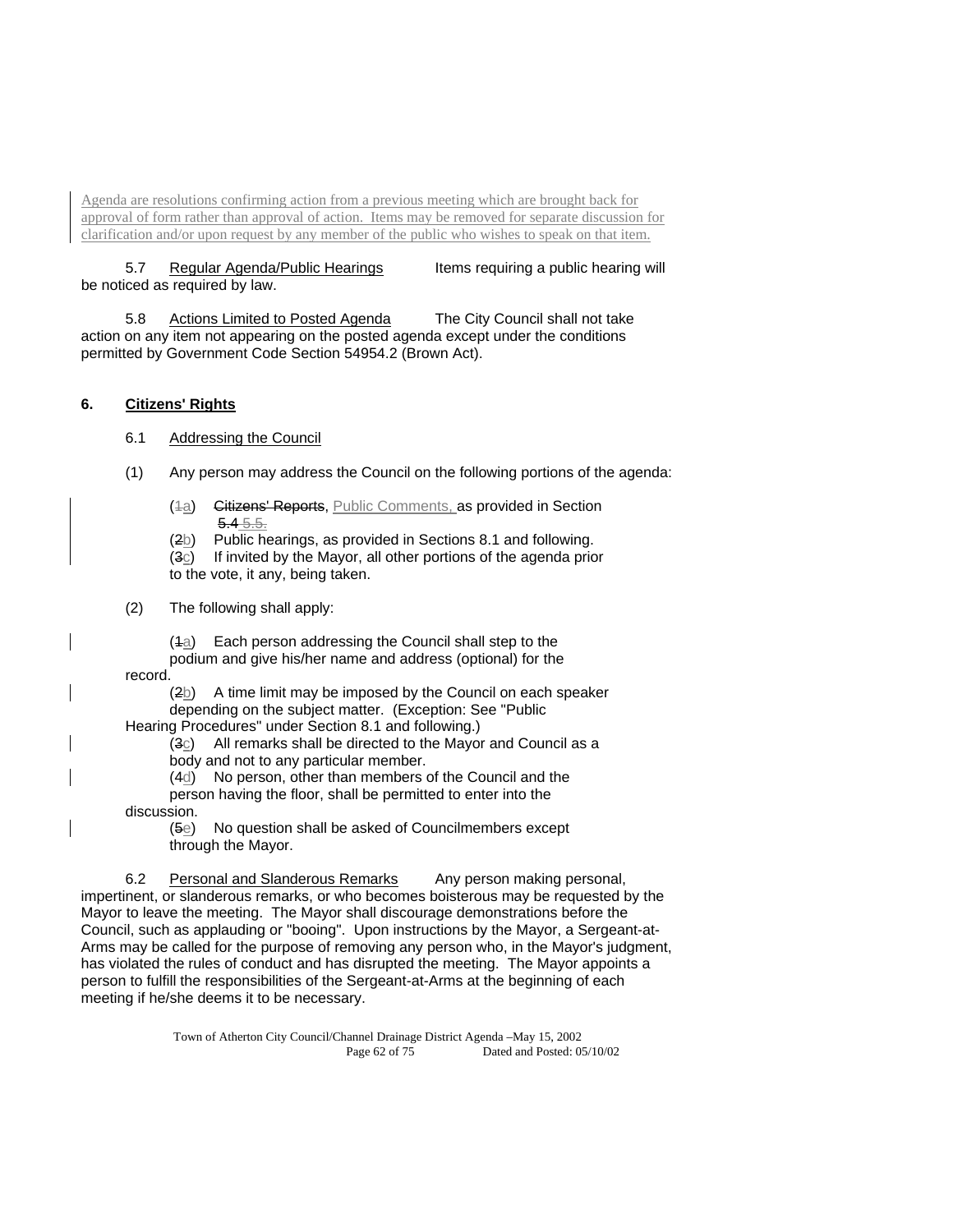6.3 Reading of Protests Interested persons, or their representatives, may address the Council for the reading of protests, petitions or communications relating to the matter under consideration if a majority of the Council agree that the person should be heard.

 6.4 Written Communications Any citizen may submit written comments to the Council through the City Clerk or City Manager's office and request that Council receive copies in the agenda packet provided such written comments are received four business days before the scheduled Council meeting. Written comments can be filed with the City Clerk or City Manager's office up to the time of the meeting and distributed to the Council at the meeting.

 6.5 Printed Materials Printed materials contained in the agenda packet will be available upon request after the meeting is adjourned. There may be a copy charge, based on the Town's current copy fee, if printing is necessary. If the action taken requires retyping, the document will be available in Town Hall the next business day, as soon as the retyping is complete.

## **7. Ordinances, Resolutions and Contracts**

 7.1 Document Preparation All ordinances and resolutions shall be approved by the City Attorney. No ordinance shall be prepared for presentation to the Council unless ordered by a majority vote of the Council or prepared by the City Attorney on his/her own initiative.

 7.2 Document Approval All ordinances, resolutions, and contracts shall, before being placed on the agenda, be approved as to form and legality by the City Attorney. Additionally, all these documents shall be reviewed by the City Manager.

 7.3 Ordinance Introduction/Adoption Except as to urgency ordinances, unless a member requests a full reading, a proposed ordinance will be introduced by the reading of the title only. Ordinances introduced by first reading shall not be adopted within five days of the introduction or at other than regular Council meetings. If the ordinance carries an emergency clause, introduction and adoption may occur at the same meeting.

 7.4 Majority Vote Required An affirmative vote of at least a majority of a quorum of the Council shall be necessary to adopt an ordinance. Urgency (emergency) ordinances must be adopted by the affirmative vote of at least four members of the Council. Resolutions, motions, and any other matters may be adopted by the majority present.

 7.5 Ordinance Preservation Following adoption of an ordinance, the City Clerk will assign a number to the ordinance, and post according to law. The ordinance shall be filed and preserved in the City Clerk's office.

> Town of Atherton City Council/Channel Drainage District Agenda –May 15, 2002 Page 63 of 75 Dated and Posted: 05/10/02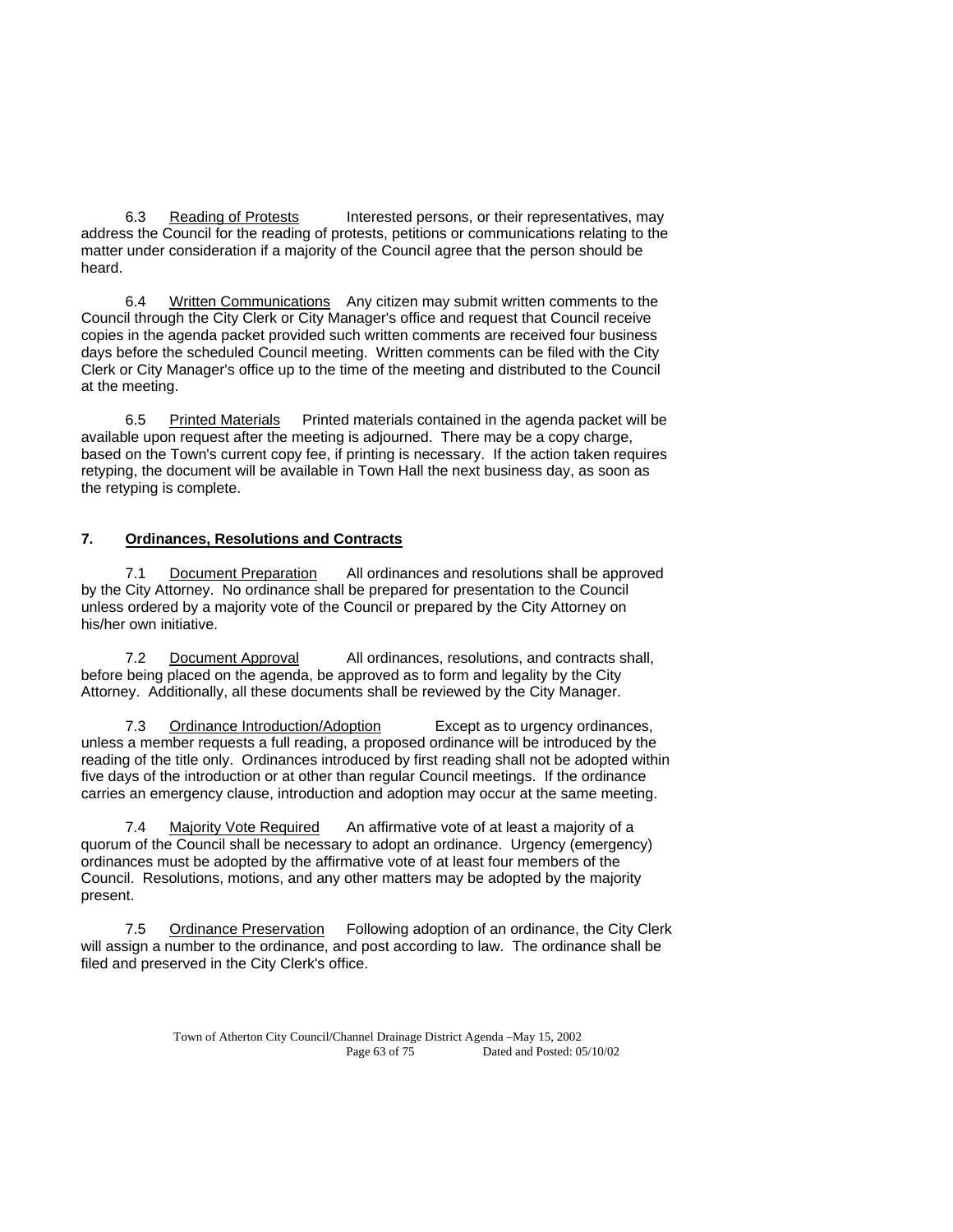## **8. Procedures Regarding Public Hearings**

8.1 Introduction Mayor announces subject of the public hearing.

8.2 Staff and Written Material Presentation

 1. Staff summary report and other written material included in the agenda packed is received and filed. Written comments not in the agenda packet (e.g. protests, etc.) are noted for the record.

 2. Written material not in the agenda packet, if any, is received and filed.

- 3. Staff report, if any, is presented by staff member.
- 4. Staff responds to Councilmember questions.

5. Mayor declares the public hearing open.

## 8.3 Public Comment

 1. Purpose is to provide opportunity to concerned members in the audience who wish to testify in support or opposition to the matter being heard.

 2. Mayor instructs members of the audience: (a) speak from the podium; (b) to give their name and address (optional) before speaking; (c) a time limit for each speaker may be designated; and (d) that repetition should be avoided.

- 3. The applicant/representative will normally speak first.
- 4. Questions by speakers will be noted prior to Council deliberation.
- 5. Mayor declares the public hearing closed.

# 8.4 Council Deliberations

 1. After the Mayor has determined that no other member of the audience wishes to speak, the matter is returned to the City Council for deliberation.

- 2. The Council may ask questions of speakers for clarification.
- 3. The Council makes a motion and debates.

## 8.5 Council Action

- 1. Council may, at this time, continue the open public hearing.
	- (a) This should be done if any additional information is
	- requested (e.g. a staff report).
	- (b) Continuing a public hearing to a specific date does not require additional notice.
- 2. Council may:
	- (a) Close the public hearing and vote on the item;

Town of Atherton City Council/Channel Drainage District Agenda –May 15, 2002 Page 64 of 75 Dated and Posted: 05/10/02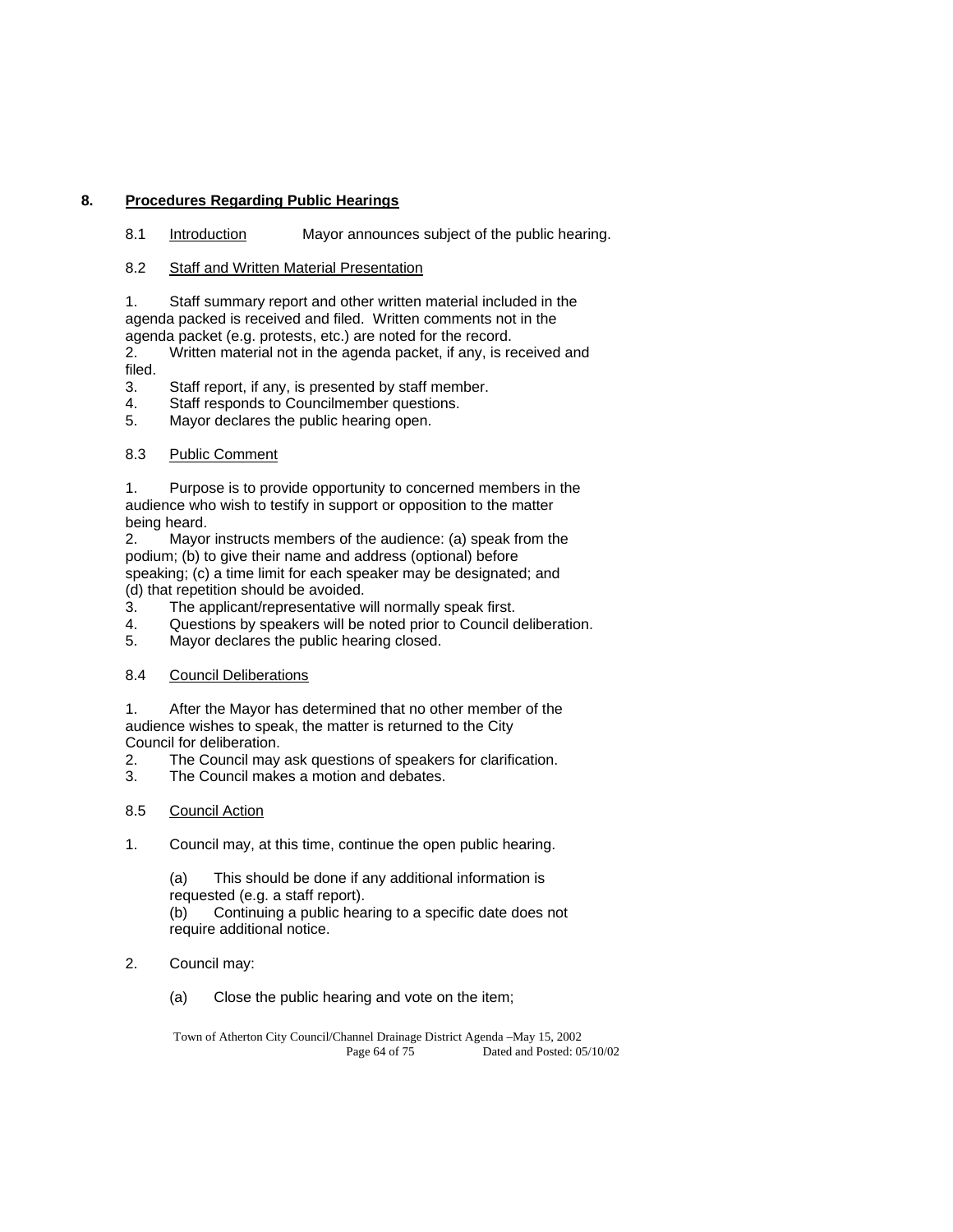(b) Offer amendments or substitute motions allowing additional public comment;

 (c) Close the public hearing and continue the matter to a later date for a decision. (Note: no additional reports or testimony may be received after the hearing has been closed).

## **9. Commissions and Committees**

9.1 Mayor/Council Committee At the regular meeting in December, the Mayor shall appoint Councilmembers to serve on various committees which require a Council representative.

 9.2 Citizen Commissions and Committees Commissions and Committees shall be created/appointed in accordance with the Atherton Municipal Code.

9.3 Subcommittees of City Council Any subcommittee or committee of the Council shall be subject to the same rules of procedure as the City Council. Each subcommittee is comprised of two Councilmembers appointed by the Mayor, and is staffed by the appropriate staff members. The standing Council subcommittees are:

(1) Transportation Committee, which meets quarterly, the second Tuesday on the Tuesday two weeks prior to the Council meeting, at 4:30 6:00 p.m., in Council Chambers, 94 Ashfield Road, Atherton.

(2) General Plan Committee Water Management Committee, which meets quarterly, at 6:00 p.m. in Council Chambers, 94 Ashfield Road, Atherton.

- (3) Waste Reduction and Recylcing Committee Personnel Committee, which<br>meets quarteriveach February, May, August<br>and Nevember meets quarterlyeach February, May, August on the first Wednesday of the month at 4:30 p.m., City Manager's Office, in the Administrative Offices, 91 Ashfield Road, Atherton.
	- (4) Budget and Finance Committee, which meets on an as-needed basiseach February, May, **August and November**, on the second Wednesday of the month at **Exercise 2016** a.m., City Manager's Office, in the Administrative Offices, 91 Ashfield Road, Atherton.
	- (5) Atherton Channel Drainage District Committee, which meets on an asneeded basis in the Council Chambers, 94 Ashfield Road.
	- (6) Buildings and Facilities Committee which meets on an as-needed basis in the Administrative Offices, 91 Ashfield Road.
	- (7) Screening Committee which meets on an as-needed basis in the Administrative Offices, 91 Ashfield Road.

**Formatted:** Bullets and Numbering

**Formatted:** Bullets and Numbering

**Formatted:** Bullets and Numbering

Town of Atherton City Council/Channel Drainage District Agenda –May 15, 2002 Page 65 of 75 Dated and Posted: 05/10/02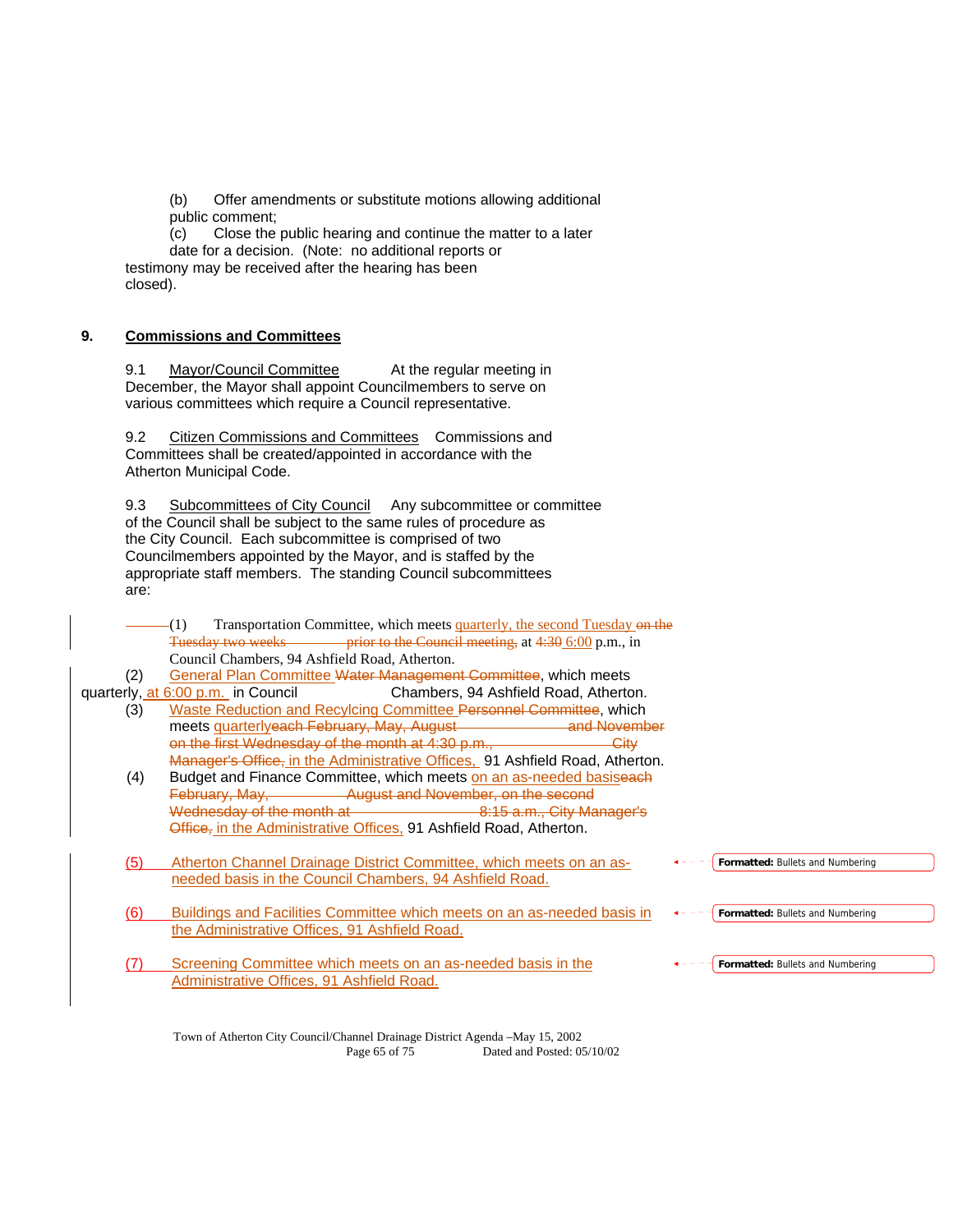## **10. Suspension and Amendment of These Rules**

 10.1 Suspension Any provision of these rules not already governed by the City Code may be temporarily suspended by a majority vote by the Council.

 10.2 Amendment These rules may be amended by additions or deletions or new rules adopted by a majority vote of the Council provided the proposed amendment or new rules are introduced into the record at a prior Council meeting.

## **11. Miscellaneous Rules**

11.1 Roll Call Votes Upon demand by any Councilmember, made before the "Nays" are called for, a roll call vote shall be taken on the motion before the Council. The Mayor's name shall be called last with other members' names called at random by the City Clerk. Members shall not give explanations for their vote during roll call.

11.2 Silence During a collective vote ("Ayes", "Nays" or "Abstain"), silence by any member denotes an affirmative vote.

#### 11.3 Continuance of an Item

1. Continuance by a Councilmember: Any Councilmember may, with the consent of the Council, continue an item (not subject to a deadline) to the next agreed upon meeting. If the Councilmember will not be in attendance at the meeting, his/her request to continue an item should be personally conveyed to the Mayor or City

Manager prior to the meeting. *(Amended 3/15/95)*

2. Continuances Requested by Someone Not a Councilmember: Anyone may request a continuance of an item by the Council. A request for a subsequent continuance may be granted by vote of the Council only if it finds that (1) the need for the continuance was beyond the control of the person requesting it, and (2) the need for the continuance arose after (a) the date of the notice of public hearing was published if the item is subject to a public hearing, or (b) the time the Council agenda was posted for items not subject to a public hearing.

11.4 Personal Privilege The right of a Councilmember to address the Council on a question of personal privilege shall be limited to cases in which the integrity, character, or motives of the Councilmember is in questions question, or where the welfare of the Council is concerned. The Councilmember may not interrupt the speaker, however, until recognized by the Mayor.

Town of Atherton City Council/Channel Drainage District Agenda –May 15, 2002 Page 66 of 75 Dated and Posted: 05/10/02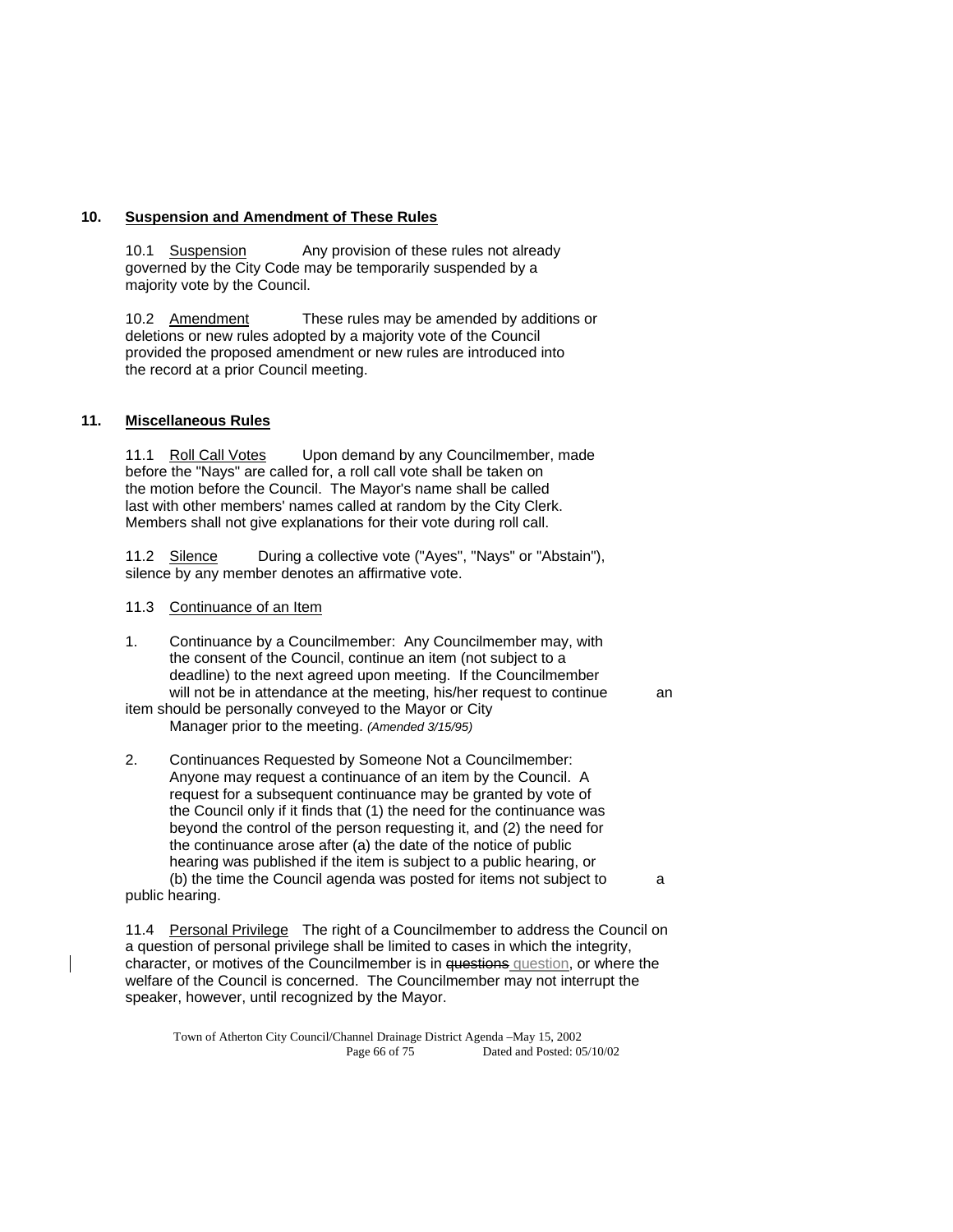11.5 Protests Any member shall have the right to enter into public record or protests protest against any action carried by the majority.

11.6 Motion to Reconsider A motion to reconsider any action taken by the Council may be made in accordance with the following:

 1. The motion must be made by a member of the prevailing side, although it may be seconded by any Councilmember.

 2. The motion must be made prior to the adjournment of the meeting at which the original action was taken.

 3. The motion is debatable and has precedence over a pending motion.

## **12. Rules of Debate**

12.1 Mayor as Presiding Officer The Mayor may move, second, and debate from the Chair, and shall not be deprived of any rights and privileges of a Councilmember.

12.2 Appeals Any ruling of the Mayor may be appealed at the request of a Councilmember. The Mayor shall call for a roll call vote to determine if the ruling is upheld.

 12.3 Precedence of Motions When a motion is before the Council, no motion shall be entertained except:

 1. Motion to Amend (debatable only as it relates to the amendment): An amendment which modifies the motion is in order, however, a substitute motion is in order if the intent is changed. Amendments are voted on first, main motion vote is last. A motion may be amended more than once with each amendment being voted on separately. There shall only be one amending motion on the floor an any one time.

 2. Motion to Postpone: If such a motion is adopted, the principal question is lost. Motion to postpone to a definite time is subject to debate and amendment as it relates to propriety of the postponement and time set.

 3. Motion to Table (Undebatable and not subject to amendment): The purpose of a motion to table is to temporarily bypass the item. If a motion to table is adopted, subject to applicable agenda requirements, the item may be taken from the table at any time prior to the adjournment of the next regular meeting. If the item is not taken from the table in the time specified, the business of the item is killed.

Town of Atherton City Council/Channel Drainage District Agenda –May 15, 2002 Page 67 of 75 Dated and Posted: 05/10/02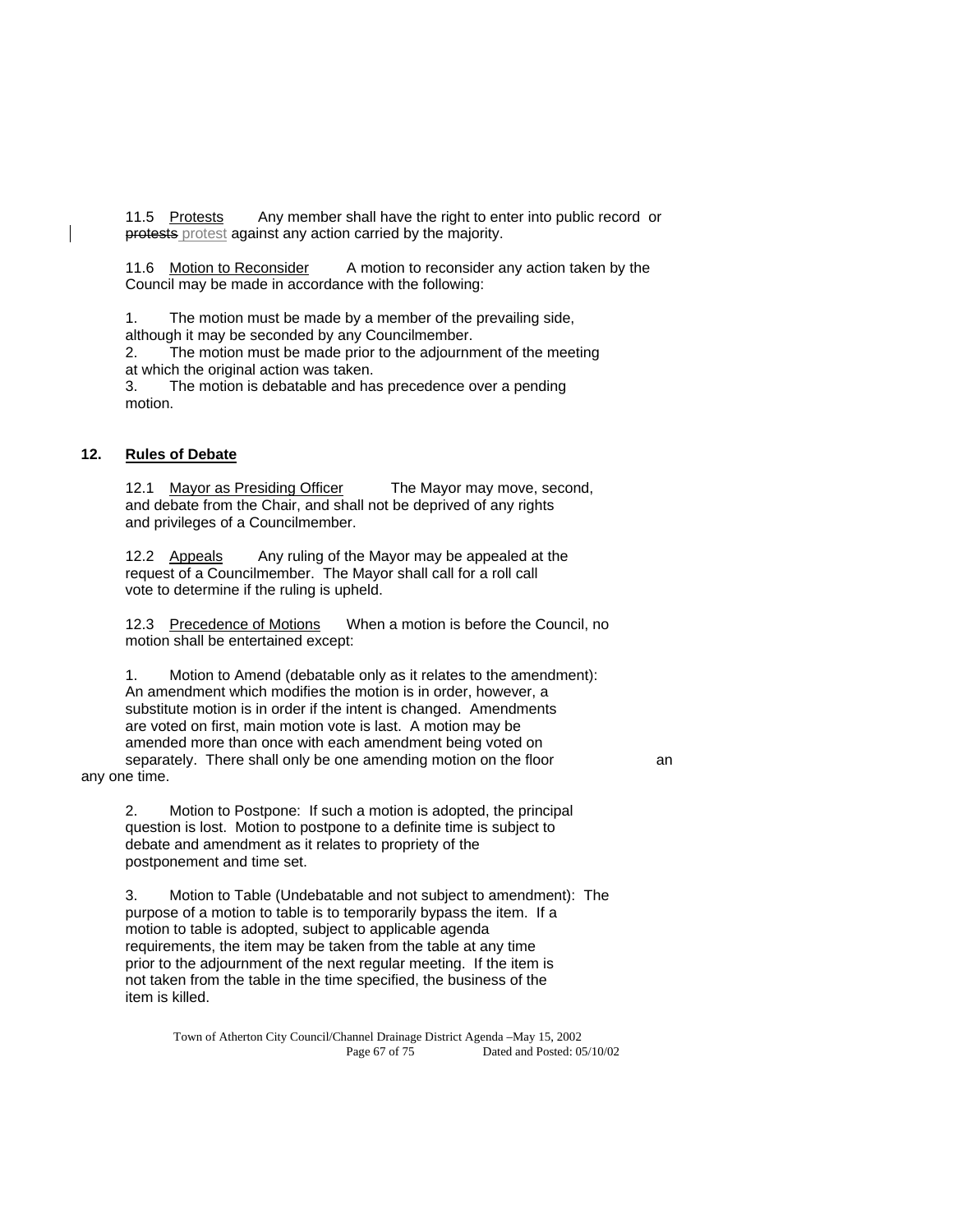**Item No. 19** 



**Town of Atherton**

## **CITY COUNCIL STAFF REPORT**

- **TO: HONORABLE MAYOR AND CITY COUNCIL**
- **FROM: JAMES H. ROBINSON, CITY MANAGER**
- **DATE: FOR THE MEETING OF MAY 15, 2002**

## **SUBJECT: SET DATE FOR CONSIDERATION OF TOWN OF ATHERTON OPERATING AND CAPITAL BUDGET FOR FISCAL YEAR 2002-03**

## **RECOMMENDATION**

It is recommended that the City Council select a date(s) for consideration of the Draft Operating and Capital Budget for FY 2002-2003. City Council Members are reminded to please bring their personal calendars to the Council meeting so that date(s) can be established.

## **BACKGROUND**

Staff is currently in the process of completing a proposed Draft of the FY 2002-2003 Operating and Capital Budget. It is recommended that a date(s) be set for a meeting for review by the City Council and to receive public comment. It is anticipated that a draft could be available for the June 19, 2002 City Council meeting for consideration. It is suggested that the City Council consider setting sufficient time to review and approve the Budget prior to the beginning of the July 1, 2002 Fiscal Year. If the Council would need additional time for review and approval of the budget it is recommended that an additional date be established. Staff is suggesting that Thursday, June 27, 2002 be reserved as a back-up date for an additional meeting to complete the process if necessary.

> Town of Atherton City Council/Channel Drainage District Agenda –May 15, 2002 Dated and Posted: 05/10/02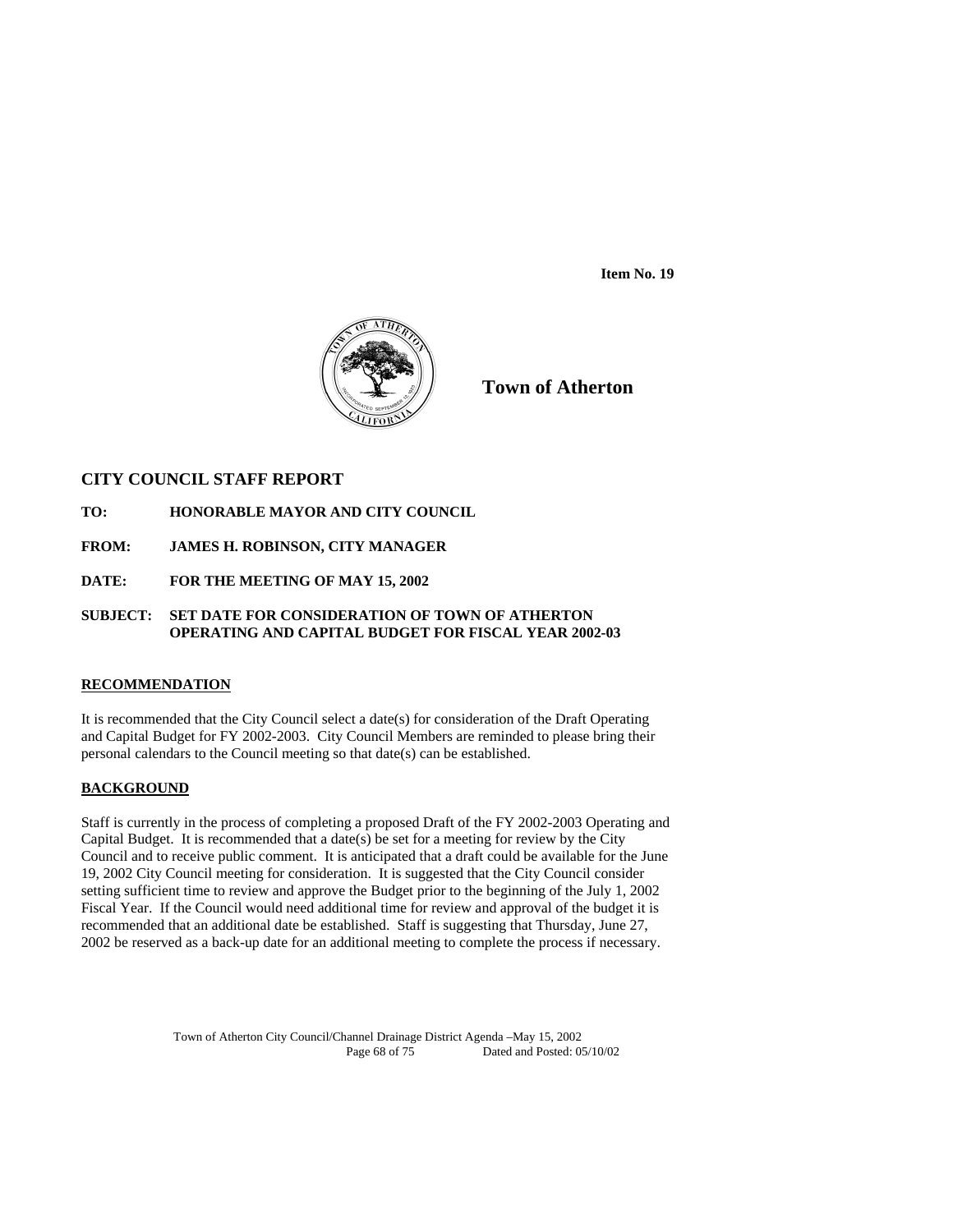**Item No. 20** 



**Town of Atherton**

## **CITY COUNCIL STAFF REPORT**

- **TO: HONORABLE MAYOR AND CITY COUNCIL**
- **FROM: JAMES H. ROBINSON, CITY MANAGER**
- **DATE: FOR THE MEETING OF MAY 15, 2002**

## **SUBJECT: SETTING A DATE FOR A COMMUNITY ORGANIZATION ROUNDTABLE MEETING**

## **RECOMMENDATION**

It is recommended that the City Council set a meeting date for holding a Community Organization Roundtable meeting in accordance with Resolution No. 99-6.

# **BACKGROUND**

On April 20, 1999, the Atherton City Council adopted Resolution No. 99-6, which established an annual Community Organization Roundtable to "facilitate communication between the City Council and community committees and groups of Atherton." This resolution states that an annual Community Organization Roundtable meeting shall be held each September. Furthermore, "those invited to the meeting shall be each member of the City Council, the City Manager, chairpersons or representatives of the Atherton General Plan Committee, Atherton Planning Commission, Atherton Park and Recreation Commission, Atherton Arts Committee, and a representative from each recognized community committee and group." The following committees and groups are specified in the Resolution: Atherton Arts Committee, Atherton Civic Interest League, Atherton Dames, Atherton Heritage Association, Atherton Tree Committee, Holbrook-Palmer Recreation Park Foundation, Lindenwood Homes' Association, Lloyden Park Homeowner's Association, The Crime Prevention Task Force, The Friends of the Atherton Library, Victoria Manor Homeowner's.

The last Community Organization Roundtable meeting was held on September 9, 1999. The minutes of that meeting are attached. Once a date and time is set for the meeting, staff will notify the community groups and committees.

> Town of Atherton City Council/Channel Drainage District Agenda –May 15, 2002 Dated and Posted: 05/10/02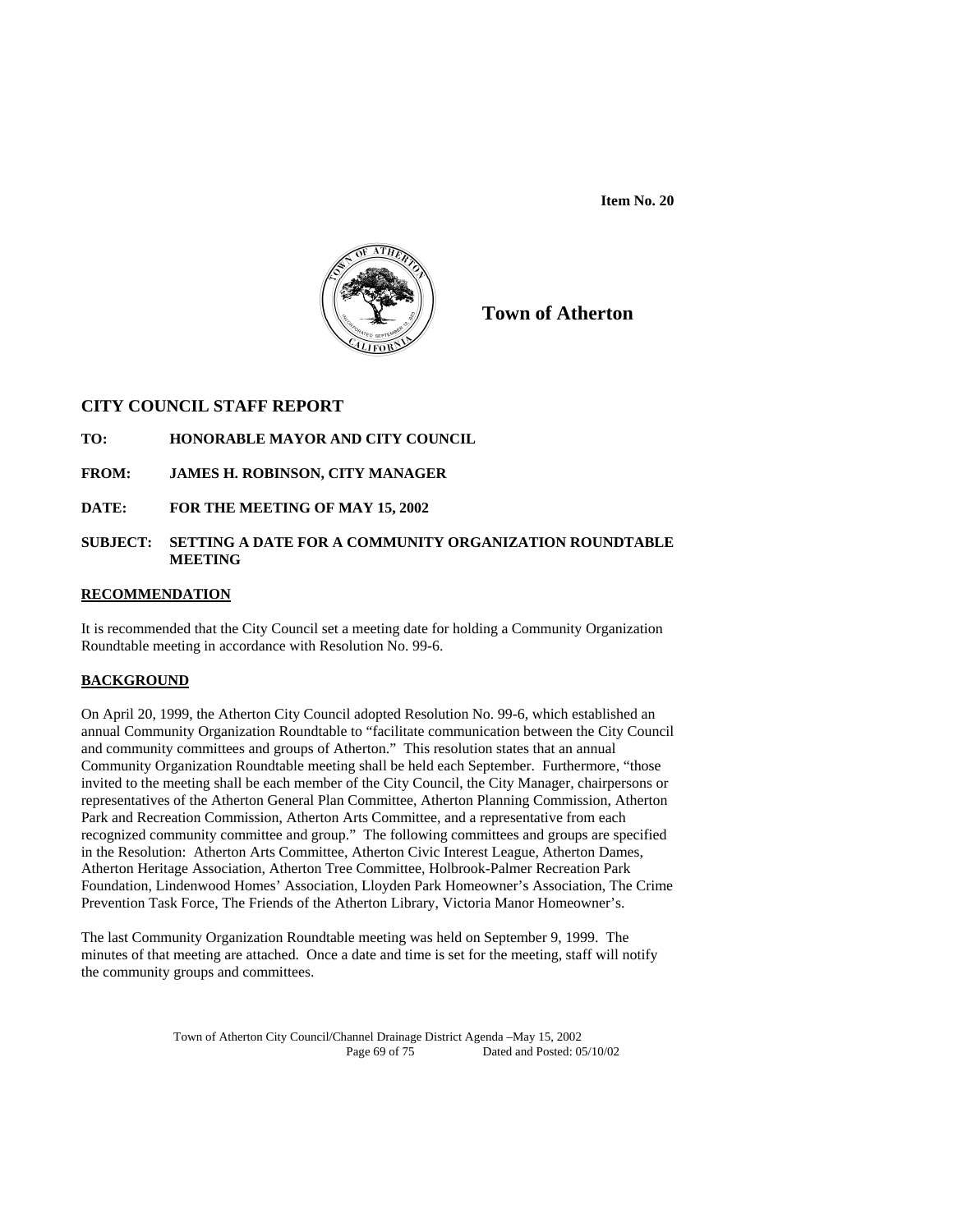Attachments: Minutes of September 9, 1999 Community Organization Roundtable Meeting Resolution No. 99-6

Town of Atherton City Council/Channel Drainage District Agenda –May 15, 2002 Page 70 of 75 Dated and Posted: 05/10/02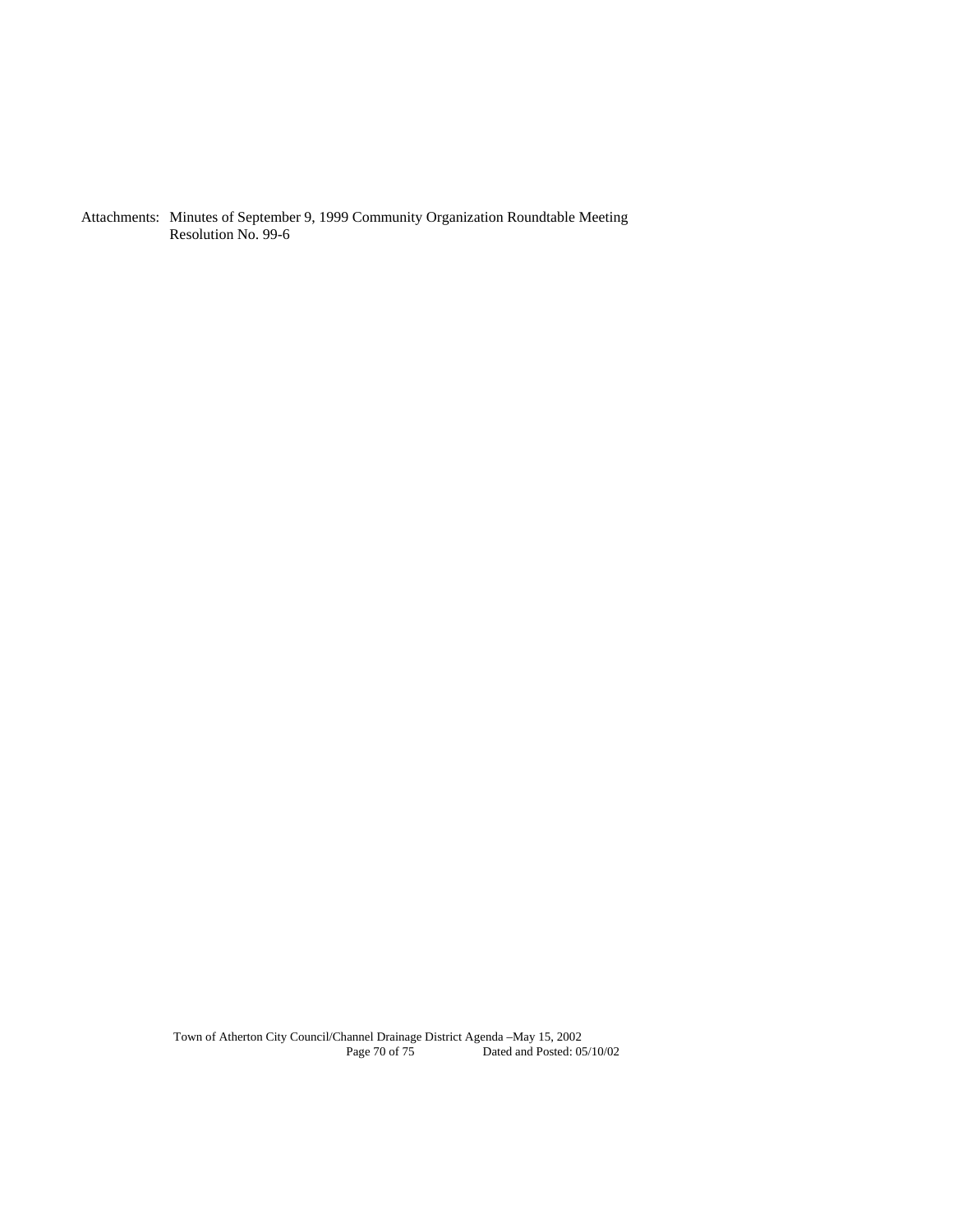#### **TOWN OF ATHERTON**

## **RESOLUTION NO. 99-6**

## **A RESOLUTION OF THE CITY COUNCIL OF THE TOWN OF ATHERTON, CALIFORNIA ESTABLISHING AN ANNUAL COMMUNITY ORGANIZATION ROUNDTABLE AND TO FACILITATE COMMUNICATION BETWEEN THE CITY COUNCIL AND COMMUNITY COMMITTEES AND GROUPS OF ATHERTON**

 WHEREAS, Atherton has a wealth of community committees and groups, some established by City Council action, each composed of many caring residents interested in the preservation and betterment of Atherton. The common goal of each, which is shared with the City Council, is to make Atherton a better community for its residents.

WHEREAS, each committee or group represents a potentially unique resource for Atherton and the City Council. First, each committee and group represents a link to the residents of the Town and their views and thoughts on the many issues that confront the Town. Second, each represents a source of new ideas or different perspectives on existing issues. Third, each represents a resource of individual residents with particular abilities or talents that may be enlisted to help or give input on particular issues, problems or projects. Finally, each organization represents a group of Town residents that can be potentially mobilized around or in support of solutions to issues and problems that can currently or will confront the Town in the future.

WHEREAS, the City Council can potentially benefit from the resource re represented by Atherton's community committees and groups.

THEREFORE, BE IT RESOLVED by the City Council of the Town of Atherton that the following be adopted establishing an annual Community Organization Roundtable and to facilitate communications between the City Council and community committees and groups of Atherton:

- 1. That each September an annual Community Organization Roundtable meeting shall be held. Those invited to the meting shall be each member of the City Council, the City Manager, chairpersons or representatives of the Atherton General Plan Committee, Atherton Planning Commission, Atherton Park and Recreation Commission, Atherton Arts Committee, and a representative from each recognized community committee and group. Staff department heads shall be available during the meeting as a resource. The meeting shall be chaired by the Mayor who will establish and distribute an agenda prior to the meeting.
- 2. That in advance of the Community Organization Roundtable, in order to make it potentially more productive, each community committee and group shall be requested by the City Manager to provide to the City Council, and each other committee and group, annual report of its goals, activities, and views on current issues, problems confronting the community, or matters which they believe should be addressed by the Town. Providing such shall be entirely voluntary on the part of each committee or group.

Town of Atherton City Council/Channel Drainage District Agenda –May 15, 2002 Page 71 of 75 Dated and Posted: 05/10/02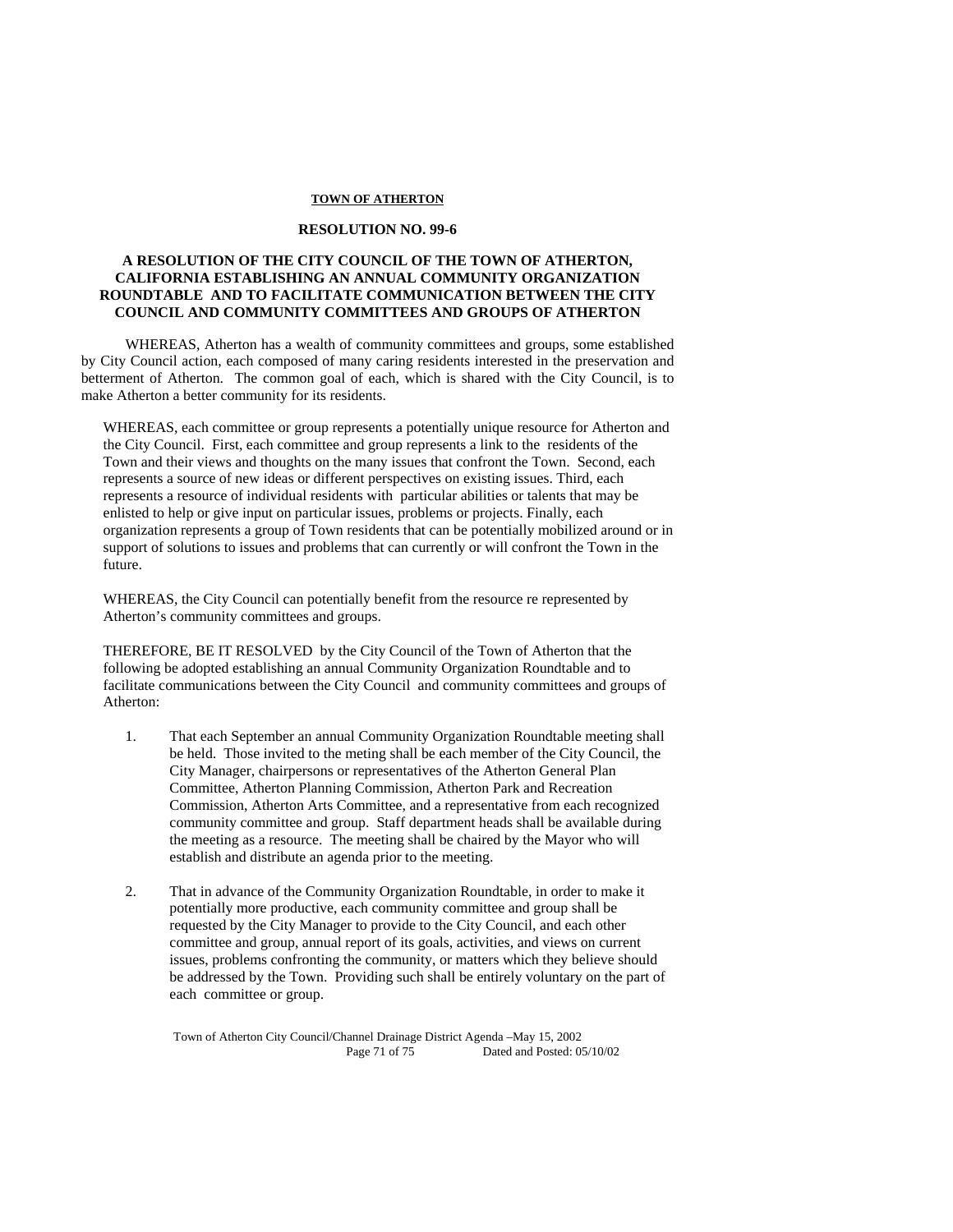- 3. That at each regular City Council meeting time shall be provided on the agenda for a Community Organization Report. On a scheduled, rotating basis, one committee or group shall be invited by the City Manager to have a representative make up to a ten minute presentation reporting on the activities of the organization and its adopted views or positions on matters arising from time to time. Given the activities of an organization, it may be most appropriate for a group to address Council at a particular time of the year in which case an attempt shall be made to schedule the group's appearance at that time. At the option of the committee or group, it may supplement its oral presentation with a more comprehensive or detailed written report.
- 4. That each community committee and group shall be asked by the City Manager to appoint an officer or representative to act as a liaison person who is authorized to represent the organization to the Town, and through which communication between the Town and group can be coordinated.
- 5. That the City Manager shall provide in a timely manner by mail, email or facsimile o the liaison person for each committee and group copies of the agenda and approved minutes for each City Council.
- 6. That each committee and group shall be requested by the City Manager to provide to the Town, for distribution to each City Councilmember, copies of approved minutes for their regular meetings and any newsletters they might publish. Providing such shall be entirely voluntary on the part of each committee group.
- 7. That the City Manager shall designate one issue of the Athertonian each year to articles submitted by Atherton committees and groups, and that the City Manager shall solicit such articles for this issue.
- 8. That for purposes of this resolution the following committees and groups are recognized by the City Council: Atherton Arts Committee, Atherton Civic Interest League, Atherton Dames, Atherton Heritage Association, Atherton Tree Committee, Holbrook-Palmer Recreation Park Foundation, Lindenwood Homes' Association, Lloyden Park Homeowner's Association, The Crime Prevention Task Force, The Friends of the Atherton Library, Victoria Manor Homeowner's. At the discretion of the City Council, the foregoing list shall be periodically reviewed by the Council for additions and deletions.
- 9. That with respect to the responsibilities given the City Manager by this resolution, the City Manager may delegate to staff those responsibilities he deems appropriate for such delegation.
- 10. That one year after adoption of this resolution, the City Manager shall place this matter on the agenda of the City Council for evaluation, and that with respect thereto each community committee ad group shall be requested to submit its views on the success of failures of this resolution.

Town of Atherton City Council/Channel Drainage District Agenda –May 15, 2002 Page 72 of 75 Dated and Posted: 05/10/02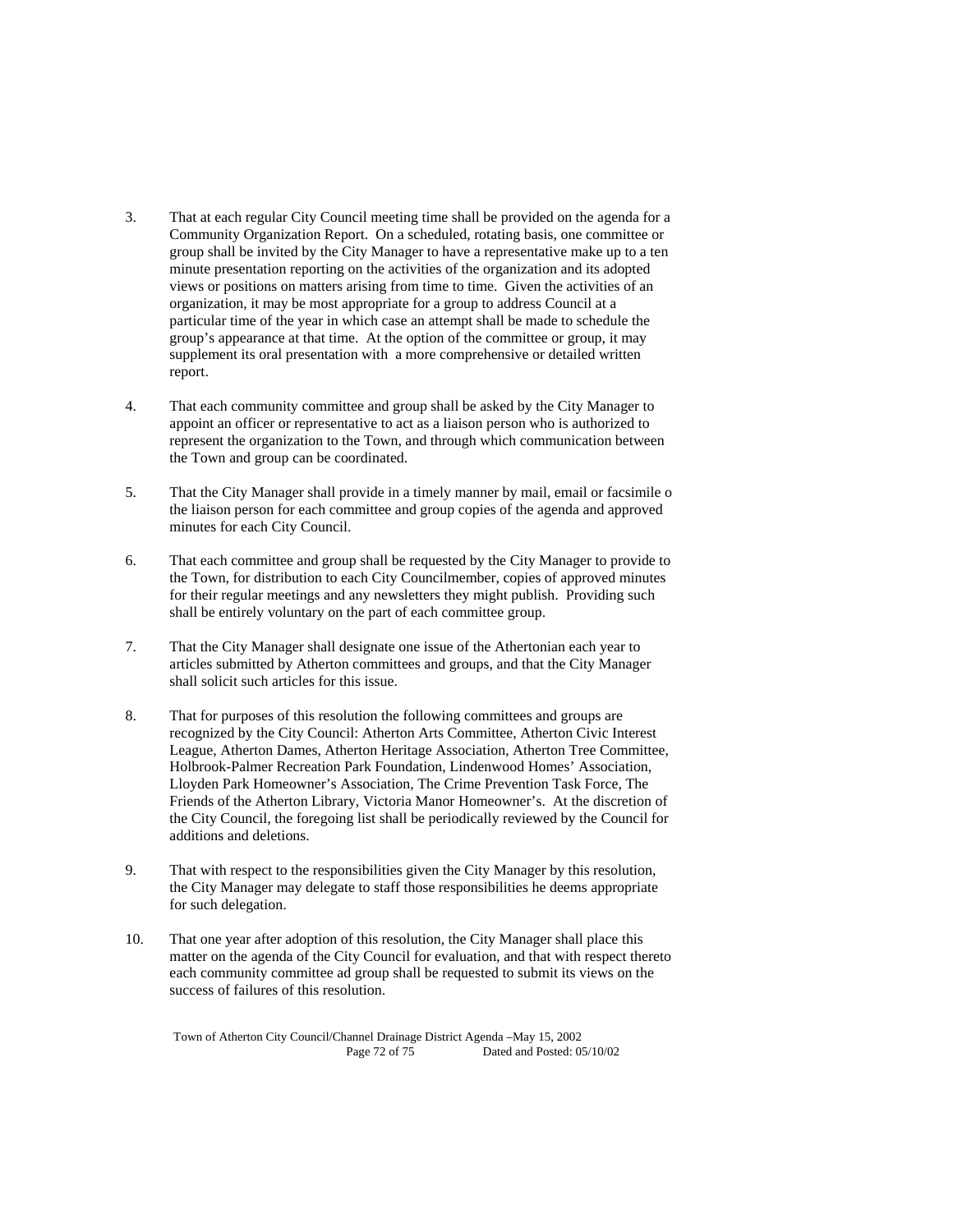\*\*\*\*\*\*\*\*\*\*\*\*\*\*\*\*\*\*\*\*\*\*\*\*\*\*\*\*\*\*\*\*\*\*\*\*\*\*\*\*\*\*\*\*\*\*\*\*\*\*\*\*\*\*\*\*\*\*\*\*\*\*\*\*\*\*\*\*\*\*\*\*\*\*\*\*\* \*\*

 I HEREBY CERTIFY that the foregoing Resolution was passed and adopted by the City Council of the Town of Atherton at a regular meeting of said Council duly held on April 20, 1999 by the following roll call vote.

| AYES:    |              | Councilmembers: Carlson, Conwell, Dudley, Fisher, Chapman |
|----------|--------------|-----------------------------------------------------------|
| NOES:    | $\mathbf{U}$ | Councilmembers:                                           |
| ABSENT:  | $\theta$     | Councilmembers:                                           |
| ABSTAIN: | $\theta$     | Councilmembers:                                           |
|          |              |                                                           |

Nanette F. Chapman, Mayor Town of Atherton

ATTEST:

Marti Brown Town of Atherton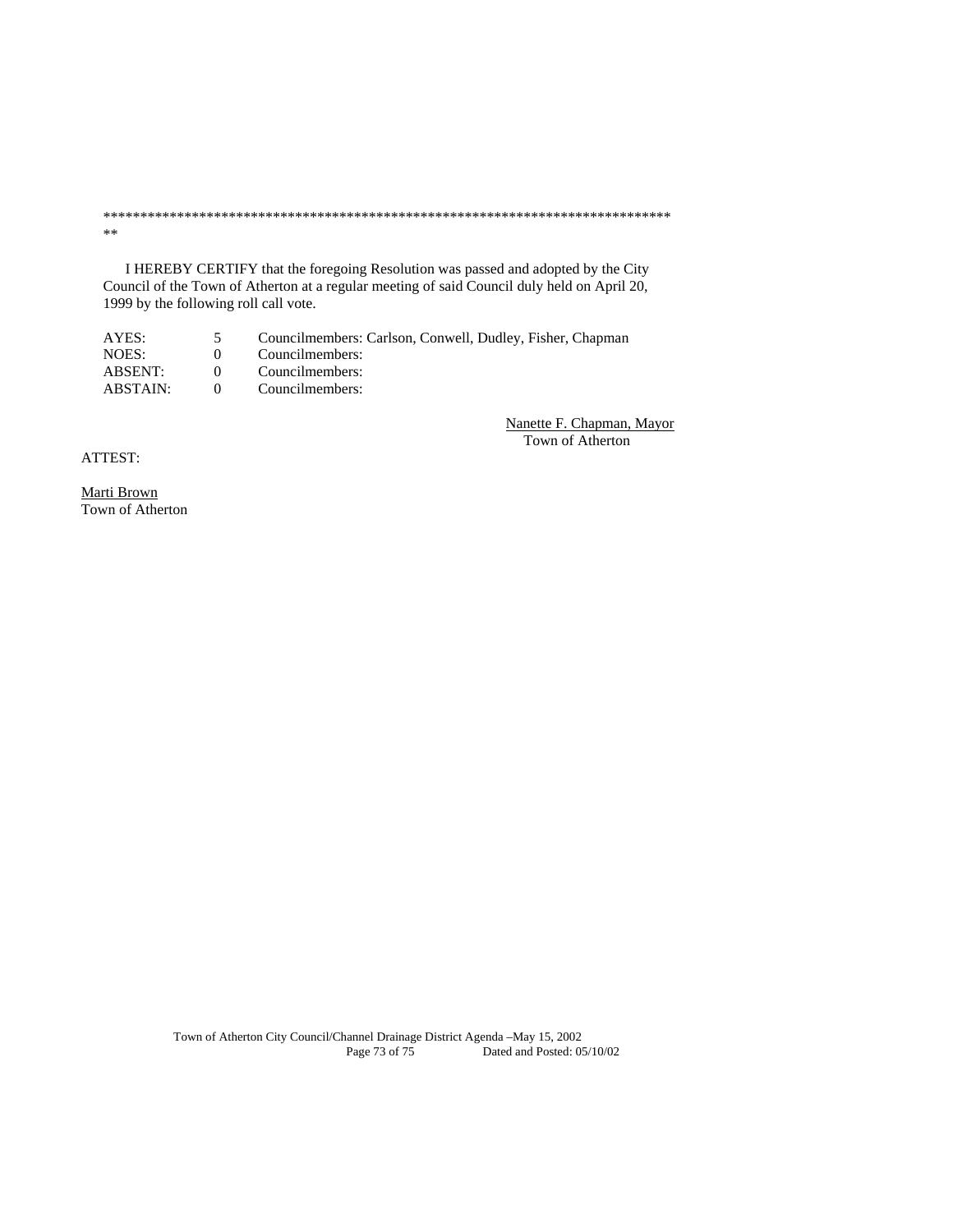**Item No. 21** 



# **Town of Atherton**

#### **CITY COUNCIL STAFF REPORT**

#### **TO: HONORABLE MAYOR AND CITY COUNCIL JAMES H. ROBINSON, CITY MANAGER**

**FROM: SHARON BARKER, CITY CLERK** 

## **DATE: FOR THE CITY COUNCIL MEETING OF MAY 15, 2002**

#### **SUBJECT: SAN MATEO COUNTY CITY SELECTION COMMITTEE APPOINTMENT OF COUNCIL REPRESENTATIVE**

#### **RECOMMENDATION:**

Appoint a Town of Atherton City Council Member to attend the San Mateo County City Selection Committee meeting on Friday, May 17, 2002, if the Mayor is unable to attend, and authorize said Council Member to vote for city representatives to certain county commissions.

#### **BACKGROUND/ANALYSIS:**

Council Member Duane Bay, Chair of the San Mateo County City Selection Committee, has called a special meeting of the Committee on May 17, 2002. The purpose of the meeting is to select city representatives to serve on various commissions as outlined in the attached agenda. If the Mayor is unable to attend this meeting, a letter authorizing another Council Member to vote, must be submitted to the Secretary of the City Selection Committee.

Prepared by: Approved by:

City Clerk City Manager

\_\_\_\_\_\_\_\_\_\_\_\_\_\_\_\_\_\_\_\_\_\_\_\_\_\_\_ \_\_\_\_\_\_\_\_\_\_\_\_\_\_\_\_\_\_\_\_\_\_\_\_\_\_\_ Sharon Barker James H. Robinson

Attachments: City Selection Committee Agenda Packet

Town of Atherton City Council/Channel Drainage District Agenda –May 15, 2002 Dated and Posted: 05/10/02